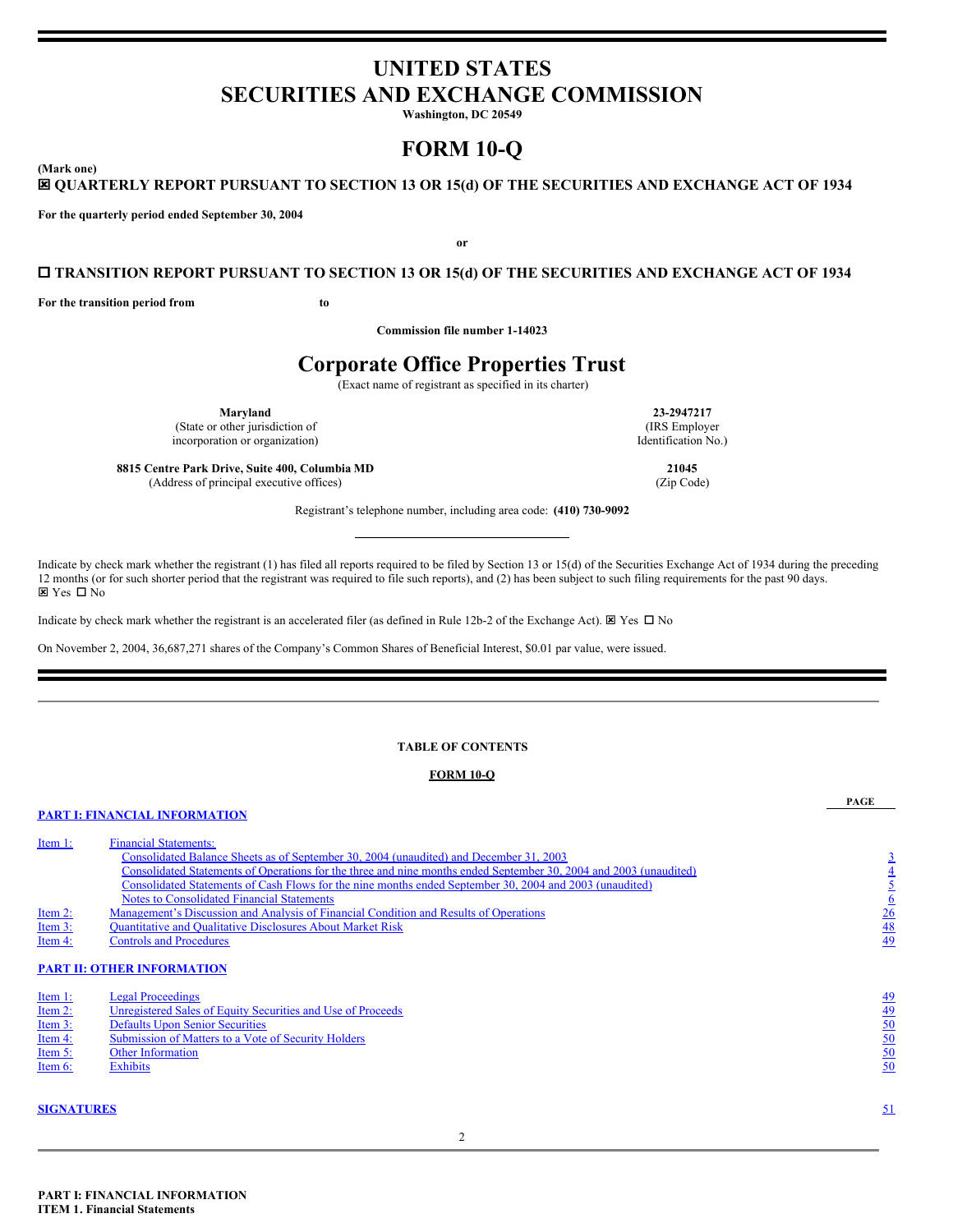#### <span id="page-1-0"></span>**Corporate Office Properties Trust and Subsidiaries Consolidated Balance Sheets (Dollars in thousands)**

|                                                                                                                      | September 30,<br>2004 |              |               | December 31,<br>2003 |  |
|----------------------------------------------------------------------------------------------------------------------|-----------------------|--------------|---------------|----------------------|--|
|                                                                                                                      |                       | (unaudited)  |               |                      |  |
| <b>Assets</b>                                                                                                        |                       |              |               |                      |  |
| Investment in real estate:                                                                                           |                       |              |               |                      |  |
| Operating properties, net                                                                                            | $\mathsf{\$}$         | 1,360,697 \$ |               | 1,116,847            |  |
| Projects under construction or development                                                                           |                       | 125,296      |               | 67,149               |  |
| Total commercial real estate properties, net                                                                         |                       | 1.485.993    |               | 1,183,996            |  |
| Investments in and advances to unconsolidated real estate joint ventures                                             |                       | 1,094        |               | 5,262                |  |
| Investment in real estate, net                                                                                       |                       | 1,487,087    |               | 1,189,258            |  |
| Cash and cash equivalents                                                                                            |                       | 6,812        |               | 9,481                |  |
| <b>Restricted cash</b>                                                                                               |                       | 10,760       |               | 11,030               |  |
| Accounts receivable, net                                                                                             |                       | 10,278       |               | 13,047               |  |
| Investments in and advances to other unconsolidated entities                                                         |                       | 1,621        |               | 1,621                |  |
| Deferred rent receivable                                                                                             |                       | 23,383       |               | 17,903               |  |
| Intangible assets on real estate acquisitions, net                                                                   |                       | 67,083       |               | 55,692               |  |
| Deferred charges, net                                                                                                |                       | 26,407       |               | 17,723               |  |
| Prepaid and other assets                                                                                             |                       | 14,703       |               | 14,311               |  |
| Furniture, fixtures and equipment, net                                                                               |                       | 2,579        |               | 2,010                |  |
| <b>Total assets</b>                                                                                                  | $\mathbb{S}$          | 1,650,713    | <sup>\$</sup> | 1,332,076            |  |
| Liabilities and shareholders' equity                                                                                 |                       |              |               |                      |  |
| Liabilities:                                                                                                         |                       |              |               |                      |  |
| Mortgage and other loans payable                                                                                     | \$                    | 947.332 \$   |               | 738,698              |  |
| Accounts payable and accrued expenses                                                                                |                       | 41,155       |               | 23,126               |  |
| Rents received in advance and security deposits                                                                      |                       | 11,519       |               | 10,112               |  |
| Dividends and distributions payable                                                                                  |                       | 14,533       |               | 12,098               |  |
| Deferred revenue associated with acquired operating leases                                                           |                       | 7,670        |               | 9,630                |  |
| Fair value of derivatives                                                                                            |                       | 45           |               | 467                  |  |
| Other liabilities                                                                                                    |                       | 7,115        |               | 7,768                |  |
| <b>Total liabilities</b>                                                                                             |                       | 1.029.369    |               | 801.899              |  |
| Minority interests:                                                                                                  |                       |              |               |                      |  |
| Common units in the Operating Partnership                                                                            |                       | 90.029       |               | 79,796               |  |
| Preferred units in the Operating Partnership                                                                         |                       | 8,800        |               |                      |  |
| Other consolidated real estate joint ventures                                                                        |                       | 1,594        |               |                      |  |
| Total minority interests                                                                                             |                       | 100,423      |               | 79,796               |  |
| Commitments and contingencies (Note 16)                                                                              |                       |              |               |                      |  |
| Shareholders' equity:                                                                                                |                       |              |               |                      |  |
| Preferred Shares of beneficial interest (\$0.01 par value; 15,000,000 shares authorized) (Note 10)                   |                       | 67           |               | 85                   |  |
| Common Shares of beneficial interest (\$0.01 par value; 45,000,000 shares authorized, shares issued of 36,801,533 at |                       |              |               |                      |  |
| September 30, 2004 and 29,563,867 at December 31, 2003)                                                              |                       | 368          |               | 296                  |  |
| Additional paid-in capital                                                                                           |                       | 575,180      |               | 494.299              |  |
| Cumulative distributions in excess of net income                                                                     |                       | (47, 862)    |               | (38, 483)            |  |
| Value of unearned restricted common share grants                                                                     |                       | (5,381)      |               | (4,107)              |  |
| Treasury shares, at cost (166,600 shares)                                                                            |                       | (1, 415)     |               | (1, 415)             |  |
| Accumulated other comprehensive income (loss)                                                                        |                       | (36)         |               | (294)                |  |
| Total shareholders' equity                                                                                           |                       | 520,921      |               | 450.381              |  |
| Total liabilities and shareholders' equity                                                                           | \$                    | 1,650,713    | \$            | 1,332,076            |  |

See accompanying notes to consolidated financial statements.

3

## <span id="page-1-1"></span>**Corporate Office Properties Trust and Subsidiaries Consolidated Statements of Operations (Dollars in thousands, except per share data) (unaudited)**

|                                                                 | For the three months ended<br>September 30, |               |              | For the nine months ended<br>September 30, |
|-----------------------------------------------------------------|---------------------------------------------|---------------|--------------|--------------------------------------------|
|                                                                 | 2004                                        | 2003          | 2004         | 2003                                       |
| Revenues                                                        |                                             |               |              |                                            |
| Rental revenue                                                  | S<br>47,491                                 | \$.<br>40,210 | 139,723<br>S | 112,921<br>S.                              |
| Tenant recoveries and other real estate operations revenue      | 5,606                                       | 5,238         | 16,237       | 14,923                                     |
| Construction contract revenues                                  | 6,766                                       | 19,008        | 18,136       | 24,222                                     |
| Other service operations revenues                               | 959                                         | 795           | 3,806        | 2,241                                      |
| Total revenues                                                  | 60,822                                      | 65,251        | 177,902      | 154,307                                    |
| <b>Expenses</b>                                                 |                                             |               |              |                                            |
| Property operating                                              | 16,197                                      | 13,075        | 45,883       | 37,830                                     |
| Depreciation and other amortization associated with real estate |                                             |               |              |                                            |
| operations                                                      | 11,802                                      | 9,462         | 38,045       | 26,735                                     |
| Construction contract expenses                                  | 6,483                                       | 18,035        | 17,280       | 23,099                                     |
| Other service operations expenses                               | 754                                         | 1,026         | 3,194        | 2,784                                      |
| General and administrative expenses                             | 2,698                                       | 1,937         | 7,471        | 5,651                                      |
| Total operating expenses                                        | 37,934                                      | 43,535        | 111,873      | 96,099                                     |
| Operating income                                                | 22,888                                      | 21,716        | 66,029       | 58,208                                     |
| Interest expense                                                | (10, 839)                                   | (10, 436)     | (31,615)     | (30,608)                                   |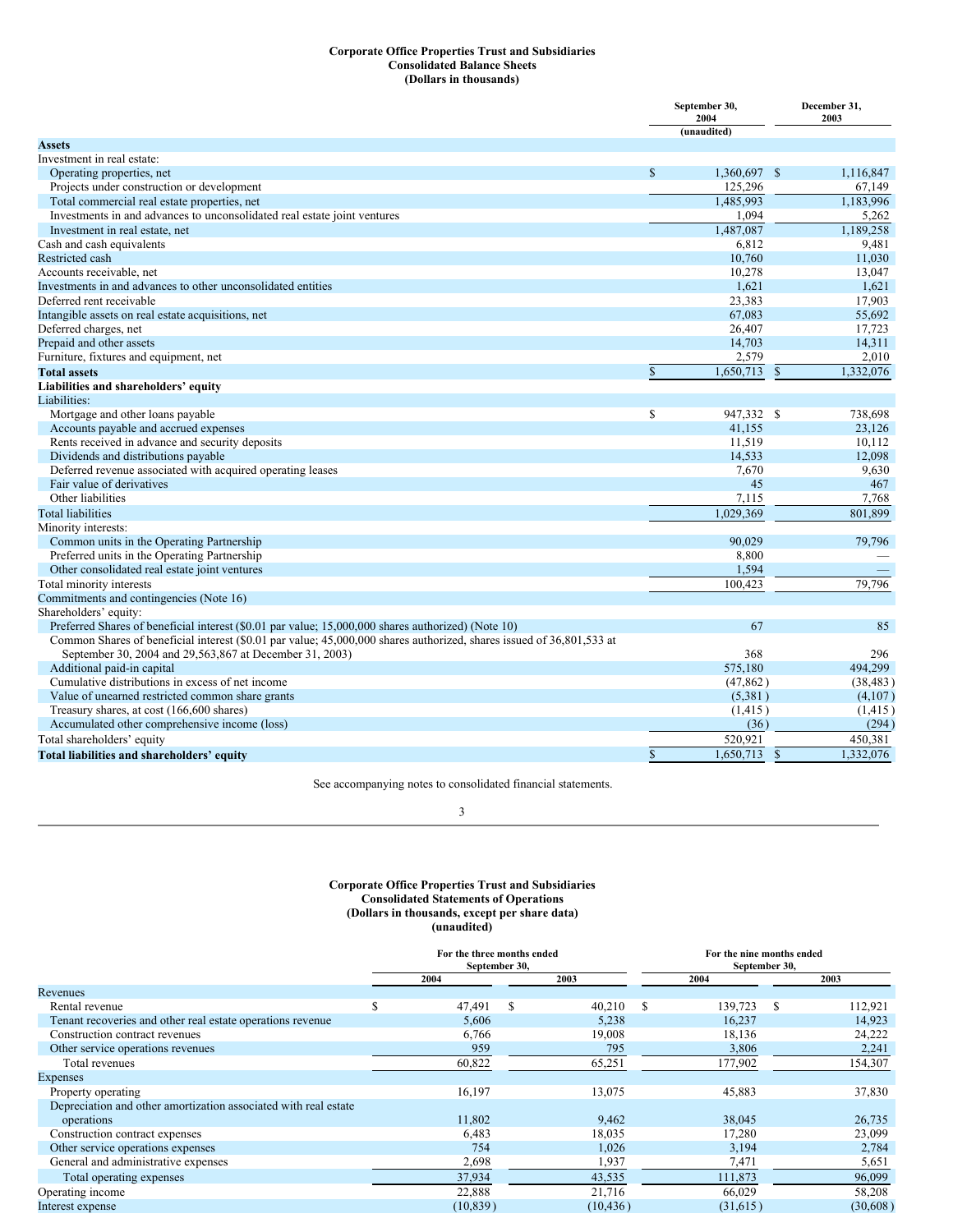| Amortization of deferred financing costs                          | (577)      |   | (773)   |   | (1,936)  |    | (1,957)  |
|-------------------------------------------------------------------|------------|---|---------|---|----------|----|----------|
| Income from continuing operations before gain on sales of real    |            |   |         |   |          |    |          |
| estate, equity in gain (loss) of unconsolidated real estate joint |            |   |         |   |          |    |          |
| ventures, income taxes and minority interests                     | 11,472     |   | 10,507  |   | 32,478   |    | 25,643   |
| Gain (loss) on sales of real estate, excluding discontinued       |            |   |         |   |          |    |          |
| operations                                                        | 24         |   | 23      |   | (174)    |    | 448      |
| Equity in income (loss) of unconsolidated real estate joint       |            |   |         |   |          |    |          |
| ventures                                                          |            |   | 95      |   | (88)     |    | (91)     |
| Income tax expense                                                | (145)      |   | (297)   |   | (375)    |    | (238)    |
| Income from continuing operations before minority interests       | 11,351     |   | 10,328  |   | 31,841   |    | 25,762   |
| Minority interests in income from continuing operations           |            |   |         |   |          |    |          |
| Common units in the Operating Partnership                         | (1, 595)   |   | (1,757) |   | (4,241)  |    | (4,329)  |
| Preferred units in the Operating Partnership                      | (14)       |   |         |   | (14)     |    | (1,049)  |
| Other consolidated entities                                       | 8          |   |         |   |          |    |          |
| Income from continuing operations                                 | 9,750      |   | 8,571   |   | 27,586   |    | 20,384   |
| Income from discontinued operations, net of minority interests    |            |   | 11      |   |          |    | 2,423    |
| Net income                                                        | 9,750      |   | 8,582   |   | 27,586   |    | 22,807   |
| Preferred share dividends                                         | (3,784)    |   | (3,157) |   | (12,675) |    | (8,224)  |
| Repurchase of preferred units in excess of recorded book value    |            |   |         |   |          |    | (11,224) |
| Issuance costs associated with redeemed preferred shares          | (1, 813)   |   |         |   | (1, 813) |    |          |
| Net income available to common shareholders                       | 4,153      | S | 5,425   |   | 13,098   | ж  | 3,359    |
| Basic earnings per common share                                   |            |   |         |   |          |    |          |
| Income before discontinued operations                             | \$<br>0.12 | S | 0.19    | S | 0.41     | S  | 0.04     |
| Discontinued operations                                           |            |   |         |   |          |    | 0.09     |
| Net income                                                        | 0.12       | S | 0.19    | S | 0.41     | S. | 0.13     |
| Diluted earnings per common share                                 |            |   |         |   |          |    |          |
| Income before discontinued operations                             | \$<br>0.12 | S | 0.18    |   | 0.39     | S  | 0.03     |
| Discontinued operations                                           |            |   |         |   |          |    | 0.09     |
| Net income                                                        | 0.12       |   | 0.18    |   | 0.39     |    | 0.12     |

See accompanying notes to consolidated financial statements.

4

#### <span id="page-2-0"></span>**Corporate Office Properties Trust and Subsidiaries Consolidated Statements of Cash Flows (Dollars in thousands) (unaudited)**

|                                                                                                 | For the nine months ended<br>September 30, |                         |            |
|-------------------------------------------------------------------------------------------------|--------------------------------------------|-------------------------|------------|
|                                                                                                 |                                            | 2004                    | 2003       |
| <b>Cash flows from operating activities</b>                                                     |                                            |                         |            |
| Net income                                                                                      | \$                                         | 27,586<br><sup>\$</sup> | 22,807     |
| Adjustments to reconcile net income to net cash provided by operating activities:               |                                            |                         |            |
| Minority interests                                                                              |                                            | 4,255                   | 6,383      |
| Depreciation and other amortization                                                             |                                            | 38,045                  | 26,754     |
| Amortization of deferred financing costs                                                        |                                            | 1,936                   | 1,957      |
| Amortization of value of acquired operating leases to rental revenue                            |                                            | (806)                   | (1, 465)   |
| Equity in loss of unconsolidated real estate joint ventures                                     |                                            | 88                      | 91         |
| Loss (gain) on sales of real estate, including amounts in discontinued operations               |                                            | 174                     | (3, 443)   |
| Changes in operating assets and liabilities:                                                    |                                            |                         |            |
| Increase in deferred rent receivable                                                            |                                            | (5, 473)                | (3,629)    |
| Increase in accounts receivable, restricted cash and prepaid and other assets                   |                                            | (1,239)                 | (5,677)    |
| Increase in accounts payable, accrued expenses, rents received in advance and security deposits |                                            | 1,890                   | 8,889      |
| Other                                                                                           |                                            | 1,608                   | 790        |
| Net cash provided by operating activities                                                       |                                            | 68,064                  | 53,457     |
| Cash flows from investing activities                                                            |                                            |                         |            |
| Purchases of and additions to commercial real estate properties                                 |                                            | (205, 991)              | (183, 697) |
| Proceeds from sales of properties                                                               |                                            |                         | 36,904     |
| Investments in and advances to unconsolidated real estate joint ventures                        |                                            | (39)                    | (735)      |
| Leasing costs paid                                                                              |                                            | (7,877)                 | (2,061)    |
| Advances to certain real estate joint ventures                                                  |                                            | (515)                   | (4, 134)   |
| Other                                                                                           |                                            | 168                     | (1,680)    |
| Net cash used in investing activities                                                           |                                            | (214, 254)              | (155, 403) |
| Cash flows from financing activities                                                            |                                            |                         |            |
| Proceeds from mortgage and other loans payable                                                  |                                            | 476.667                 | 206,057    |
| Repayments of mortgage and other loans payable                                                  |                                            | (378, 412)              | (169, 055) |
| Deferred financing costs paid                                                                   |                                            | (3,371)                 | (1,277)    |
| Increase in other liabilities associated with financing activities                              |                                            | 4,000                   | 4,000      |
| Acquire partner interest in consolidated joint venture                                          |                                            | (4,928)                 |            |
| Net proceeds from issuance of common shares                                                     |                                            | 121,604                 | 81.388     |
| Net proceeds from issuance of preferred shares                                                  |                                            |                         | 53,240     |
| Repurchase of preferred units                                                                   |                                            |                         | (35,591)   |
| Redemption of preferred shares                                                                  |                                            | (31,250)                |            |
| Dividends paid                                                                                  |                                            | (34,661)                | (24, 595)  |
| Distributions paid                                                                              |                                            | (6,224)                 | (7,126)    |
| Other                                                                                           |                                            | 96                      | 2,286      |
| Net cash provided by financing activities                                                       |                                            | 143,521                 | 109,327    |
| Net (decrease) increase in cash and cash equivalents                                            |                                            | (2,669)                 | 7,381      |
| <b>Cash and cash equivalents</b>                                                                |                                            |                         |            |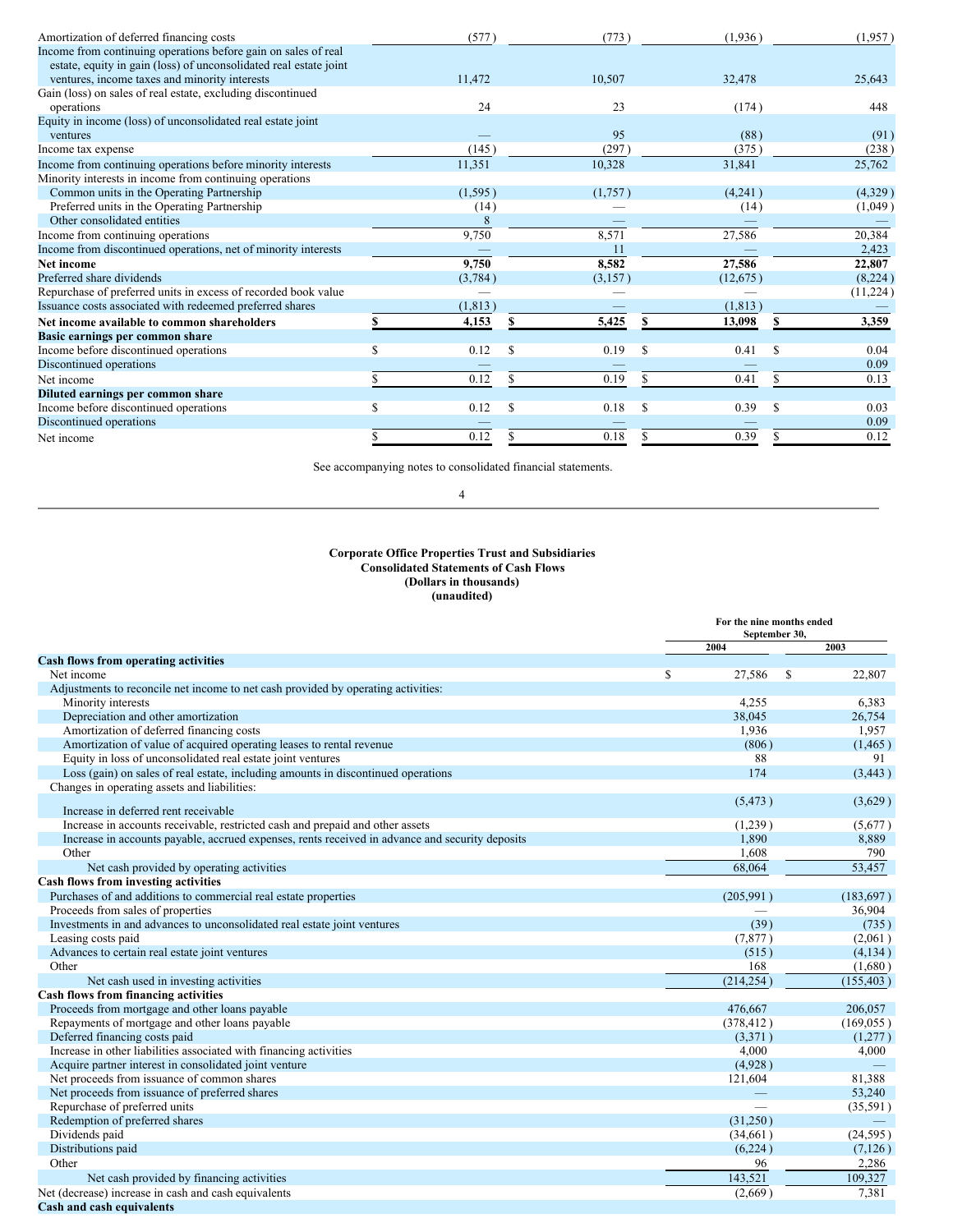See accompanying notes to consolidated financial statements.

5

## **Corporate Office Properties Trust and Subsidiaries**

<span id="page-3-0"></span>**Notes to Consolidated Financial Statements (Dollars in thousands, except per share data)**

#### **1. Organization**

Corporate Office Properties Trust ("COPT") and subsidiaries (collectively, the "Company") is a fully-integrated and self-managed real estate investment trust ("REIT"). We focus principally on the ownership, management, leasing, acquisition and development of suburban office properties located in select submarkets in the Mid-Atlantic region of the United States. COPT is qualified as a REIT as defined in the Internal Revenue Code of 1986 and is the successor to a corporation organized in 1988. As of September 30, 2004, our portfolio included 136 office properties, including two properties owned through joint ventures.

We conduct almost all of our operations through our operating partnership, Corporate Office Properties, L.P. (the "Operating Partnership"), for which we are the managing general partner. The Operating Partnership owns real estate both directly and through subsidiary partnerships and limited liability companies ("LLCs"). A summary of our Operating Partnership's forms of ownership and the percentage of those ownership forms owned by COPT as of September 30, 2004 follows:

|                          | % Owned<br>by COPT |
|--------------------------|--------------------|
| Common Units             | 80%                |
| Series E Preferred Units | $100\%$            |
| Series F Preferred Units | $100\%$            |
| Series G Preferred Units | $100\%$            |
| Series H Preferred Units | $100\%$            |
| Series I Preferred Units | $0\%$              |

Please refer to Note 3 below for a description of the Series I Preferred Units.

The Operating Partnership also owns 100% of Corporate Office Management, Inc. ("COMI") (together with its subsidiaries defined as the "Service Companies"). COMI's consolidated subsidiaries are set forth below:

| <b>Entity Name</b>                           | <b>Type of Service Business</b> |
|----------------------------------------------|---------------------------------|
| Corporate Realty Management, LLC ("CRM")     | Real Estate Management          |
| Corporate Development Services, LLC ("CDS")  | Construction and Development    |
| Corporate Cooling and Controls, LLC ("CC&C") | Heating and Air Conditioning    |

COMI owns 100% of these entities.

#### **2. Basis of Presentation**

The accompanying unaudited interim Consolidated Financial Statements have been prepared in accordance with the rules and regulations for reporting on Form 10-Q. Accordingly, certain information and disclosures required by accounting principles generally accepted in the United States for complete Consolidated Financial Statements are not included herein. These interim financial statements should be read together with the financial statements and notes thereto included in our 2003 Annual Report on Form 10-K. The interim financial statements on the previous pages reflect all adjustments which we believe are necessary for the fair presentation of our financial position and results of operations for the interim periods presented. These adjustments are of a normal recurring nature. The results of operations for such interim periods are not necessarily indicative of the results for a full year.

We use four different accounting methods to report our investments in entities: the consolidation method, the equity method, the cost method and the financing method.

## 6

#### **Consolidation Method**

We use the consolidation method when we own most of the outstanding voting interests in an entity and can control its operations. This means the accounts of the entity are combined with our accounts. We eliminate balances and transactions between companies when we consolidate these accounts. Our Consolidated Financial Statements include the accounts of:

- COPT;
- the Operating Partnership and its subsidiary partnerships and LLCs;
- the Service Companies; and
- Corporate Office Properties Holdings, Inc. (of which we own 100%).

See the section in Note 3 entitled "Recent Accounting Pronouncements" for a description of Financial Accounting Standards Board ("FASB") Interpretation No. 46R, "Consolidation of Variable Interest Entities" ("FIN 46R"). FIN 46R affects our determination of when to use the consolidation method of accounting.

#### **Equity Method**

We use the equity method of accounting when we own an interest in an entity and can exert significant influence over the entity's operations but cannot control the entity's operations. Under the equity method, we report:

- our ownership interest in the entity's capital as an investment on our Consolidated Balance Sheets; and
- our percentage share of the earnings or losses from the entity in our Consolidated Statements of Operations.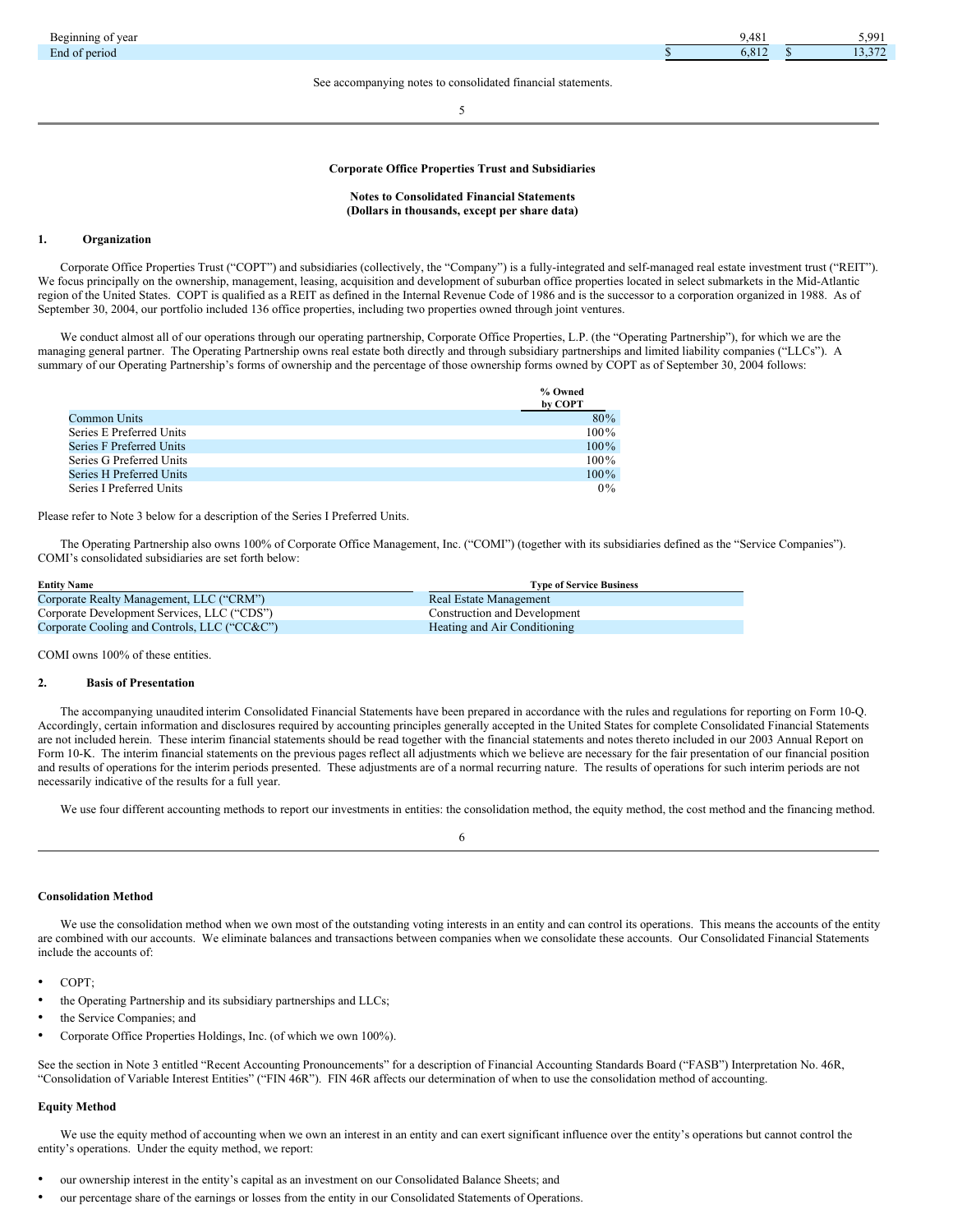See the section in Note 3 entitled "Recent Accounting Pronouncements" for a description of FIN 46R. FIN 46R affects our determination of when to use the equity method of accounting.

#### **Cost Method**

We use the cost method of accounting when we own an interest in an entity and cannot exert significant influence over the entity's operations. Under the cost method, we report:

- the cost of our investment in the entity as an investment on our Consolidated Balance Sheets; and
- distributions to us of the entity's earnings in our Consolidated Statements of Operations.

#### **Financing Method**

We use the financing method of accounting for certain real estate joint ventures. We use this method when we contribute a parcel of land into a real estate joint venture and have an option to acquire our partner's joint venture interest for a pre-determined purchase price. Details of the financing method of accounting are described below:

- the costs associated with a land parcel at the time of its contribution into a joint venture are reported as commercial real estate properties on our Consolidated Balance Sheets;
- the cash received from a joint venture in connection with our land contribution is reported as other liabilities on our Consolidated Balance Sheets. The liability is accreted towards the pre-determined purchase price over the life of our option to acquire our partner's interest in the joint venture. We also report interest expense in connection with the accretion of the liability;
- as construction of a building on the land parcel is completed and operations of the building commence, we report 100% of the revenues and expenses associated with the property on our Consolidated Statements of Operations; and
- construction costs and debt activity for the real estate project relating to periods after the land contribution are not reported by us.

At the time we exercise the option to acquire our partner's joint venture interest, we begin consolidating the accounts of the entity with our accounts. See the section in Note 3 entitled "Recent Accounting Pronouncements"

7

for a description of FIN 46R. FIN 46R affects our determination of when to use the financing method of accounting.

## **3. Summary of Significant Accounting Policies**

#### **Use of Estimates in the Preparation of Financial Statements**

We make estimates and assumptions when preparing financial statements under generally accepted accounting principles ("GAAP"). These estimates and assumptions affect various matters, including:

- the reported amounts of assets and liabilities in our Consolidated Balance Sheets at the dates of the financial statements;
- the disclosure of contingent assets and liabilities at the dates of the financial statements; and
- the reported amounts of revenues and expenses in our Consolidated Statements of Operations during the reporting periods.

These estimates involve judgments with respect to, among other things, future economic factors that are difficult to predict and are often beyond management's control. As a result, actual amounts could differ from these estimates.

#### **Accounts Receivable**

Our accounts receivable are reported net of an allowance for bad debts of \$383 at September 30, 2004 and \$548 at December 31, 2003.

### **Minority Interests**

As discussed previously, we consolidate the accounts of our Operating Partnership and its subsidiaries into our financial statements. However, we do not own 100% of the Operating Partnership. We also do not own 100% of three consolidated real estate joint ventures. The amounts reported for minority interests on our Consolidated Balance Sheets represent the portion of these consolidated entities' equity that we do not own. The amounts reported for minority interests on our Consolidated Statements of Operations represent the portion of these consolidated entities' net income not allocated to us.

Common units of the Operating Partnership ("common units") are substantially similar to our common shares of beneficial interest ("common shares"). Common units are also exchangeable into our common shares, subject to certain conditions.

For a portion of 2003, the Operating Partnership had 1,016,662 Series C Preferred Units outstanding that we did not own. These units were convertible, subject to certain conditions, into common units on the basis of 2.381 common units for each Series C Preferred Unit. These units were repurchased by the Operating Partnership on June 16, 2003 for \$36,068 (including \$477 for accrued and unpaid distributions), or \$14.90 per common share on an as-converted basis. As a result of the repurchase, we recognized an \$11,224 reduction to net income available to common shareholders associated with the excess of the repurchase price over the sum of the recorded book value of the units and the accrued and unpaid return to the unitholder.

On September 23, 2004, we issued 352,000 Series I Preferred Units in the Operating Partnership to an unrelated party in connection with our acquisition of two office properties in Northern Virginia. These units have a liquidation preference of \$25.00 per unit, plus any accrued and unpaid distributions of return thereon (as described below), and may be redeemed for cash by the Operating Partnership at our option any time after September 22, 2019. The owner of these units is entitled to a priority annual cumulative return equal to 7.5% of their liquidation preference through September 22, 2019; the annual cumulative preferred return increases for each subsequent five-year period, subject to certain maximum limits. These units are convertible into common units on the basis of 0.5 common units for each Series I Preferred Unit; the resulting common units would then be exchangeable for common shares in accordance with the terms of the Operating Partnership's agreement of limited partnership.

## **Earnings Per Share ("EPS")**

We present both basic and diluted EPS. We compute basic EPS by dividing net income available to common shareholders by the weighted average number of common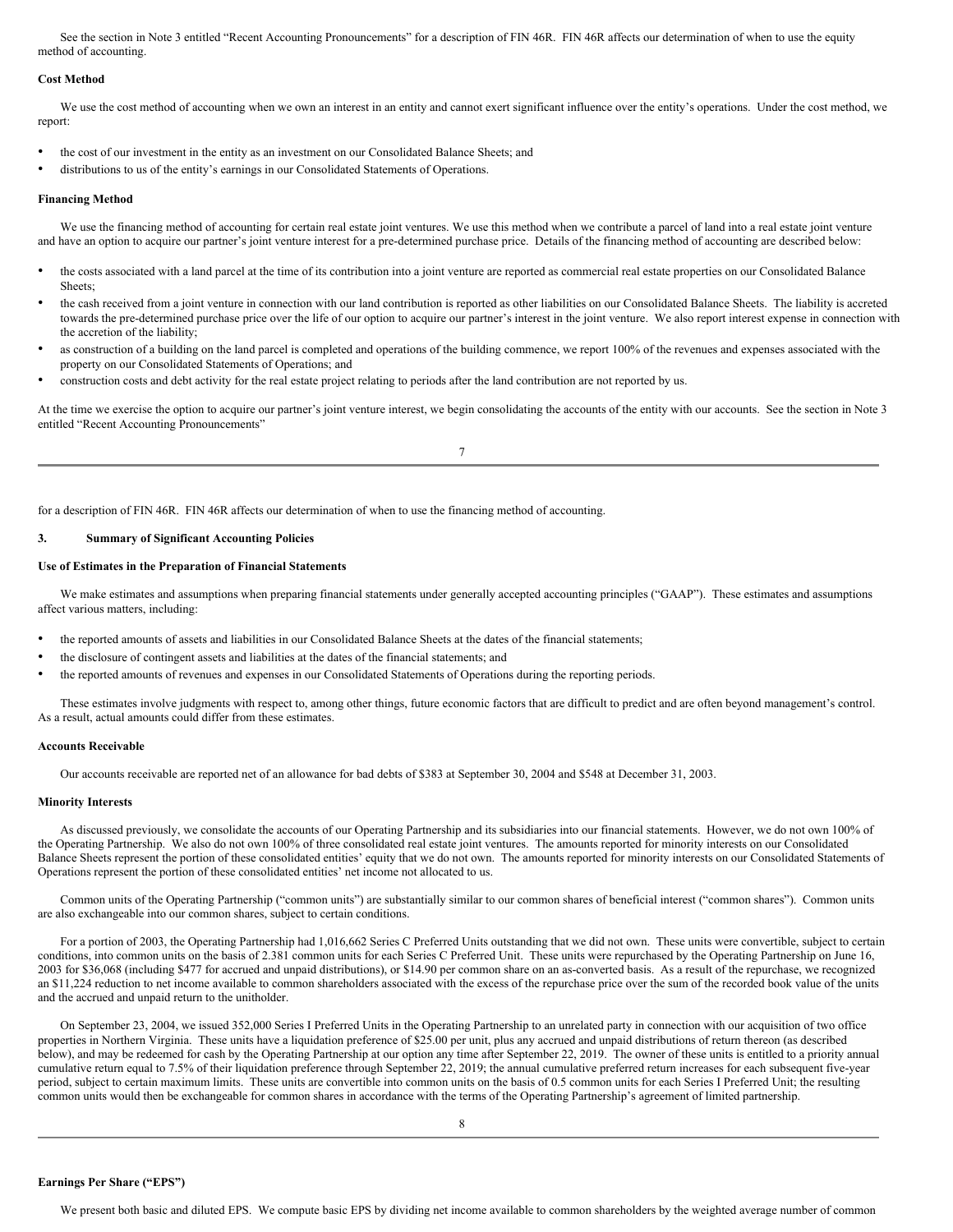shares outstanding during the period. Our computation of diluted EPS is similar except that:

- the denominator is increased to include the weighted average number of potential additional common shares that would have been outstanding if securities that are convertible into our common shares were converted; and
- the numerator is adjusted to add back any convertible preferred dividends and any other changes in income or loss that would result from the assumed conversion into common shares.

Our computation of diluted EPS does not assume conversion of securities into our common shares if conversion of those securities would increase our diluted EPS in a given period. A summary of the numerator and denominator for purposes of basic and diluted EPS calculations is set forth below (dollars and shares in thousands, except per share data):

|                                                                        | For the three months<br>ended September 30, |        |   |        |    | For the nine months<br>ended September 30, |          |          |  |
|------------------------------------------------------------------------|---------------------------------------------|--------|---|--------|----|--------------------------------------------|----------|----------|--|
|                                                                        |                                             | 2004   |   | 2003   |    | 2004                                       |          | 2003     |  |
| Numerator:                                                             |                                             |        |   |        |    |                                            |          |          |  |
| Numerator for basic EPS on net income available to common shareholders | S.                                          | 4,153  |   | 5,425  | \$ | 13,098                                     | -S       | 3,359    |  |
| Subtract: Income from discontinued operations, net                     |                                             |        |   | (11)   |    |                                            |          | (2, 423) |  |
| Numerator for basic EPS before discontinued operations                 |                                             | 4,153  |   | 5,414  |    | 13,098                                     |          | 936      |  |
| Add: Series D Preferred Share dividends                                |                                             |        |   | 136    |    | 21                                         |          |          |  |
| Numerator for diluted EPS before discontinued operations               |                                             | 4,153  |   | 5,550  |    | 13,119                                     |          | 936      |  |
| Add: Income from discontinued operations, net                          |                                             |        |   | 11     |    |                                            |          | 2,423    |  |
| Numerator for diluted EPS on net income available to common            |                                             |        |   |        |    |                                            |          |          |  |
| shareholders                                                           |                                             | 4,153  |   | 5,561  | S  | 13,119                                     | <b>S</b> | 3,359    |  |
| Denominator (all weighted averages):                                   |                                             |        |   |        |    |                                            |          |          |  |
| Denominator for basic EPS (common shares)                              |                                             | 33,797 |   | 28,832 |    | 32,124                                     |          | 25,886   |  |
| Assumed conversion of share options                                    |                                             | 1,655  |   | 1,480  |    | 1,680                                      |          | 1,257    |  |
| Assumed conversion of Series D Preferred Shares                        |                                             |        |   | 1,197  |    | 179                                        |          |          |  |
| Denominator for diluted EPS                                            |                                             | 35,452 |   | 31,509 |    | 33,983                                     |          | 27,143   |  |
| <b>Basic EPS:</b>                                                      |                                             |        |   |        |    |                                            |          |          |  |
| Income before discontinued operations                                  | \$                                          | 0.12   |   | 0.19   | S  | 0.41                                       | S        | 0.04     |  |
| Income from discontinued operations                                    |                                             |        |   |        |    |                                            |          | 0.09     |  |
| Net income available to common shareholders                            |                                             | 0.12   | S | 0.19   | S. | 0.41                                       | \$.      | 0.13     |  |
| Diluted EPS:                                                           |                                             |        |   |        |    |                                            |          |          |  |
| Income before discontinued operations                                  | \$.                                         | 0.12   |   | 0.18   | \$ | 0.39                                       | <b>S</b> | 0.03     |  |
| Income from discontinued operations                                    |                                             |        |   |        |    |                                            |          | 0.09     |  |
| Net income available to common shareholders                            |                                             | 0.12   |   | 0.18   |    | 0.39                                       |          | 0.12     |  |

Our diluted EPS computations do not include the effects of the following securities since the conversions of such securities would increase diluted EPS for the respective periods:

|                                                 | Weighted average shares in denominator      |             |                                            |       |  |  |
|-------------------------------------------------|---------------------------------------------|-------------|--------------------------------------------|-------|--|--|
|                                                 | For the three months<br>ended September 30, |             | For the nine months<br>ended September 30, |       |  |  |
|                                                 | 2004                                        | 2003        | 2004                                       | 2003  |  |  |
| Conversion of weighted average common units     | 8.690                                       | 8.909       | 8.773                                      | 8,954 |  |  |
| Restricted common shares                        | 206                                         | 161         | 195                                        | 132   |  |  |
| Conversion of share options                     |                                             | $\mathbf b$ |                                            | 50    |  |  |
| Conversion of weighted average preferred units  | 15                                          | __          |                                            | 1,472 |  |  |
| Conversion of weighted average preferred shares |                                             |             |                                            | 1,197 |  |  |
|                                                 |                                             |             |                                            |       |  |  |
|                                                 |                                             |             |                                            |       |  |  |

#### **Stock-Based Compensation**

We and the Service Companies recognize expense from share options issued to employees using the intrinsic value method. As a result, we do not record compensation expense for share option grants except as set forth below:

- When the exercise price of a share option grant is less than the market price of our common shares on the option grant date, we recognize compensation expense equal to the difference between the exercise price and the grant-date market price; this compensation expense is recognized over the service period to which the options relate.
- In 1999, we reduced the exercise price of 360,500 share options from \$9.25 to \$8.00. We recognize compensation expense on the share price appreciation and future vesting associated with the re-priced share options. As of September 30, 2004, 4,400 of these share options were outstanding.
- We recognize compensation expense on share options granted to employees of CRM and CC&C prior to January 1, 2001 equal to the difference between the exercise price of such share options and the market price of our common shares on January 1, 2001, to the extent such amount relates to service periods remaining after January 1, 2001.

We grant common shares subject to forfeiture restrictions to certain employees. We recognize compensation expense for such grants over the service periods to which the grants relate. We compute compensation expense for common share grants based on the value of such grants, as determined by the value of our common shares on the applicable measurement date, as defined below:

- When forfeiture restrictions on grants only require the recipient to remain employed by us over defined periods of time for such restrictions to lapse, the measurement date is the date the shares are granted.
- When forfeiture restrictions on grants require (1) that the recipient remain employed by us over defined periods of time and (2) that the Company meet certain performance criteria for such restrictions to lapse, the measurement date is the date that the performance criteria are deemed to be met.

Expenses from stock-based compensation are reflected in our Consolidated Statements of Operations as follows:

| For the three months<br>ended September 30. |      |      | For the nine months<br>ended September 30. |  |  |  |
|---------------------------------------------|------|------|--------------------------------------------|--|--|--|
| 2004                                        | 2003 | 2004 | 2003                                       |  |  |  |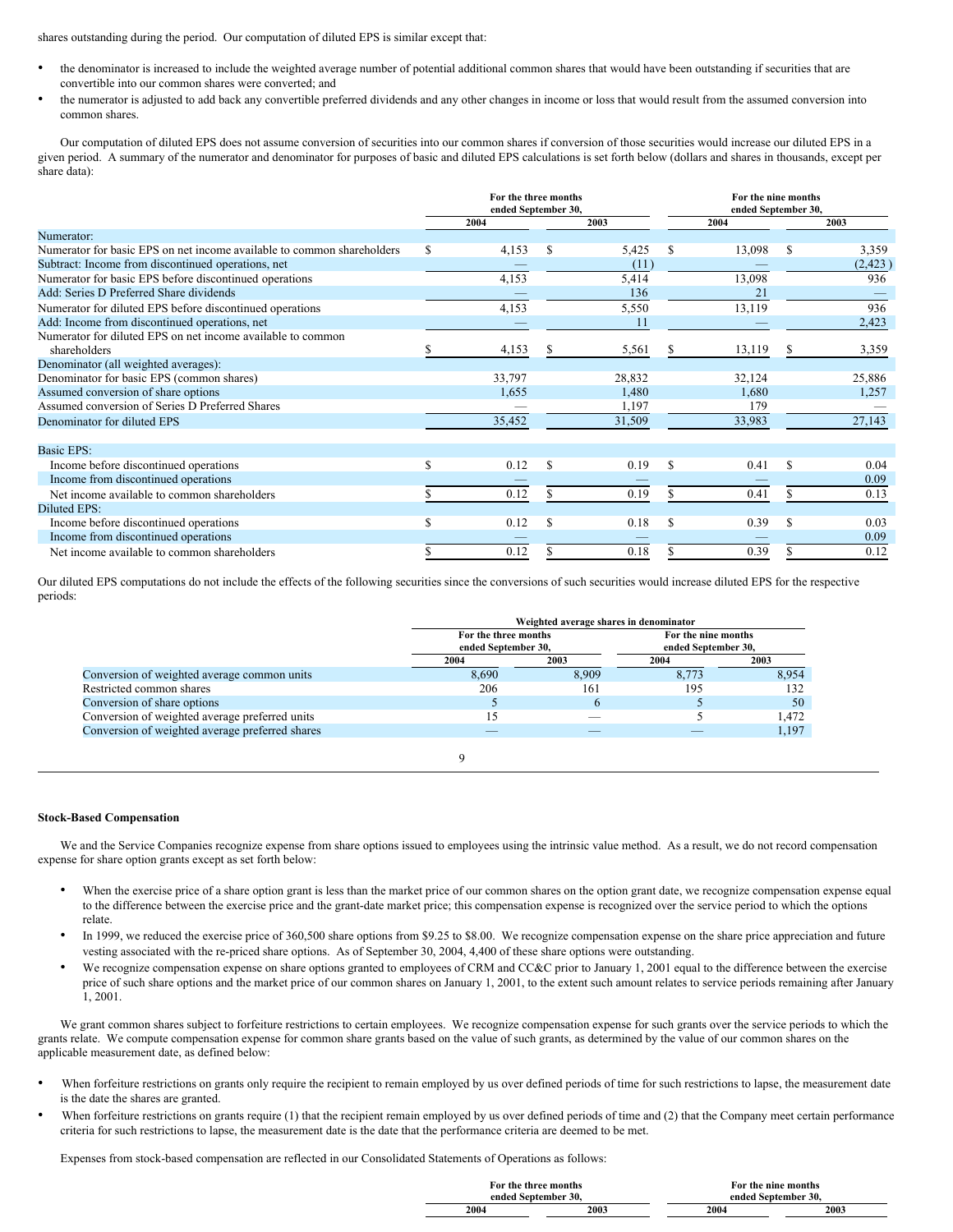| i administrative expenses<br>Increase<br>general and<br>1n | $\Lambda$ <sup>r</sup><br>10- | 269 |     | $\overline{a}$ |
|------------------------------------------------------------|-------------------------------|-----|-----|----------------|
| operations<br>trom<br>. cer<br>Increas<br>loss<br>ın       | $\Delta$ r<br>1 T L           | Q8  | 430 | 289            |

The following table summarizes our operating results as if we elected to account for our stock-based compensation under the fair value provisions of Statement of Financial Accounting Standards No. 123, "Accounting for Stock-Based Compensation:"

| I<br>۰. |  |
|---------|--|
| v<br>۰. |  |

|       |                                                                                                                                     |               | For the three months<br>ended September 30, |    |       |               | For the nine months<br>ended September 30, |               |        |
|-------|-------------------------------------------------------------------------------------------------------------------------------------|---------------|---------------------------------------------|----|-------|---------------|--------------------------------------------|---------------|--------|
|       |                                                                                                                                     |               | 2004                                        |    | 2003  |               | 2004                                       |               | 2003   |
|       | Net income, as reported                                                                                                             |               | 9,750                                       |    | 8,582 |               | 27,586                                     | <b>S</b>      | 22,807 |
| Add:  | Stock-based compensation expense, net of related tax effects and<br>minority interests, included in the determination of net income |               | 388                                         |    | 247   |               | 1,106                                      |               | 676    |
| Less: | Stock-based compensation expense determined under the fair<br>value based method, net of related tax effects and minority           |               |                                             |    |       |               |                                            |               |        |
|       | interests                                                                                                                           |               | (322)                                       |    | (222) |               | (917)                                      |               | (618)  |
|       | Net income, pro forma                                                                                                               |               | 9,816                                       |    | 8,607 |               | 27,775                                     |               | 22,865 |
|       | Basic earnings per share on net income available to common shareholders,                                                            |               |                                             |    |       |               |                                            |               |        |
|       | as reported                                                                                                                         | <sup>\$</sup> | 0.12                                        |    | 0.19  | <sup>\$</sup> | 0.41                                       | $\mathcal{S}$ | 0.13   |
|       | Basic earnings per share on net income available to common shareholders,                                                            |               |                                             |    |       |               |                                            |               |        |
|       | pro forma                                                                                                                           | J.            | 0.12                                        |    | 0.19  | S             | 0.41                                       | \$.           | 0.13   |
|       | Diluted earnings per share on net income available to common                                                                        |               |                                             |    |       |               |                                            |               |        |
|       | shareholders, as reported                                                                                                           |               | 0.12                                        | -S | 0.18  | <sup>\$</sup> | 0.39                                       | <sup>\$</sup> | 0.12   |
|       | Diluted earnings per share on net income available to common                                                                        |               |                                             |    |       |               |                                            |               |        |
|       | shareholders, pro forma                                                                                                             | J.            | 0.12                                        |    | 0.18  | ь             | 0.39                                       | \$.           | 0.13   |

The stock-based compensation expense under the fair value method, as reported in the above table, was computed using the Black-Scholes option-pricing model.

## **Recent Accounting Pronouncements**

In January 2003, the FASB issued Interpretation No. 46, "Consolidation of Variable Interest Entities, an interpretation of ARB 51" ("FIN 46"). In December 2003, FASB issued FIN No. 46R which replaced FIN 46 and clarified Accounting Research Bulletin 51 ("ARB 51"). FIN 46R provides guidance in identifying situations in which an entity is controlled by its owners without such owners owning most of the outstanding voting rights in the entity; it defines the entity in such situations as a variable interest entity ("VIE"). Situations identified by FIN 46R include when the equity owners do not have the characteristics of controlling financial interest or do not have sufficient equity at risk for the entity to finance its activities without additional subordinated financial support from other parties. FIN 46R then provides guidance in determining when an owner of a VIE should use the consolidation method in accounting for its investment in the VIE. It also provides for additional disclosure requirements for certain owners of VIEs. We adopted FIN 46R immediately for all VIEs created subsequent to January 31, 2003 and effective March 31, 2004 for VIEs created prior to February 1, 2003. In connection with our adoption of FIN 46R, we began to use the consolidation method of accounting effective March 31, 2004 for our investments in the following joint ventures: MOR Forbes 2 LLC, Gateway 70 LLC and MOR Montpelier 3 LLC, which were previously accounted for using the equity method of accounting, and NBP 220, LLC, which was previously accounted for using the financing method of accounting (see Note 2). The effect of consolidating these joint ventures on our Consolidated Balance Sheet as of March 31, 2004 is set forth below.

| Operating properties                                                     | Эħ. | 2,176     |
|--------------------------------------------------------------------------|-----|-----------|
| Projects under construction or development                               |     | 17,959    |
| Investments in and advances to unconsolidated real estate joint ventures |     | (3,957)   |
| Restricted cash                                                          |     | 10        |
| Accounts receivable, net                                                 |     | 145       |
| Deferred rent receivable                                                 |     |           |
| Deferred charges, net                                                    |     | 1,026     |
| Prepaid and other assets                                                 |     | (3,263)   |
| Mortgage and other loans payable                                         |     | (10, 171) |
| Accounts payable and accrued expenses                                    |     | (2,737)   |
| Rents received in advance and security deposits                          |     | (347)     |
| Other liabilities                                                        |     | 4,650     |
| Minority interests-other consolidated real estate entities               |     | (5, 498)  |
|                                                                          |     |           |

The consolidation of these joint ventures had no effect on our Consolidated Statements of Operations included herein for periods prior to April 1, 2004. Additional information regarding our real estate joint ventures is available in Note 5 to the Consolidated Financial Statements.

# **4. Commercial Real Estate Properties**

Operating properties consisted of the following:

|                                |   | September 30,<br>2004 | December 31,<br>2003 |
|--------------------------------|---|-----------------------|----------------------|
| Land                           | S | 260,197               | 216,703              |
| Buildings and improvements     |   | 1,231,518             | 1,003,214            |
|                                |   | 1,491,715             | 1,219,917            |
| Less: accumulated depreciation |   | (131.018)             | (103,070)            |
|                                | S | 1,360,697             | 1,116,847            |

Projects we had under construction or development consisted of the following:

| September 30, | December 31, |
|---------------|--------------|
| 2004          | 2003         |
|               |              |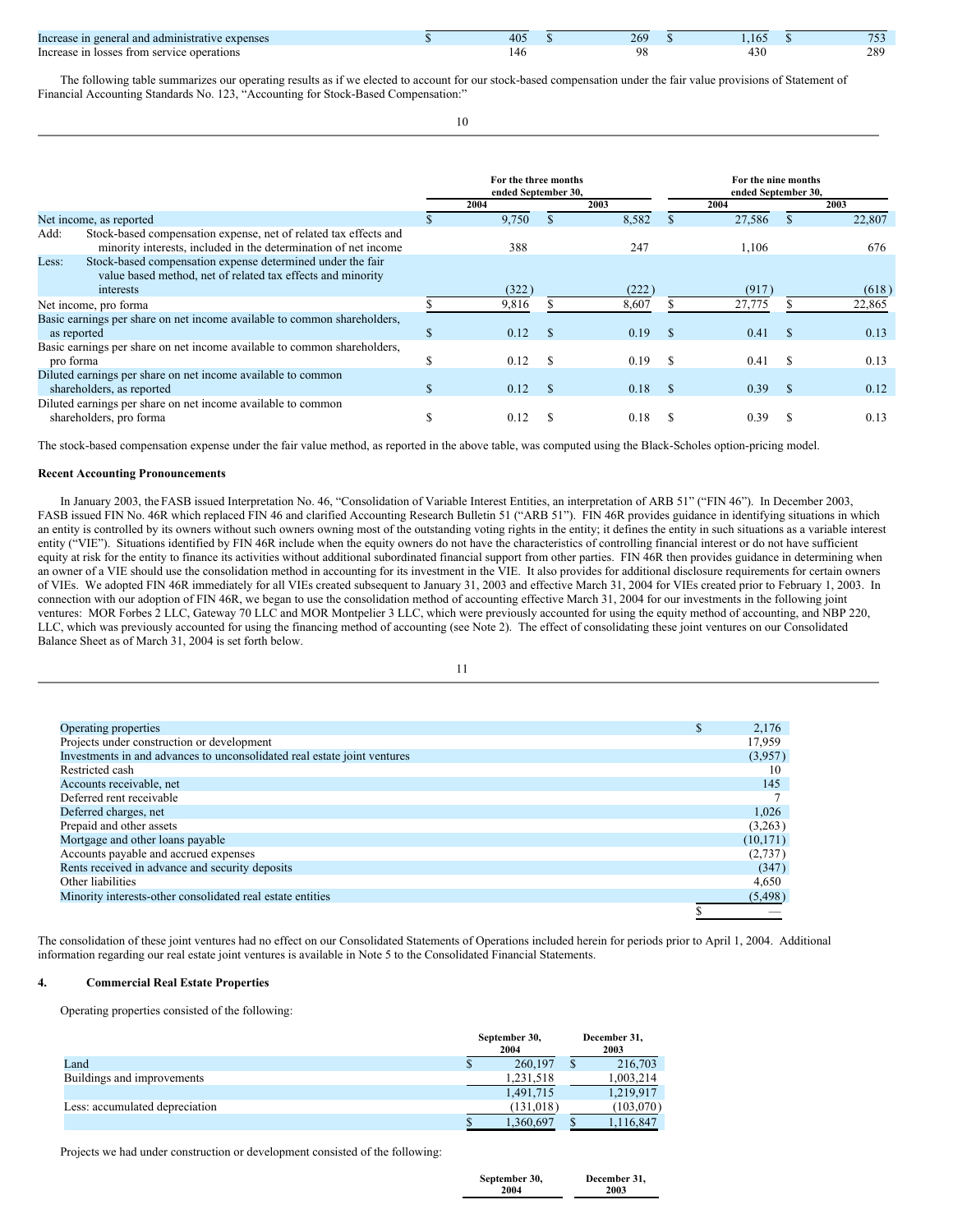| Land                     | w | 75.925  | ۰D | 53.356            |
|--------------------------|---|---------|----|-------------------|
| Construction in progress |   | 49.3    |    | 793               |
|                          |   | 125.296 |    | .149<br>$\sigma/$ |

## **2004 Acquisitions**

We acquired the following office properties during the nine months ended September 30, 2004:

12

| <b>Project Name</b>            | Location              | Date of<br>Acquisition | Number of<br><b>Buildings</b> | Total<br>Rentable<br><b>Square Feet</b> | <b>Initial Cost</b> |
|--------------------------------|-----------------------|------------------------|-------------------------------|-----------------------------------------|---------------------|
| 400 Professional Drive         | Gaithersburg, MD      | 3/5/2004               |                               | 129,030                                 | 23,196              |
| Wildewood and Exploration/     | St. Mary's County, MD | $3/24/2004$ &          |                               |                                         |                     |
| <b>Expedition Office Parks</b> |                       | 5/5/2004               |                               | 489.924                                 | 57.844              |
| 10150 York Road                | Hunt Valley, MD       | 4/15/2004              |                               | 178,764                                 | 15,372              |
| Pinnacle Towers                | Tysons Corner, VA     | 9/23/2004              |                               | 440.102                                 | 106.445             |
| Corporate Pointe III           | Chantilly, VA         | 9/29/2004              |                               | 114,126                                 | 22,903              |
|                                |                       |                        |                               | 1,351,946                               | 225,760             |

The table below sets forth the allocation of the acquisition costs of these properties:

|                                               | 400          | Wildewood and       |            |               |            |         |
|-----------------------------------------------|--------------|---------------------|------------|---------------|------------|---------|
|                                               | Professional | <b>Exploration/</b> | 10150 York | Pinnacle      | Corporate  |         |
|                                               | <b>Drive</b> | <b>Expedition</b>   | Road       | <b>Towers</b> | Pointe III | Total   |
| Land                                          | 3,673        | 10,160              | 2,695      | 18,564        | 3,511      | 38,603  |
| Building and improvements                     | 17.400       | 43,232              | 11.714     | 76,815        | 15.503     | 164,664 |
| Intangible assets on real estate acquisitions | 2,154        | 4,502               | 1,357      | 11,066        | 3,889      | 22,968  |
| Total assets                                  | 23.227       | 57.894              | 15.766     | 106.445       | 22,903     | 226,235 |
| Deferred revenue associated with acquired     |              |                     |            |               |            |         |
| operating leases                              | (31)         | (50)                | (394)      |               |            | (475)   |
| Total acquisition cost                        | 23,196       | 57,844              | 15,372     | 106,445       | 22,903     | 225,760 |

We also acquired the following during the nine months ended September 30, 2004:

- a parcel of land located in St. Mary's County, Maryland for \$1,905 on March 24, 2004 in connection with our acquisition of the Wildewood and Exploration/Expedition Office Parks;
- two adjacent parcels of land located in Chantilly, Virginia for \$4,012 on April 14, 2004. An operating building of ours is located on one of these parcels and a project we have under construction is located on the other parcel;
- a 5.3 acre parcel of land located in Herndon, Virginia that is adjacent to one of our office properties for \$9,614 on April 29, 2004;
- a property located in Blue Bell, Pennsylvania that is adjacent to an office park we own for \$401 on July 15, 2004;
- a 14.0 acre parcel of land located in Columbia, Maryland for \$6,386 on September 20, 2004; and
- an 18.8 acre parcel of land located in South Brunswick, New Jersey that is adjacent to an office park we own for \$511 on September 29, 2004.

## **2004 Construction/Development**

During the nine months ended September 30, 2004, we fully placed into service a new building located in Annapolis Junction, Maryland and a new building located in Lanham, Maryland.

As of September 30, 2004, we had construction underway on three new buildings in Annapolis Junction, Maryland and two new buildings in Chantilly, Virginia. We also had development underway on two new buildings located in Annapolis Junction, Maryland.

## **2004 Dispositions**

On April 26, 2004, we sold a land parcel in Columbia, Maryland and a land parcel in Linthicum, Maryland for \$9,600. We issued to the buyer a \$5,600 mortgage loan bearing interest at 5.5% and a maturity date of July 2005; the balance of the acquisition was in the form of cash from the buyer. Upon completion of the sale, we entered into an agreement with the buyer to lease the land parcels for an aggregate monthly payment of \$10 beginning July 1, 2004 until April 30, 2005, at which time the rent reduces to \$1 per month until 2079. The buyer in this transaction has an option to contribute the two land parcels into our Operating Partnership between January 1, 2005 and

13

February 28, 2005 in exchange for extinguishment of the \$5,600 mortgage loan with us and \$4,000 in common units in our Operating Partnership; a unit price ranging from \$24.45 to \$25.90 will be used to determine the number of units in the Operating Partnership that the buyer would receive if the option were exercised. If the buyer in this transaction does not exercise its option to contribute the two land parcels into our Operating Partnership, we have the option to re-acquire the properties anytime after March 15, 2005 for the same consideration described in the previous sentence. We accounted for this transaction using the financing method of accounting; as a result, the transaction was not recorded as a sale and the \$4,000 in net proceeds received from the buyer is included in other liabilities on our consolidated balance sheet as of September 30, 2004.

# **5. Real Estate Joint Ventures**

Our investments in and advances to unconsolidated real estate joint ventures accounted for using the equity method of accounting included the following:

|                         |               | <b>Balance</b> at        |              |          |           |                            |  | <b>Total</b> |  | Maximum       |
|-------------------------|---------------|--------------------------|--------------|----------|-----------|----------------------------|--|--------------|--|---------------|
|                         | September 30, |                          | December 31. | Date     |           | Nature of                  |  | Assets at    |  | Exposure      |
|                         |               | 2004                     | 2003         | Acquired | Ownership | <b>Activity</b>            |  | 9/30/04      |  | to Loss $(1)$ |
| Route 46 Partners, LLC  |               | .,094                    | 1.055        | 3/14/03  | 20%       | Operating building (2)     |  | 23,074       |  | 1.664         |
| Gateway 70 LLC          |               | $\overline{\phantom{m}}$ | 3,017        | 4/5/01   | See Below | Developing land parcel (3) |  | N/A          |  | N/A           |
| <b>MOR Forbes 2 LLC</b> |               |                          | 735          | 12/24/02 | See Below | Operating building (4)     |  | N/A          |  | N/A           |
| MOR Montpelier 3 LLC    |               |                          | 455          | 2/21/02  | See Below | Developing land parcel (5) |  | N/A          |  | N/A           |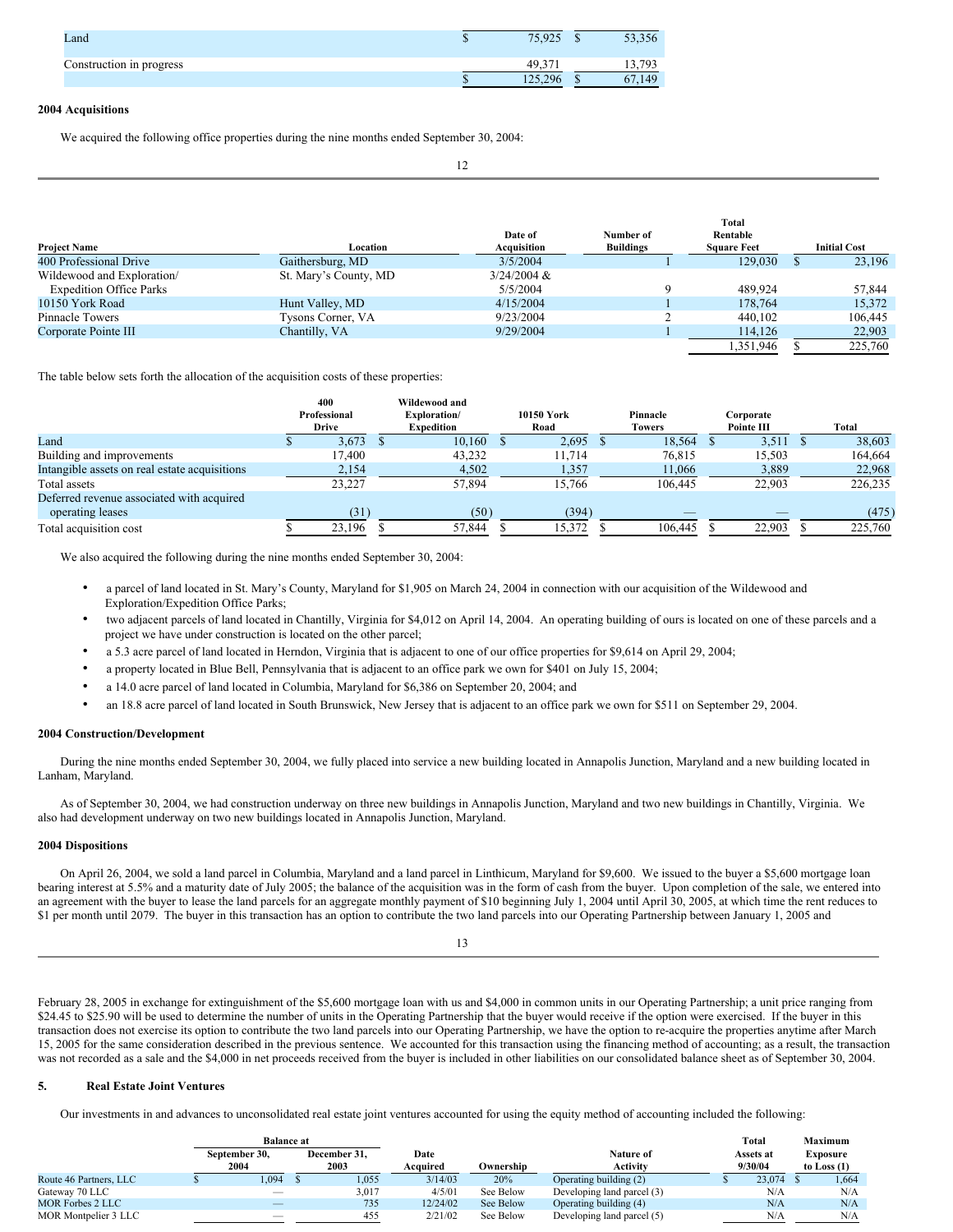| $\Omega$ |  | nn- |
|----------|--|-----|

- (1) Derived from the sum of our investment balance, loan guarantees (based on maximum loan balance) and maximum additional unilateral capital contributions and loans required from us. Not reported above are additional amounts that we and our partners are required to fund when needed by these joint ventures; these funding requirements are proportional to our ownership percentage.
- (2) This joint venture's property is located in Fairfield, New Jersey.
- (3) This joint venture's property is located in Columbia, Maryland.
- (4) This joint venture's property is located in Lanham, Maryland.
- (5) This joint venture's property is located in Laurel, Maryland.

As discussed in Note 3, we adopted FIN 46R effective March 31, 2004 for VIEs created prior to February 1, 2003. Upon this adoption, we began using the consolidation method of accounting for the following joint ventures that had previously been accounted for using either the equity or financing methods of accounting:

|                         |                  | Ownership         |                                  |                        | <b>Total</b> |  | Collateralized |
|-------------------------|------------------|-------------------|----------------------------------|------------------------|--------------|--|----------------|
|                         | Date<br>Acquired | $%$ at<br>9/30/04 | Nature of<br>Activity            | Assets at<br>9/30/2004 |              |  |                |
| <b>NBP 220, LLC</b>     | 1/31/03          |                   | $100\%$ Operating building $(1)$ |                        | 34,894       |  | 33,162         |
| <b>MOR Forbes 2 LLC</b> | 12/24/02         |                   | 50% Operating building (2)       |                        | 4,614        |  | 4,195          |
| Gateway 70 LLC          | 4/5/01           |                   | 80% Developing land parcel (3)   |                        | 3,782        |  |                |
| MOR Montpelier 3 LLC    | 2/21/02          |                   | 50% Developing land parcel (4)   |                        | 946          |  |                |
|                         |                  |                   |                                  |                        | 44.236       |  | 37,357         |

(1) This joint venture's property is located in Annapolis Junction, Maryland. Our ownership was 20% until we acquired the remaining interest on September 10, 2004. The building was placed into service in September 2004.

(2) This joint venture's property is located in Lanham, Maryland. The recently constructed building became 100% operational in August 2004.

(3) This joint venture's property is located in Columbia, Maryland.

(4) This joint venture's property is located in Laurel, Maryland.

Our commitments and contingencies pertaining to our real estate joint ventures are disclosed in Note 16. The following table sets forth a condensed balance sheet for our one unconsolidated real estate joint venture as of September 30, 2004:

| Commercial real estate property      | S | 21,595 |
|--------------------------------------|---|--------|
| Other assets                         |   | 1,479  |
| Total assets                         |   | 23,074 |
|                                      |   |        |
| Liabilities                          |   | 14,745 |
| Owners' equity                       |   | 8,329  |
| Total liabilities and owners' equity |   | 23,074 |
|                                      |   |        |

## **6. Investments in and Advances to Other Unconsolidated Entities**

Our investments in and advances to other unconsolidated entities include the following:

|                    |               |      |              |              | $\sim$ $\sim$<br>Ownership |             | Investment |
|--------------------|---------------|------|--------------|--------------|----------------------------|-------------|------------|
|                    | September 30. |      | December 31. | Date         | $% a$ t                    |             | Accounting |
|                    |               | 2004 | 2003         | Acquired     | 9/30/04                    |             | Method     |
| TractManager, Inc. |               | .621 | 1.621        | Various 2000 |                            | < 0∕<br>270 | Cost       |

(1) TractManager, Inc. has developed an Internet-based contract imaging and management system for sale to real estate owners and healthcare providers.

## **7. Intangible Assets on Real Estate Acquisitions**

Intangible assets on real estate acquisitions consisted of the following:

|                                                    | September 30,<br>2004 | December 31,<br>2003 |
|----------------------------------------------------|-----------------------|----------------------|
| Tenant value                                       | 63,172                | 46,613               |
| Lease to market value                              | 9.485                 | 7,819                |
| Lease cost portion of deemed cost avoidance        | 8,407                 | 5,294                |
| Market concentration premium                       | 1,334                 | 1,333                |
| Subtotal                                           | 82.398                | 61,059               |
| Accumulated amortization                           | (15,315)              | (5,367)              |
| Intangible assets on real estate acquisitions, net | 67,083                | 55,692               |

## **8. Deferred Charges**

Deferred charges consisted of the following:

|                          |   | September 30,<br>2004 |    |           |
|--------------------------|---|-----------------------|----|-----------|
| Deferred leasing costs   | S | 30,529                | \$ | 20,712    |
| Deferred financing costs |   | 16,813                |    | 13,263    |
| Goodwill                 |   | 1,880                 |    | 1,880     |
| Deferred other           |   | 155                   |    | 155       |
|                          |   | 49,377                |    | 36,010    |
| Accumulated amortization |   | (22,970)              |    | (18, 287) |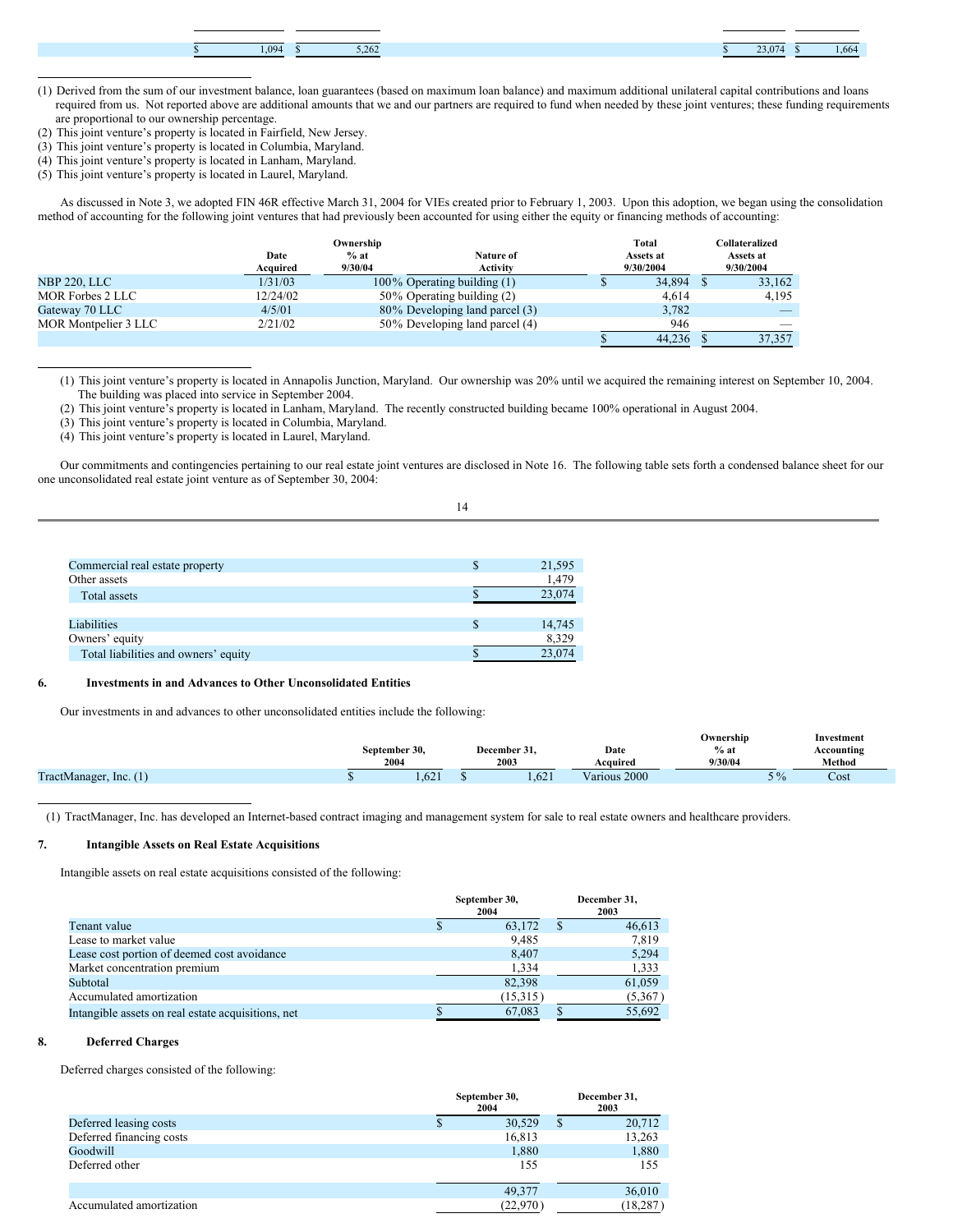| Deferred charges, net | 26,407 |  |
|-----------------------|--------|--|
|                       |        |  |

## **9. Derivatives**

The following table sets forth our derivative contracts and their respective fair values:

| <b>Nature of Derivative</b> | <b>Notional</b><br><b>Amount</b> in<br>(millions) | <b>One-Month</b><br><b>LIBOR</b> base | <b>Effective</b><br>Date | Expiration<br>Date | <b>Fair Value at</b><br>September 30,<br>2004 | Fair Value at<br>December 31,<br>2003 |
|-----------------------------|---------------------------------------------------|---------------------------------------|--------------------------|--------------------|-----------------------------------------------|---------------------------------------|
| Interest rate swap          | 50.0                                              | 2.308%                                | 1/2/2003                 | 1/3/2005           | (45)                                          | (467)                                 |
| Interest rate swap          | 50.0                                              | .520%                                 | 1/7/2003                 | 1/2/2004           | $\overline{\phantom{a}}$                      | $\overline{\phantom{a}}$              |
| Total                       |                                                   |                                       |                          |                    | (45)                                          | (467)                                 |

We have designated each of these derivatives as cash flow hedges. These derivatives hedge the risk of changes in interest rates on certain of our one-month LIBORbased variable rate borrowings. At September 30, 2004, our outstanding interest rate swap was considered a highly effective cash flow hedge under Statement of Financial Accounting Standards No. 133, "Accounting for Derivative Instruments and Hedging Activities."

The table below sets forth our accounting application of changes in derivative fair values:

|                                                                    | For the nine months<br>ended September 30, |  |       |  |  |
|--------------------------------------------------------------------|--------------------------------------------|--|-------|--|--|
|                                                                    | 2004                                       |  | 2003  |  |  |
| Increase (decrease) in fair value applied to AOCL (1) and minority |                                            |  |       |  |  |
| interests                                                          | 345                                        |  | (232) |  |  |
| Increase in fair value recognized as gain (2)                      | $7^{\circ}$                                |  |       |  |  |

(1) AOCL is defined below.

(2) Represents hedge ineffectiveness and is included in interest expense on our Consolidated Statements of Operations.

Over time, the unrealized losses associated with interest rate swaps that are held in the accumulated other comprehensive loss component of shareholders' equity ("AOCL") and minority interests will be reclassified to earnings as interest payments occur on our LIBOR-based borrowings.

#### **10. Shareholders' Equity**

# **Preferred Shares**

Preferred shares of beneficial interest ("preferred shares") consisted of the following:

|                                                                                                                                                                                                                                                | September 30,<br>2004 | December 31,<br>2003 |
|------------------------------------------------------------------------------------------------------------------------------------------------------------------------------------------------------------------------------------------------|-----------------------|----------------------|
| 1,725,000 designated as Series B Cumulative Redeemable Preferred Shares of beneficial interest (no shares issued and<br>outstanding at September 30, 2004 and 1,250,000 shares issued and outstanding with an aggregate liquidation preference |                       |                      |
| of \$31,250 at December 31, 2003)                                                                                                                                                                                                              |                       | 13                   |
| 544,000 designated as Series D Cumulative Convertible Redeemable Preferred Shares of beneficial interest (no shares<br>issued and outstanding at September 30, 2004 and 544,000 shares issued and outstanding with an aggregate liquidation    |                       |                      |
| preference of \$13,600 at December 31, 2003)                                                                                                                                                                                                   |                       |                      |
| 1,265,000 designated as Series E Cumulative Redeemable Preferred Shares of beneficial interest (1,150,000 shares issued<br>with an aggregate liquidation preference of \$28,750 at September 30, 2004 and December 31, 2003)                   |                       |                      |
| 1,425,000 designated as Series F Cumulative Redeemable Preferred Shares of beneficial interest (1,425,000 shares issued<br>with an aggregate liquidation preference of \$35,625 at September 30, 2004 and December 31, 2003)                   | 14                    | 14                   |
| 2,200,000 designated as Series G Cumulative Redeemable Preferred Shares of beneficial interest (2,200,000 shares issued<br>with an aggregate liquidation preference of \$55,000 at September 30, 2004 and December 31, 2003)                   | 22                    | 22                   |
| 2,000,000 designated as Series H Cumulative Redeemable Preferred Shares of beneficial interest (2,000,000 shares issued                                                                                                                        |                       |                      |
| with an aggregate liquidation preference of \$50,000 at September 30, 2004 and December 31, 2003)                                                                                                                                              | 20                    | 20                   |
| Total preferred shares                                                                                                                                                                                                                         | 67                    | 85                   |

On February 11, 2004, the holder of the Series D Preferred Shares converted the shares into common shares on the basis of 2.2 common shares for each Series D Preferred Share, resulting in the issuance of 1,196,800 common shares.

On July 15, 2004, we redeemed the Series B Preferred Shares for a redemption price of \$31,250. At the completion of this transaction, we recognized a \$1,813 decrease to net income available to common shareholders pertaining to the original issuance costs we incurred on the shares.

#### **Common Shares**

On April 23, 2004, we sold 2,750,000 common shares to an underwriter at a net price of \$21.243 per share. We contributed the net proceeds totaling approximately \$58,200 to our Operating Partnership in exchange for 2,750,000 common units.

On September 28, 2004, we sold 2,283,600 common shares to underwriters at a net price of \$25.10 per share. We contributed the net proceeds totaling approximately \$57,200 to our Operating Partnership in exchange for 2,283,600 common units.

During the nine months ended September 30, 2004, 236,108 common units in our Operating Partnership were converted into common shares on the basis of one common share for each common unit.

During the nine months ended September 30, 2004, we issued 99,935 common shares to certain employees. All of these shares are subject to forfeiture restrictions that lapse annually throughout their respective terms provided that the employees remain employed by us. During the same period, forfeiture restrictions lapsed on 113,478 common shares previously issued to employees. We also issued 4,000 unrestricted common shares to employees during this period.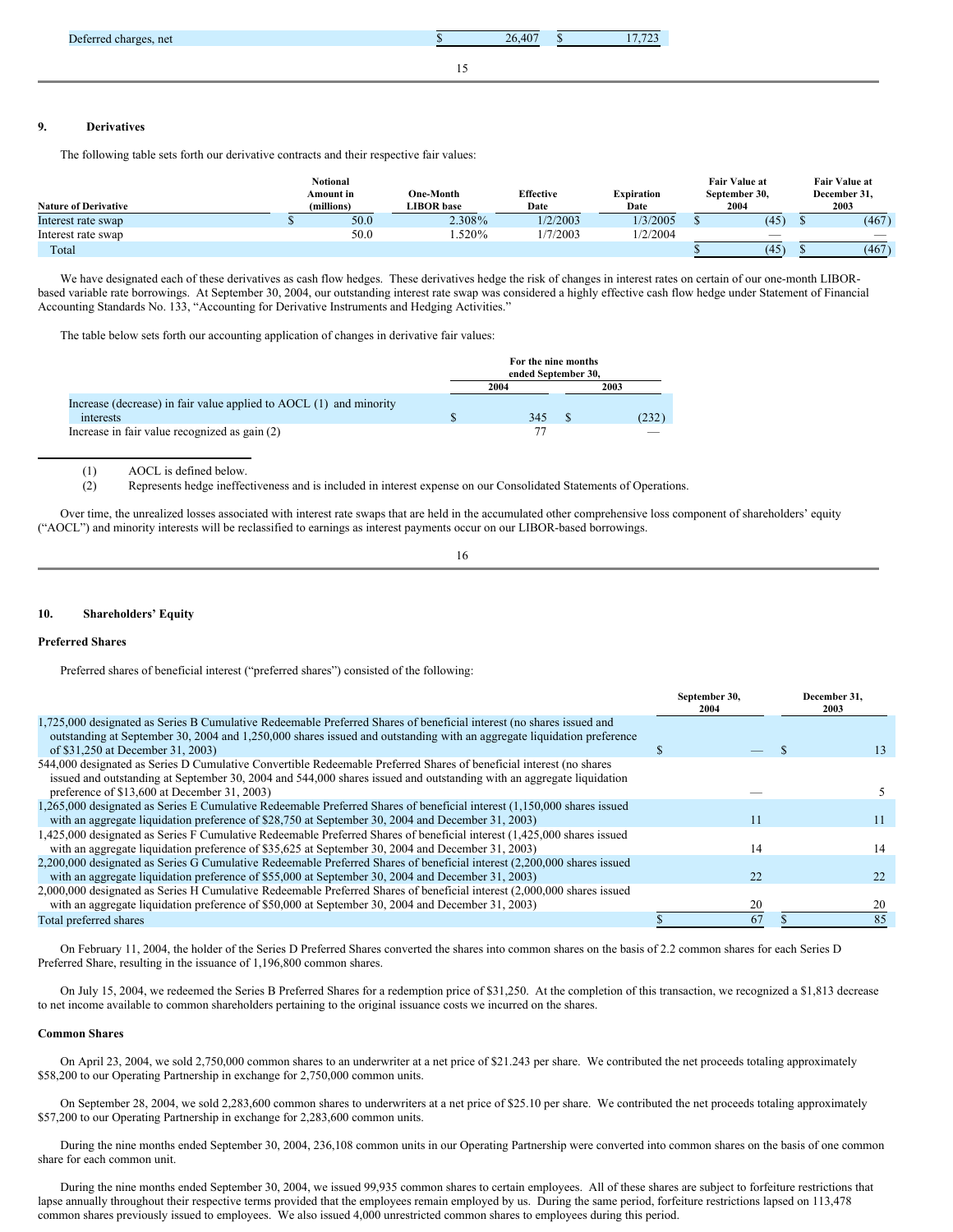We issued 667,223 common shares upon the exercise of share options during the nine months ended September 30, 2004.

A summary of the activity in the AOCL component of shareholders' equity for the nine months ended September 30, 2004 follows:

| Beginning balance                                                 | (294) |
|-------------------------------------------------------------------|-------|
| Unrealized gain on interest rate swaps, net of minority interests |       |
| Ending balance                                                    | (36)  |

The table below sets forth our comprehensive income for the periods reported herein:

|                                                  | For the three months<br>ended September 30, |       |  |       | For the nine months<br>ended September 30, |        |  |        |
|--------------------------------------------------|---------------------------------------------|-------|--|-------|--------------------------------------------|--------|--|--------|
|                                                  |                                             | 2004  |  | 2003  |                                            | 2004   |  | 2003   |
| Net income                                       |                                             | 9.750 |  | 8.582 |                                            | 27,586 |  | 22,807 |
| Increase (decrease) in fair value of derivatives |                                             | 47    |  | 144   |                                            | 258    |  | (199)  |
| Total comprehensive income                       |                                             | 9.797 |  | 8,726 |                                            | 27,844 |  | 22,608 |
|                                                  |                                             | 18    |  |       |                                            |        |  |        |

# **11. Dividends and Distributions**

The following table summarizes our dividends and distributions when either the payable dates or record dates occurred during the nine months ended September 30, 2004:

|                                   | <b>Record Date</b><br><b>Payable Date</b> |                  |                    | Dividend/<br><b>Distribution Per</b><br>Share/Unit | <b>Total</b><br>Dividend/<br><b>Distribution</b> |       |  |
|-----------------------------------|-------------------------------------------|------------------|--------------------|----------------------------------------------------|--------------------------------------------------|-------|--|
| Series B Preferred Shares:        |                                           |                  |                    |                                                    |                                                  |       |  |
| Fourth Quarter 2003               | December 31, 2003                         | January 15, 2004 | \$                 | 0.6250                                             | \$                                               | 781   |  |
| First Ouarter 2004                | March 31, 2004                            | April 15, 2004   | \$                 | 0.6250                                             | $\mathbf S$                                      | 781   |  |
| Second Quarter 2004               | June 30, 2004                             | July 15, 2004    | Ŝ                  | 0.6250                                             | <sup>\$</sup>                                    | 781   |  |
|                                   |                                           |                  |                    |                                                    |                                                  |       |  |
| Series D Preferred Shares:        |                                           |                  |                    |                                                    |                                                  |       |  |
| Fourth Quarter 2003               | December 31, 2003                         | January 15, 2004 | <sup>\$</sup>      | 0.2500                                             | <sup>\$</sup>                                    | 136   |  |
| Series E Preferred Shares:        |                                           |                  |                    |                                                    |                                                  |       |  |
| Fourth Quarter 2003               | December 31, 2003                         | January 15, 2004 | \$                 | 0.6406                                             | \$                                               | 737   |  |
| First Ouarter 2004                | March 31, 2004                            | April 15, 2004   | \$                 | 0.6406                                             | $\mathbf S$                                      | 737   |  |
| Second Quarter 2004               | June 30, 2004                             | July 15, 2004    | \$                 | 0.6406                                             | \$                                               | 737   |  |
| Third Quarter 2004                | September 30, 2004                        | October 15, 2004 | \$                 | 0.6406                                             | $\mathbf S$                                      | 737   |  |
| <b>Series F Preferred Shares:</b> |                                           |                  |                    |                                                    |                                                  |       |  |
| Fourth Quarter 2003               | December 31, 2003                         | January 15, 2004 | <sup>\$</sup>      | 0.6172                                             | \$                                               | 880   |  |
| First Ouarter 2004                |                                           | April 15, 2004   | \$                 | 0.6172                                             | $\mathbf S$                                      | 880   |  |
|                                   | March 31, 2004                            |                  |                    | 0.6172                                             | <sup>\$</sup>                                    | 880   |  |
| Second Ouarter 2004               | June 30, 2004                             | July 15, 2004    | \$<br>$\mathbf S$  |                                                    | $\mathbf{s}$                                     |       |  |
| Third Ouarter 2004                | September 30, 2004                        | October 15, 2004 |                    | 0.6172                                             |                                                  | 880   |  |
| Series G Preferred Shares:        |                                           |                  |                    |                                                    |                                                  |       |  |
| Fourth Quarter 2003               | December 31, 2003                         | January 15, 2004 | \$                 | 0.5000                                             | \$                                               | 1,100 |  |
| First Ouarter 2004                | March 31, 2004                            | April 15, 2004   | \$                 | 0.5000                                             | $\mathbf S$                                      | 1,100 |  |
| Second Quarter 2004               | June 30, 2004                             | July 15, 2004    | \$                 | 0.5000                                             | \$                                               | 1.100 |  |
| Third Quarter 2004                | September 30, 2004                        | October 15, 2004 | $\mathbf S$        | 0.5000                                             | $\mathbf S$                                      | 1.100 |  |
| Series H Preferred Shares:        |                                           |                  |                    |                                                    |                                                  |       |  |
| Fourth Ouarter 2003               | December 31, 2003                         | January 15, 2004 | \$                 | 0.1458                                             | \$                                               | 292   |  |
| First Ouarter 2004                | March 31, 2004                            | April 15, 2004   | $\mathbb{S}$       | 0.4688                                             | $\mathbf S$                                      | 938   |  |
| Second Ouarter 2004               | June 30, 2004                             | July 15, 2004    | \$                 | 0.4688                                             | \$                                               | 938   |  |
| Third Quarter 2004                | September 30, 2004                        | October 15, 2004 | $\mathbf S$        | 0.4688                                             | $\mathbf S$                                      | 938   |  |
|                                   |                                           |                  |                    |                                                    |                                                  |       |  |
| Common Shares:                    |                                           |                  |                    |                                                    |                                                  |       |  |
| Fourth Ouarter 2003               | December 31, 2003                         | January 15, 2004 | \$                 | 0.2350                                             | <sup>\$</sup>                                    | 6.806 |  |
| First Ouarter 2004                | March 31, 2004                            | April 15, 2004   | \$                 | 0.2350                                             | $\mathbf S$                                      | 7,178 |  |
| Second Quarter 2004               | June 30, 2004                             | July 15, 2004    | \$                 | 0.2350                                             | \$                                               | 7,878 |  |
| Third Quarter 2004                | September 30, 2004                        | October 15, 2004 | $\mathbf S$        | 0.2550                                             | $\mathbf S$                                      | 9,235 |  |
| Common Units:                     |                                           |                  |                    |                                                    |                                                  |       |  |
| Fourth Quarter 2003               | December 31, 2003                         | January 15, 2004 | \$                 | 0.2350                                             | <sup>\$</sup>                                    | 2,085 |  |
| First Ouarter 2004                | March 31, 2004                            | April 15, 2004   | \$                 | 0.2350                                             | $\mathsf{\$}$                                    | 2,074 |  |
| Second Quarter 2004               | June 30, 2004                             | July 15, 2004    | \$                 | 0.2350                                             | \$                                               | 2,057 |  |
| Third Ouarter 2004                | September 30, 2004                        | October 15, 2004 | $\mathbf{\hat{s}}$ | 0.2550                                             | $\mathcal{S}$                                    | 2,201 |  |
|                                   |                                           |                  |                    |                                                    |                                                  |       |  |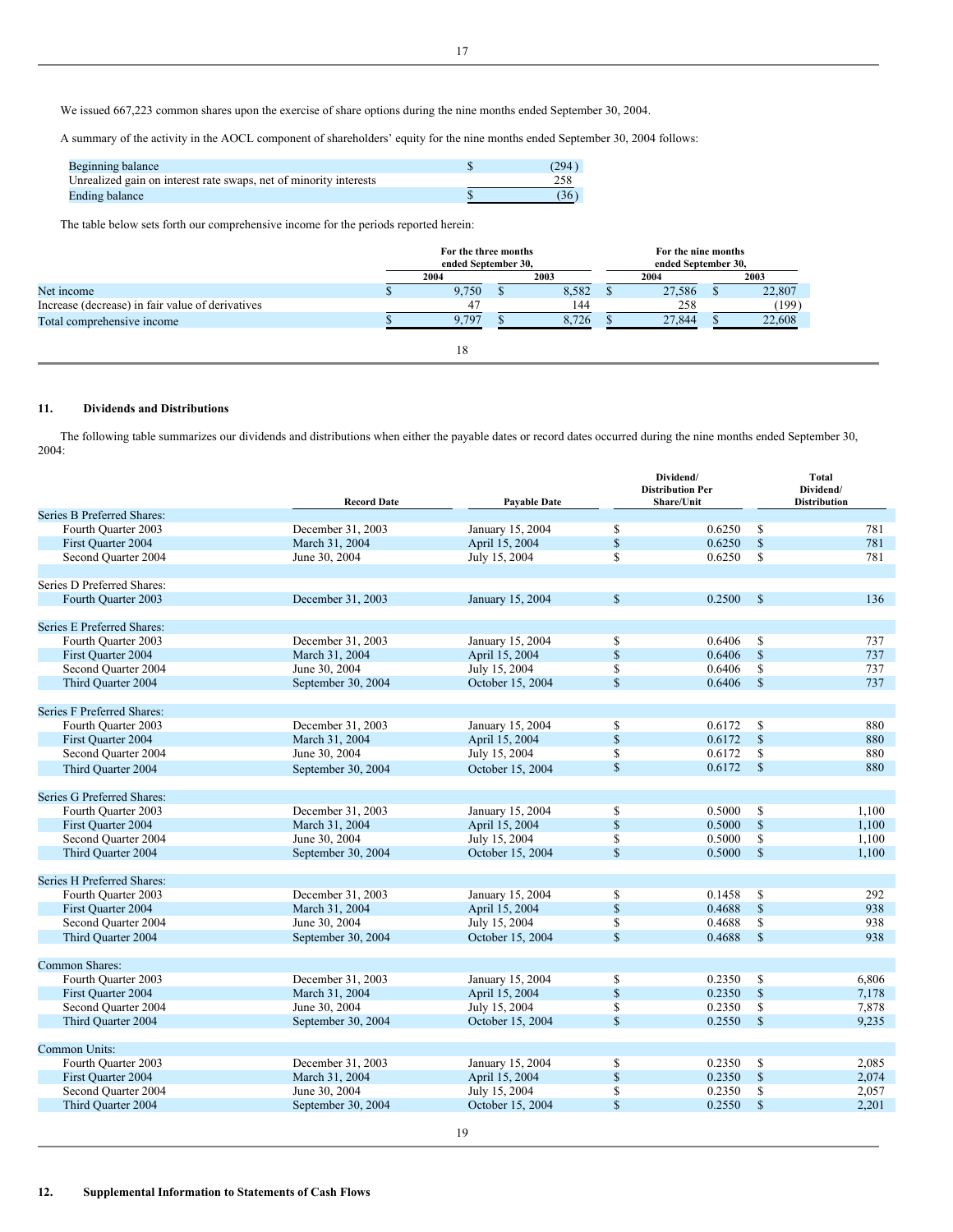|                                                                                                                            |              | 2004           |              | 2003   |
|----------------------------------------------------------------------------------------------------------------------------|--------------|----------------|--------------|--------|
| Supplemental schedule of non-cash investing and financing activities:                                                      |              |                |              |        |
|                                                                                                                            |              |                |              |        |
| Consolidation of real estate joint ventures in connection with adoption of FIN 46R:                                        |              |                |              |        |
| Operating properties                                                                                                       | \$           | 2.176          | <b>S</b>     |        |
| Projects under construction or development<br>Investments in and advances to unconsolidated real estate joint ventures     |              | 17,959         |              |        |
| Restricted cash                                                                                                            |              | (3,957)<br>10  |              |        |
| Accounts receivable, net                                                                                                   |              | 145            |              |        |
| Deferred rent receivable                                                                                                   |              | $\overline{7}$ |              |        |
| Deferred charges, net                                                                                                      |              | 1,026          |              |        |
| Prepaid and other assets                                                                                                   |              | (3,263)        |              |        |
| Mortgage and other loans payable                                                                                           |              | (10, 171)      |              |        |
| Accounts payable and accrued expenses                                                                                      |              | (2,737)        |              |        |
| Rents received in advance and security deposits                                                                            |              | (347)          |              |        |
| Other liabilities                                                                                                          |              | 4,650          |              |        |
| Minority interests-other consolidated real estate entities                                                                 |              | (5, 498)       |              |        |
| Net adjustment                                                                                                             | $\mathbf{s}$ |                | $\mathbb{S}$ |        |
| Adjustment to purchase of commercial real estate properties by acquiring joint venture interests:                          |              |                |              |        |
| Operating properties                                                                                                       | S            | (83)           | $\mathbb{S}$ |        |
| Investments in and advances to unconsolidated real estate joint ventures                                                   |              | 83             |              |        |
| Net adjustment                                                                                                             | S            |                | $\mathbf S$  |        |
| Debt assumed in connection with acquisitions                                                                               | S            | 99,756         | S            | 16,917 |
| Notes receivable assumed upon sales of real estate                                                                         |              |                |              | 3,300  |
| Investment in real estate joint venture obtained with disposition of property                                              |              |                |              | 2,300  |
| Increase (decrease) in accrued capital improvements and leasing costs                                                      |              | 14,383         |              | (856)  |
| Amortization of discounts and premiums on mortgage loans to commercial real estate properties                              |              | 576            | S            | 323    |
| Accretion of other liability to commercial real estate properties                                                          | <b>S</b>     | 147            | $\mathbf S$  | 358    |
| Increase (decrease) in fair value of derivatives applied to AOCL and minority interests                                    |              | 345            | S            | (232)  |
| Issuance of preferred units in the Operating Partnership                                                                   |              | 8,800          | S            |        |
| Adjustments to minority interests resulting from changes in ownership of Operating Partnership by COPT                     |              | 17,799         | S            | 6.688  |
| Dividends/distribution payable                                                                                             | S            | 14,533         | $\mathbf S$  | 11.637 |
| Decrease in minority interests and increase in shareholders' equity in connection with the conversion of common units into |              |                |              |        |
| common shares                                                                                                              | S            | 5,553          | S            | 2.066  |
| Conversion of preferred shares adjusted to common shares and paid in capital                                               | \$           | 12             | S            |        |
| Issuance of restricted shares                                                                                              | S            | 2,271          | S            |        |
|                                                                                                                            |              |                |              |        |

**For the nine months ended September 30,**

20

## **13. Information by Business Segment**

We have seven primary office property segments: Baltimore/Washington Corridor, Northern Virginia, Greater Philadelphia, Northern/Central New Jersey, Greater Harrisburg, Suburban Maryland and Southern Maryland.

The table below reports segment financial information. The reportable segments include, when applicable, properties classified as discontinued operations because these properties are included in the measure of profit reviewed by management. Our segment entitled "Other" includes assets and operations not specifically associated with the other defined segments. We measure the performance of our segments based on total revenues less property operating expenses, a measure we define as net operating income ("NOI"). We believe that NOI is an important supplemental measure of operating performance for a REIT's operating real estate because it provides a measure of the core operations that is unaffected by depreciation, amortization, financing and general and administrative expenses; this measure is particularly useful in our opinion in evaluating the performance of geographic segments, same-office property groupings and individual properties.

|                                              |              | <b>Baltimore</b> / |    |           |    |              |     | Northern/          |              |            |              |          |               |                          |    |        |    |              |
|----------------------------------------------|--------------|--------------------|----|-----------|----|--------------|-----|--------------------|--------------|------------|--------------|----------|---------------|--------------------------|----|--------|----|--------------|
|                                              |              | Washington         |    | Northern  |    | Greater      |     | <b>Central New</b> |              | Greater    |              | Suburban |               | Southern                 |    |        |    |              |
|                                              |              | Corridor           |    | Virginia  |    | Philadelphia |     | <b>Jersey</b>      |              | Harrisburg |              | Maryland |               | Maryland                 |    | Other  |    | <b>Total</b> |
| Three months ended September 30, 2004:       |              |                    |    |           |    |              |     |                    |              |            |              |          |               |                          |    |        |    |              |
| Revenues                                     | s            | 26,921             | s  | 10,121    | -S | 2,506 \$     |     | 4,696              | \$           | 2,271      | S            | 2.622    | <sup>\$</sup> | 1.750                    | -S | 2,210  | -S | 53,097       |
| Property operating expenses                  |              | 8,658              |    | 3,166     |    | 39           |     | 1,387              |              | 689        |              | 927      |               | 376                      |    | 955    |    | 16,197       |
| <b>NOI</b>                                   |              | 18,263             |    | 6.955     |    | 2.467        |     | 3,309              |              | 1,582      |              | 1,695    |               | 1.374                    |    | 1,255  |    | 36,900       |
| Commercial real estate property expenditures |              | 43,159             |    | 121,415   |    | 593          |     | 901                |              | 65         |              | 88       |               | 26                       |    | 1,100  |    | 167,347      |
| Three months ended September 30, 2003:       |              |                    |    |           |    |              |     |                    |              |            |              |          |               |                          |    |        |    |              |
| Revenues                                     | s            | 24,670             | S  | 9.010     | -8 | 2,507        | - S | 3,685              | S            | 2,372      | S            | 1.481    | -S            | $\overline{\phantom{0}}$ |    | 1,725  | s  | 45,450       |
| Property operating expenses                  |              | 7,242              |    | 2,657     |    | 36           |     | 1,300              |              | 663        |              | 536      |               |                          |    | 628    |    | 13,062       |
| <b>NOI</b>                                   |              | 17,428             |    | 6,353     |    | 2,471        |     | 2,385              |              | 1,709      |              | 945      |               | $\qquad \qquad$          |    | 1,097  |    | 32,388       |
| Commercial real estate property expenditures |              | 3,741              |    | 61,663    |    | 201          |     | 122                |              | 74         |              | 101      |               |                          |    | 381    |    | 66,283       |
| Nine months ended September 30, 2004:        |              |                    |    |           |    |              |     |                    |              |            |              |          |               |                          |    |        |    |              |
| Revenues                                     | s            | 77,220             | -S | 34,296 \$ |    | 7,519 \$     |     | 14,036             | - S          | 6.682      | -S           | 6,535    | -S            | 3,536 S                  |    | 6,136  | -S | 155,960      |
| Property operating expenses                  |              | 24,394             |    | 9,552     |    | 118          |     | 4,114              |              | 2,190      |              | 2,310    |               | 768                      |    | 2,437  |    | 45,883       |
| <b>NOI</b>                                   |              | 52,826             |    | 24,744    |    | 7,401        |     | 9,922              |              | 4,492      |              | 4,225    |               | 2,768                    |    | 3,699  |    | 110,077      |
| Commercial real estate property expenditures |              | 87,249             |    | 139,957   |    | 944          |     | 1,650              |              | 329        |              | 27,475   |               | 55,324                   |    | 17,017 |    | 329,945      |
| Segment assets at September 30, 2004         |              | 753,607            |    | 415,076   |    | 101,425      |     | 84,676             |              | 67,796     |              | 70,675   |               | 59,205                   |    | 98,253 |    | 1,650,713    |
| Nine months ended September 30, 2003:        |              |                    |    |           |    |              |     |                    |              |            |              |          |               |                          |    |        |    |              |
| Revenues                                     | $\mathbf{s}$ | 71.261             | S  | 20.116    | -S | 7.519        | - S | 11,864             | <sup>S</sup> | 7,523      | <sup>S</sup> | 5,259    | <sup>S</sup>  | $\overline{\phantom{0}}$ | -8 | 5.212  | -S | 128,754      |
| Property operating expenses                  |              | 21,599             |    | 6,191     |    | 106          |     | 4,193              |              | 2,093      |              | 2,150    |               |                          |    | 1,857  |    | 38,189       |
| <b>NOI</b>                                   |              | 49,662             |    | 13,925    |    | 7,413        |     | 7,671              |              | 5,430      |              | 3,109    |               | $\qquad \qquad =$        |    | 3,355  |    | 90,565       |
| Commercial real estate property expenditures |              | 44,860             |    | 122,755   |    | 510          |     | 351                |              | 241        |              | 506      |               | $\overline{\phantom{0}}$ |    | 1,131  |    | 170,354      |
| Segment assets at September 30, 2003         |              | 642,534            |    | 262,678   |    | 102,631      |     | 84,844             |              | 69,724     |              | 41,784   |               |                          |    | 96,276 |    | 1,300,471    |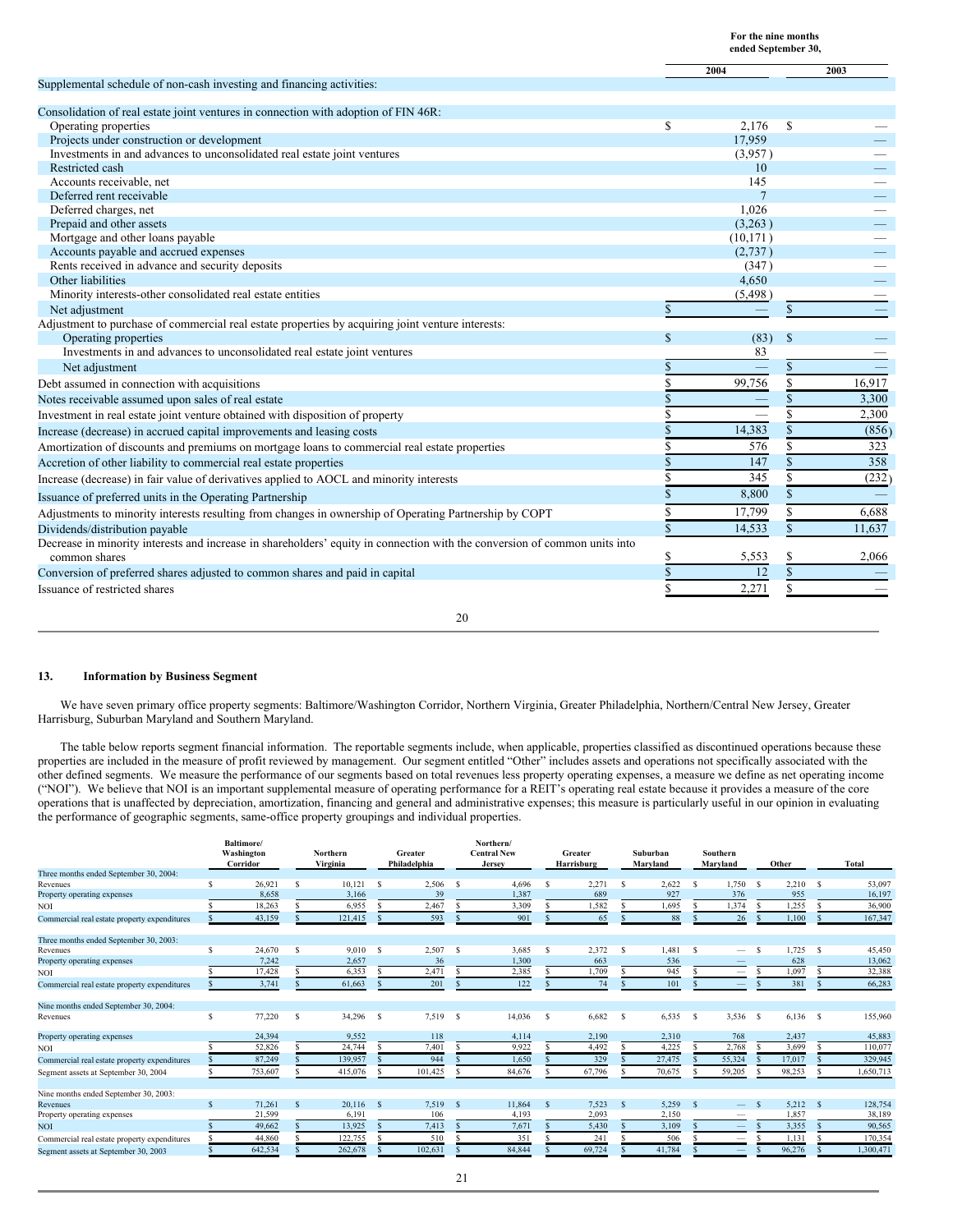The following tables reconcile our segment revenues and property operating expenses to total revenues and operating expenses as reported on our Consolidated Statements of Operations:

|                                                                  | For the three months<br>ended September 30, |        |  |        | For the nine months<br>ended September 30, |         |  |
|------------------------------------------------------------------|---------------------------------------------|--------|--|--------|--------------------------------------------|---------|--|
|                                                                  |                                             | 2004   |  | 2003   | 2004                                       | 2003    |  |
| Segment revenues                                                 |                                             | 53,097 |  | 45,450 | 155,960                                    | 128,754 |  |
| Construction contract revenues                                   |                                             | 6.766  |  | 19,008 | 18.136                                     | 24,222  |  |
| Other service operations revenues                                |                                             | 959    |  | 795    | 3,806                                      | 2,241   |  |
| Less: revenues from discontinued real estate operations          |                                             | __     |  | 12     | $-$                                        | (910)   |  |
| Total revenues                                                   |                                             | 60.822 |  | 65,251 | 177,902                                    | 154,307 |  |
|                                                                  |                                             |        |  |        |                                            |         |  |
| Segment property operating expenses                              |                                             | 16.197 |  | 13.062 | 45.883                                     | 38,189  |  |
| Less: property expenses from discontinued real estate operations |                                             |        |  | ۰3     |                                            | (359)   |  |
| Total property operating expenses                                |                                             | 16,197 |  | 13,075 | 45,883                                     | 37,830  |  |

The following table reconciles our NOI for reportable segments to income from continuing operations as reported on our Consolidated Statements of Operations:

|                                                                        | For the three months<br>ended September 30, |   |           | For the nine months<br>ended September 30, |   |           |
|------------------------------------------------------------------------|---------------------------------------------|---|-----------|--------------------------------------------|---|-----------|
|                                                                        | 2004                                        |   | 2003      | 2004                                       |   | 2003      |
| NOI for reportable segments                                            | 36,900                                      | S | 32,388    | 110,077                                    | S | 90,565    |
| Construction contract revenues                                         | 6,766                                       |   | 19,008    | 18,136                                     |   | 24,222    |
| Other service operations revenues                                      | 959                                         |   | 795       | 3,806                                      |   | 2,241     |
| Gain (loss) on sales of real estate, excluding discontinued operations | 24                                          |   | 23        | (174)                                      |   | 448       |
| Equity in income (loss) of unconsolidated real estate joint ventures   |                                             |   | 95        | (88)                                       |   | (91)      |
| Income tax expense                                                     | (145)                                       |   | (297)     | (375)                                      |   | (238)     |
| Less:                                                                  |                                             |   |           |                                            |   |           |
| Depreciation and other amortization associated with real estate        |                                             |   |           |                                            |   |           |
| operations                                                             | (11,802)                                    |   | (9, 462)  | (38, 045)                                  |   | (26, 735) |
| Construction contract expenses                                         | (6, 483)                                    |   | (18,035)  | (17,280)                                   |   | (23,099)  |
| Other service operations expenses                                      | (754)                                       |   | (1,026)   | (3,194)                                    |   | (2,784)   |
| General and administrative expenses                                    | (2,698)                                     |   | (1,937)   | (7, 471)                                   |   | (5,651)   |
| Interest expense                                                       | (10, 839)                                   |   | (10, 436) | (31,615)                                   |   | (30,608)  |
| Amortization of deferred financing costs                               | (577)                                       |   | (773)     | (1,936)                                    |   | (1,957)   |
| Minority interests                                                     | (1,601)                                     |   | (1,757)   | (4,255)                                    |   | (5,378)   |
| NOI from discontinued operations                                       |                                             |   | (15)      |                                            |   | (551)     |
| Income from continuing operations                                      | 9,750                                       |   | 8,571     | 27,586                                     |   | 20,384    |

We did not allocate gain (loss) on sales of real estate, interest expense, amortization of deferred financing costs and depreciation and other amortization to segments since they are not included in the measure of segment profit reviewed by management. We also did not allocate construction contract revenues, other service operations revenues, construction contract expenses, other service operations expenses, equity in income (loss) of unconsolidated real estate joint ventures, general and administrative expense and minority interests because these items represent general corporate items not attributable to segments.

 $22$ 

### **14. Income Taxes**

COMI's provision for income tax consists of the following:

|              |   |      | For the nine months<br>ended September 30, |
|--------------|---|------|--------------------------------------------|
|              |   | 2004 | 2003                                       |
| Current      |   |      |                                            |
| Federal      | S | --   | S                                          |
| <b>State</b> |   |      |                                            |
|              |   |      |                                            |
| Deferred     |   |      |                                            |
| Federal      |   | 308  | 196                                        |
| <b>State</b> |   | 67   | 42                                         |
|              |   | 375  | 238                                        |
| Total        |   | 375  | 238                                        |
|              |   |      |                                            |

Items contributing to temporary differences that lead to deferred taxes include net operating losses that are not deductible until future periods, depreciation and amortization, certain accrued compensation and compensation made in the form of contributions to a deferred nonqualified compensation plan.

COMI's combined Federal and state effective tax rate for the nine months ended September 30, 2004 and 2003 was approximately 40%.

## **15. Discontinued Operations**

Income from discontinued operations includes revenues and expenses associated with an operating property located in Oxon Hill, Maryland that was sold on March 31, 2003. The table below sets forth the components of income from discontinued operations:

|                                       | For the three<br>months ended<br>September 30, 2003 | For the nine<br>months ended<br>September 30, 2003 |
|---------------------------------------|-----------------------------------------------------|----------------------------------------------------|
| Revenue from real estate operations   |                                                     | 910                                                |
| Expenses from real estate operations: |                                                     |                                                    |
| Property operating expenses           | (13)                                                | 359                                                |
| Depreciation and amortization         |                                                     | 19                                                 |
| Interest expense                      |                                                     | 100                                                |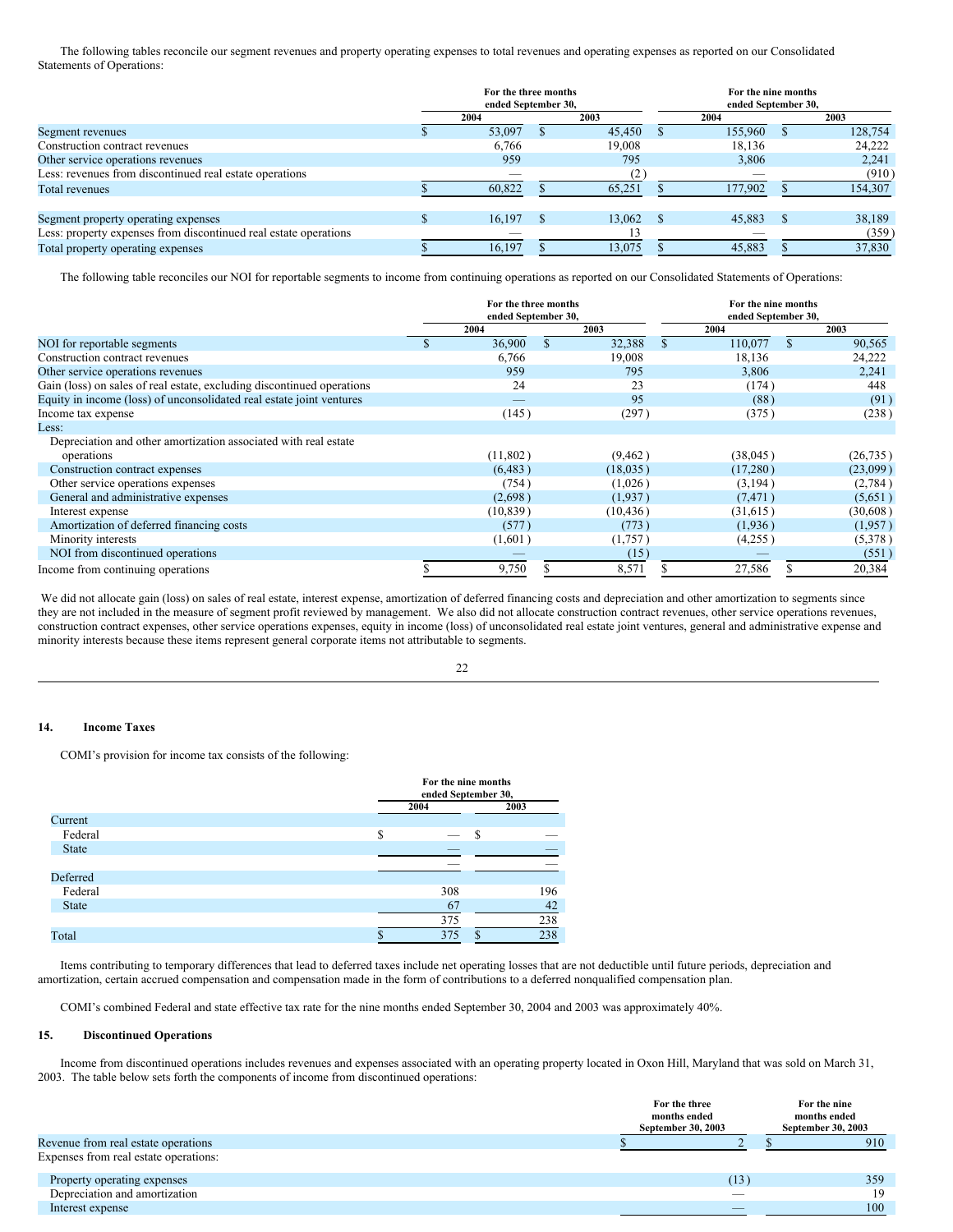| Expenses from real estate operations                                                           | د ۱ |         |
|------------------------------------------------------------------------------------------------|-----|---------|
| Earnings from real estate operations before gain on sale of real estate and minority interests |     | 432     |
| Gain on sale of real estate                                                                    |     | 2.995   |
| Income from discontinued operations before minority interests                                  |     | 3,427   |
| Minority interests in discontinued operations                                                  |     | (1,004) |
| Income from discontinued operations, net of minority interests                                 |     | 2.423   |

# **16. Commitments and Contingencies**

In the normal course of business, we are involved in legal actions arising from our ownership and operation of properties. Management does not anticipate that any liabilities that may result will have a materially adverse effect on our financial position, operations or liquidity. We are subject to various Federal, state and local environmental regulations related to our property ownership and operation. We have performed environmental assessments of our properties, the results of which have not revealed any

 $23$ 

environmental liability that we believe would have a materially adverse effect on our financial position, operations or liquidity.

#### **Acquisitions**

As of September 30, 2004, we were under contract to acquire two office properties in St. Mary's County, Maryland for \$8,014. We expect to acquire these properties in November 2004.

#### **Joint Ventures**

We may be required to make additional unilateral capital contributions to Route 46 Partners, LLC of up to \$320 to fund our partners' preferred return. We may also be required to fund leasing commissions associated with leasing space in this joint venture's building to the extent such commissions exceed a defined amount; we do not expect that any such funding, if required, will be material to us. In addition, we agreed to unilaterally loan the joint venture an additional \$250 in the event funds are needed by the entity.

We may need to make our share of additional investments in our real estate joint ventures (generally based on our percentage ownership) in the event that additional funds are needed. In the event that the other members of these joint ventures do not pay their share of investments when additional funds are needed, we may then need to make even larger investments in these joint ventures.

In the three real estate joint ventures owned as of September 30, 2004, we would be obligated to acquire the other members' interest in each of the joint ventures (20% in the case of one and 50% each in the case of two) if defined events were to occur. The amount we would be required to pay for those membership interests is computed based on the amount that the owners of those interests would receive under the joint venture agreements in the event that office properties owned by the respective joint ventures were sold for a capitalized fair value (as defined in the agreements) on a defined date. We estimate the aggregate amount we would need to pay for our partners' membership interests in these joint ventures to be \$1,300; however, since the determination of this amount is dependent on the operations of the office properties and none of the properties are both completed and occupied, this estimate is preliminary and could be materially different from the actual obligation.

### **Operating Leases**

We are obligated as lessee under five operating leases for office space. Future minimum rental payments due under the terms of these leases as of September 30, 2004 were as follows:

| 2004               | Φ | 158 |
|--------------------|---|-----|
| 2005               |   | 616 |
| 2006               |   | 355 |
| 2007               |   | 71  |
| 2008<br>Thereafter |   | 62  |
|                    |   |     |
|                    | Φ |     |

#### **Land Leases**

At September 30, 2004, we were obligated as lessee under leases for two parcels of land, both of which are being held for future development (see section above entitled "2004 Dispositions"). These leases provide for monthly rent through April 2079. Future minimum annual rental payments due under the terms of these leases as of September 30, 2004 were as follows:

24

| 2004       | 30  |
|------------|-----|
| 2005       | 48  |
| 2006       | 12  |
| 2007       | 12  |
| 2008       | 12  |
| Thereafter | 844 |
|            | 958 |

#### **Other Operating Leases**

We are obligated under various leases for vehicles and office equipment. Future minimum annual rental payments due under the terms of these leases as of September 30, 2004 were as follows:

| 2004         | Φ |     |
|--------------|---|-----|
| 2005         |   | 315 |
| 2006<br>2007 |   | 252 |
|              |   | 150 |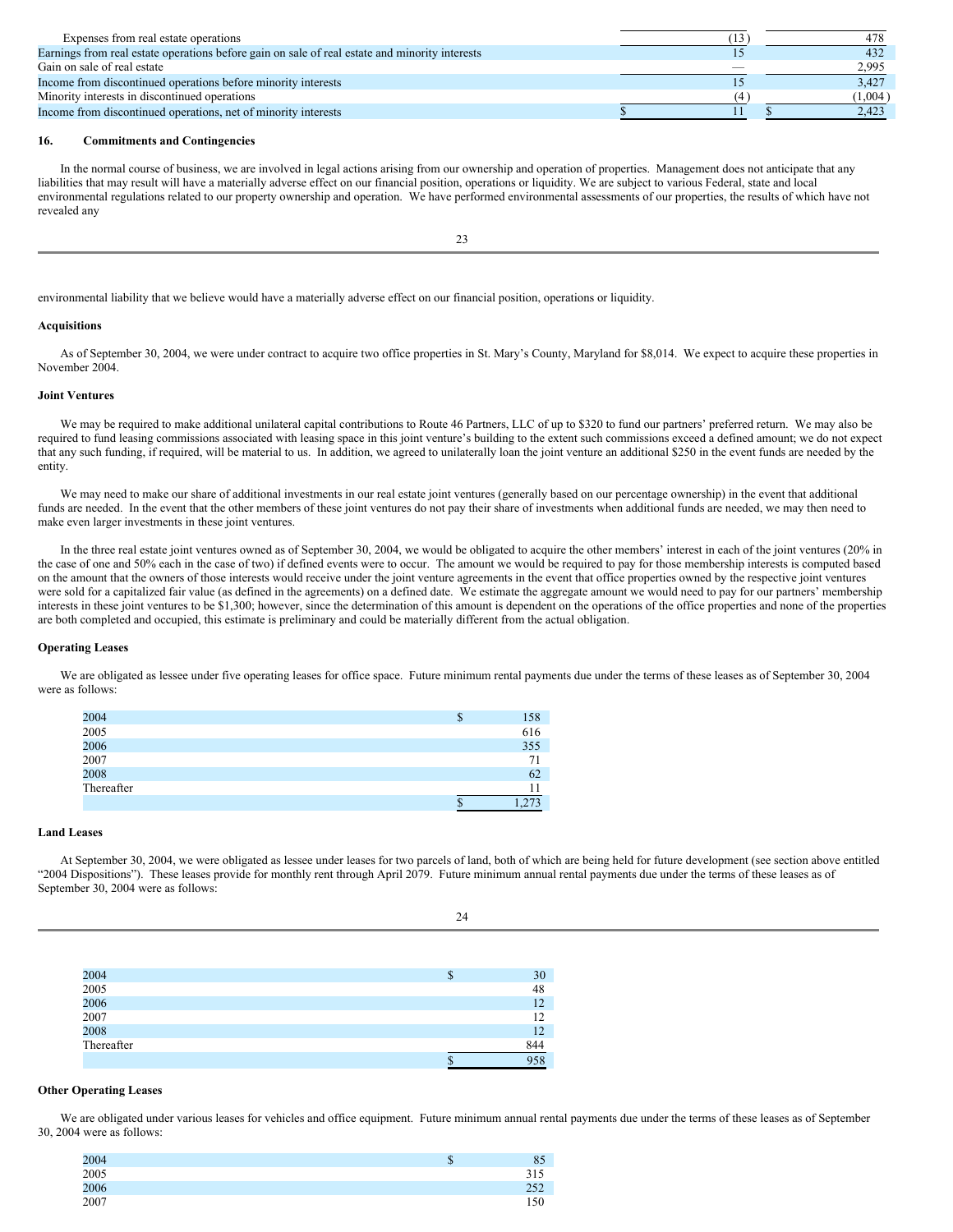# **17. Pro Forma Financial Information**

We accounted for our 2003 and 2004 acquisitions using the purchase method of accounting. We included the results of operations for the acquisitions in our Consolidated Statements of Operations from their respective purchase dates through September 30, 2004.

We prepared our pro forma condensed consolidated financial information presented below as if all of our 2003 and 2004 acquisitions and dispositions of operating properties had occurred on January 1, 2003. The pro forma financial information is not necessarily indicative of the results that actually would have occurred if these acquisitions and dispositions had occurred on January 1, 2003, nor does it purport to indicate our results of operations for future periods.

|                                                                                    |      | For the nine months<br>ended September 30, |  |         |
|------------------------------------------------------------------------------------|------|--------------------------------------------|--|---------|
|                                                                                    | 2004 |                                            |  | 2003    |
| Pro forma total revenues                                                           |      | 191,605                                    |  | 183,582 |
| Pro forma net income                                                               |      | 28,389                                     |  | 23,669  |
| Pro forma net income available to common shareholders                              |      | 13,901                                     |  | 4,221   |
| Pro forma earnings per common share on net income available to common shareholders |      |                                            |  |         |
| <b>Basic</b>                                                                       |      | 0.43                                       |  | 0.15    |
| Diluted                                                                            |      | 0.41                                       |  | 0.14    |

## <span id="page-14-0"></span>**Item 2. Management's Discussion and Analysis of Financial Condition and Results of Operations**

#### **Overview**

Corporate Office Properties Trust ("COPT") and subsidiaries (collectively, the "Company") is a real estate investment trust, or REIT, that focuses on the ownership, management, leasing, acquisition and development of suburban office properties located in select submarkets in the Mid-Atlantic region of the United States. We conduct our real estate ownership activity through our operating partnership, Corporate Office Properties, L.P. (the "Operating Partnership"), of which we are the sole general partner. The Operating Partnership owns real estate both directly and through subsidiary partnerships and limited liability companies. The Operating Partnership also owns an entity through which we provide real estate-related services that include (1) property management, (2) construction and development management and (3) heating and air conditioning services and controls. The number of operating properties in our portfolio totaled 136 as of September 30, 2004 and 119 as of December 31, 2003. Our growth in number of operating properties over that timeframe was achieved primarily through our acquisition of properties.

Most of our revenues come from rents and property operating expense reimbursements earned from tenants leasing space in our properties. Most of our expenses take the form of (1) property operating costs, such as real estate taxes, utilities and repairs and maintenance, (2) financing costs, such as interest and loan costs and (3) depreciation and amortization of our operating properties and tenant lease costs.

Cash provided from operations is our primary source of cash for funding dividends and distributions, debt service on our loans and other working capital requirements. We historically have financed our long-term capital needs, including property acquisition and development activities, through a combination of the following:

- borrowings under our primary revolving credit facility (the "Revolving Credit Facility");
- borrowings from new loans;
- issuances of common shares of beneficial interest ("common shares"), preferred shares of beneficial interest ("preferred shares") and common units and/or preferred units in our Operating Partnership;
- contributions from outside investors into real estate joint ventures;
- proceeds from sales of real estate; and
- any available residual cash flow from operations after application to the items described in the previous paragraph.

During the nine months ended September 30, 2004, we:

- experienced increased revenues, operating expenses and earnings from real estate operations due primarily to the addition of properties through acquisition and construction activities;
- experienced increased revenue from Same-Office Properties of \$3.8 million, or 3%, and increased operating expenses from those properties of \$3.0 million, or 8%;
- finished the period with occupancy for our portfolio of properties at 93.0%;
- renewed 76.6% of the square footage under leases expiring during the period;
- acquired 14 office properties and seven land parcels for \$248.6 million; 57.5% of these acquisition costs represented properties located in Northern Virginia and nine of these office properties represented our initial entry into the Southern Maryland region;
- sold 5,033,600 common shares to underwriters for net proceeds of approximately \$115.4 million; and
- obtained a new \$300.0 million revolving credit facility which replaced our previous facility.

In this section, we discuss our financial condition and results of operations as of and for the three and nine months ended September 30, 2004. This section includes discussions on, among other things:

• our results of operations and why various components of our Consolidated Statements of Operations changed for the three and nine months ended September 30, 2004 compared to the same periods in 2003;

- how we raised cash for acquisitions and other capital expenditures during the nine months ended September 30, 2004;
- our cash flows during the nine months ended September 30, 2004;
- how we expect to generate cash for short and long-term capital needs;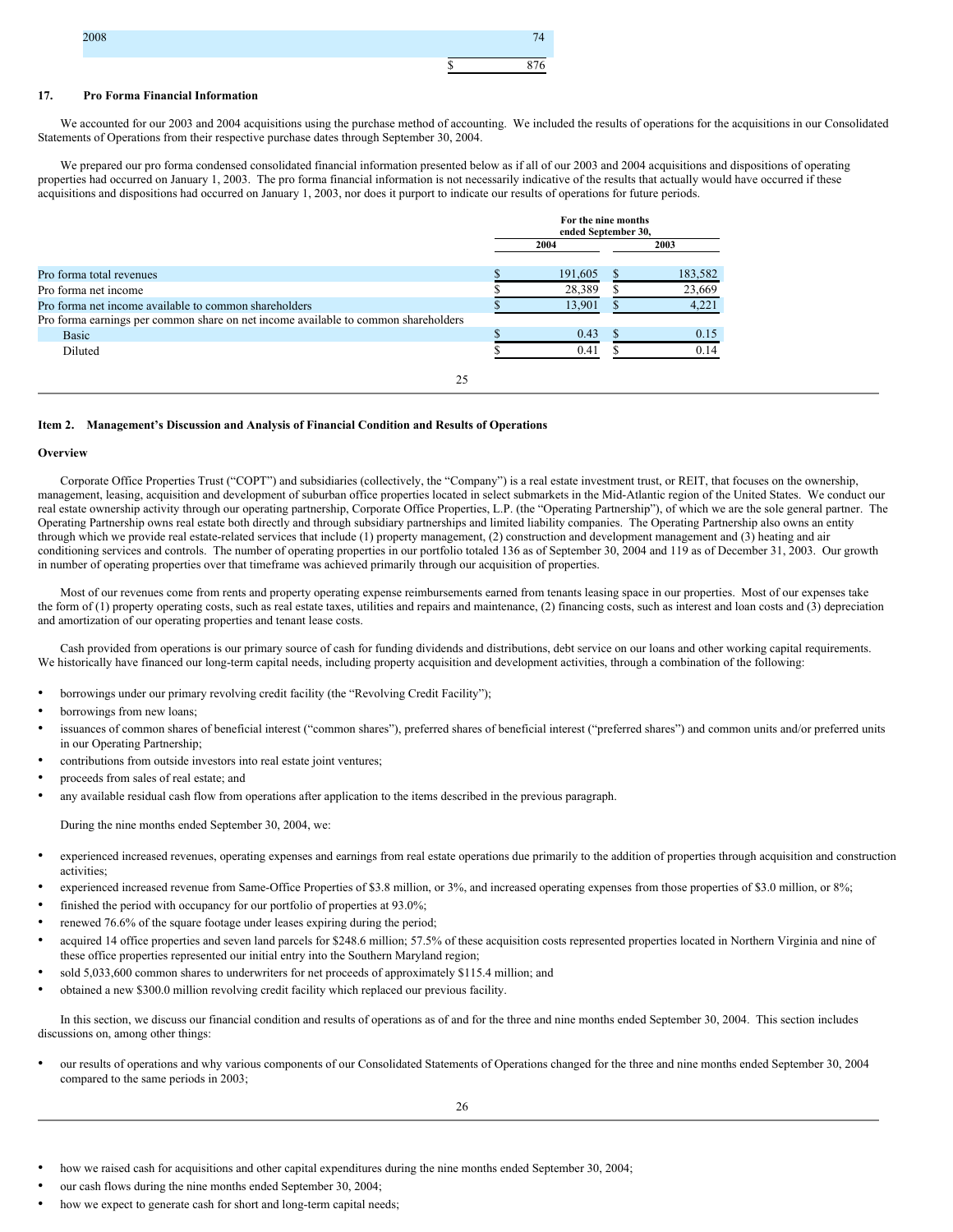- our off-balance sheet arrangements in place that are reasonably likely to affect our financial condition, results of operations and liquidity;
- our commitments and contingencies; and
- the computation of our funds from operations for the three and nine months ended September 30, 2004 and 2003.

You should refer to our Consolidated Financial Statements and Selected Financial Data table as you read this section.

This section contains "forward-looking" statements, as defined in the Private Securities Litigation Reform Act of 1995, that are based on our current expectations, estimates and projections about future events and financial trends affecting the financial condition and operations of our business. Forward-looking statements can be identified by the use of words such as "may," "will," "should," "expect," "estimate" or other comparable terminology. Forward-looking statements are inherently subject to risks and uncertainties, many of which we cannot predict with accuracy and some of which we might not even anticipate. Although we believe that the expectations, estimates and projections reflected in such forward-looking statements are based on reasonable assumptions at the time made, we can give no assurance that these expectations, estimates and projections will be achieved. Future events and actual results may differ materially from those discussed in the forward-looking statements. Important factors that may affect these expectations, estimates and projections include, but are not limited to:

- our ability to borrow on favorable terms;
- general economic and business conditions, which will, among other things, affect office property demand and rents, tenant creditworthiness, interest rates and financing availability;
- adverse changes in the real estate markets, including, among other things, increased competition with other companies;
- risks of real estate acquisition and development activities;
- risks of investing through joint venture structures, including risks that our joint venture partners may not fulfill their financial obligations as investors or may take actions that are inconsistent with our objectives;
- governmental actions and initiatives; and
- environmental requirements.

We undertake no obligation to update or supplement forward-looking statements.

27

## **Corporate Office Properties Trust and Subsidiaries Operating Data Variance Analysis**

#### **(Dollars for this table are in thousands, except per share data)**

|                                                   | For the three months ended September 30, |           |               |           |               |           |              |               | For the nine months ended September 30, |              |          |               |          |          |  |  |
|---------------------------------------------------|------------------------------------------|-----------|---------------|-----------|---------------|-----------|--------------|---------------|-----------------------------------------|--------------|----------|---------------|----------|----------|--|--|
|                                                   |                                          | 2004      |               | 2003      |               | Variance  | % Change     |               | 2004                                    |              | 2003     |               | Variance | % Change |  |  |
| Revenues                                          |                                          |           |               |           |               |           |              |               |                                         |              |          |               |          |          |  |  |
| Rental revenue                                    | S.                                       | 47,491    | -S            | 40,210    | <sup>S</sup>  | 7,281     | 18%          | <sup>\$</sup> | 139,723 \$                              |              | 112,921  | -S            | 26,802   | 24%      |  |  |
| Tenant recoveries and other real estate           |                                          |           |               |           |               |           |              |               |                                         |              |          |               |          |          |  |  |
| operations revenue                                |                                          | 5.606     |               | 5,238     |               | 368       | 7%           |               | 16,237                                  |              | 14,923   |               | 1.314    | 9%       |  |  |
| Construction contract revenues                    |                                          | 6,766     |               | 19,008    |               | (12, 242) | (64)%        |               | 18,136                                  |              | 24,222   |               | (6,086)  | $(25)\%$ |  |  |
| Other service operations revenues                 |                                          | 959       |               | 795       |               | 164       | 21%          |               | 3,806                                   |              | 2,241    |               | 1,565    | 70%      |  |  |
| Total revenues                                    |                                          | 60,822    |               | 65,251    |               | (4, 429)  | (7)%         |               | 177,902                                 |              | 154,307  |               | 23,595   | 15%      |  |  |
| <b>Expenses</b>                                   |                                          |           |               |           |               |           |              |               |                                         |              |          |               |          |          |  |  |
| Property operating                                |                                          | 16,197    |               | 13,075    |               | 3,122     | 24%          |               | 45,883                                  |              | 37,830   |               | 8.053    | 21%      |  |  |
| Depreciation and other amortization associated    |                                          |           |               |           |               |           |              |               |                                         |              |          |               |          |          |  |  |
| with real estate operations                       |                                          | 11,802    |               | 9,462     |               | 2,340     | 25%          |               | 38,045                                  |              | 26,735   |               | 11,310   | 42%      |  |  |
| Construction contract expenses                    |                                          | 6,483     |               | 18,035    |               | (11, 552) | (64)%        |               | 17,280                                  |              | 23,099   |               | (5,819)  | $(25)\%$ |  |  |
| Other service operations expenses                 |                                          | 754       |               | 1,026     |               | (272)     | (27)%        |               | 3,194                                   |              | 2,784    |               | 410      | 15%      |  |  |
| General and administrative expense                |                                          | 2,698     |               | 1,937     |               | 761       | 39%          |               | 7,471                                   |              | 5,651    |               | 1,820    | 32%      |  |  |
| Total operating expenses                          |                                          | 37,934    |               | 43,535    |               | (5,601)   | $(13)\%$     |               | 111,873                                 |              | 96,099   |               | 15,774   | 16%      |  |  |
| Operating income                                  |                                          | 22,888    |               | 21,716    |               | 1.172     | $5\%$        |               | 66.029                                  |              | 58,208   |               | 7.821    | 13%      |  |  |
| Interest expense                                  |                                          | (10, 839) |               | (10, 436) |               | (403)     | $4\%$        |               | (31,615)                                |              | (30,608) |               | (1,007)  | $3\%$    |  |  |
| Amortization of deferred financing costs          |                                          | (577)     |               | (773)     |               | 196       | $(25)\%$     |               | (1,936)                                 |              | (1,957)  |               | 21       | (1)%     |  |  |
| Gain (loss) on sales of real estate, excluding    |                                          |           |               |           |               |           |              |               |                                         |              |          |               |          |          |  |  |
| discontinued operations                           |                                          | 24        |               | 23        |               |           | 4%           |               | (174)                                   |              | 448      |               | (622)    | N/A      |  |  |
| Equity in income (loss) of unconsolidated real    |                                          |           |               |           |               |           |              |               |                                         |              |          |               |          |          |  |  |
| estate joint ventures                             |                                          |           |               | 95        |               | (95)      | (100)%       |               | (88)                                    |              | (91)     |               | 3        | $(3)\%$  |  |  |
| Income tax expense                                |                                          | (145)     |               | (297)     |               | 152       | (51)%        |               | (375)                                   |              | (238)    |               | (137)    | 58%      |  |  |
| Income from continuing operations before          |                                          |           |               |           |               |           |              |               |                                         |              |          |               |          |          |  |  |
| minority interests                                |                                          | 11,351    |               | 10,328    |               | 1,023     | 10%          |               | 31,841                                  |              | 25,762   |               | 6,079    | 24%      |  |  |
| Minority interests                                |                                          | (1,601)   |               | (1,757)   |               | 156       | (9)%         |               | (4,255)                                 |              | (5,378)  |               | 1,123    | $(21)\%$ |  |  |
| Income from discontinued operations, net          |                                          |           |               | 11        |               | (11)      | (100)%       |               |                                         |              | 2,423    |               | (2,423)  | (100)%   |  |  |
| Net income                                        |                                          | 9,750     |               | 8,582     |               | 1,168     | 14%          |               | 27,586                                  |              | 22,807   |               | 4,779    | 21%      |  |  |
| Preferred share dividends                         |                                          | (3,784)   |               | (3,157)   |               | (627)     | 20%          |               | (12,675)                                |              | (8,224)  |               | (4, 451) | 54%      |  |  |
| Repurchase of preferred units in excess of        |                                          |           |               |           |               |           |              |               |                                         |              |          |               |          |          |  |  |
| recorded book value                               |                                          |           |               |           |               |           | N/A          |               |                                         |              | (11,224) |               | 11,224   | (100)%   |  |  |
| Issuance costs associated with redeemed preferred |                                          |           |               |           |               |           |              |               |                                         |              |          |               |          |          |  |  |
| shares                                            |                                          | (1, 813)  |               |           |               | (1, 813)  | N/A          |               | (1, 813)                                |              |          |               | (1, 813) | N/A      |  |  |
| Net income available to common shareholders       | $\mathcal{S}$                            | 4,153     | $\mathbb{S}$  | 5,425     | $\mathbb{S}$  | (1,272)   | $(23)\%$ \$  |               | 13,098                                  | $\mathbb{S}$ | 3,359    | $\mathbb{S}$  | 9,739    | 290%     |  |  |
| Basic earnings per common share                   |                                          |           |               |           |               |           |              |               |                                         |              |          |               |          |          |  |  |
| Income before discontinued operations             | $\mathbb{S}$                             | 0.12      | $\mathcal{S}$ | 0.19      | $\mathbf S$   | (0.07)    | $(37) \%$ \$ |               | 0.41                                    | $\mathbb{S}$ | 0.04     | <sup>\$</sup> | 0.37     | 925%     |  |  |
| Net income                                        | S.                                       | 0.12      | $\mathbb{S}$  | 0.19      | $\mathbb{S}$  | (0.07)    | $(37) \%$ \$ |               | 0.41                                    | $\mathbb{S}$ | 0.13     | <sup>\$</sup> | 0.28     | 215%     |  |  |
| Diluted earnings per common share                 |                                          |           |               |           |               |           |              |               |                                         |              |          |               |          |          |  |  |
| Income before discontinued operations             | \$                                       | 0.12      | \$            | 0.18      | <sup>\$</sup> | (0.06)    | $(33)\%$ \$  |               | 0.39                                    | $\mathbb S$  | 0.03     | \$            | 0.36     | 1200%    |  |  |
| Net income                                        | $\mathbf S$                              | 0.12      | $\mathbf{s}$  | 0.18      | $\mathbf{s}$  | (0.06)    | $(33)\%$ \$  |               | 0.39                                    | $\mathbf S$  | 0.12     | <sup>\$</sup> | 0.27     | 225%     |  |  |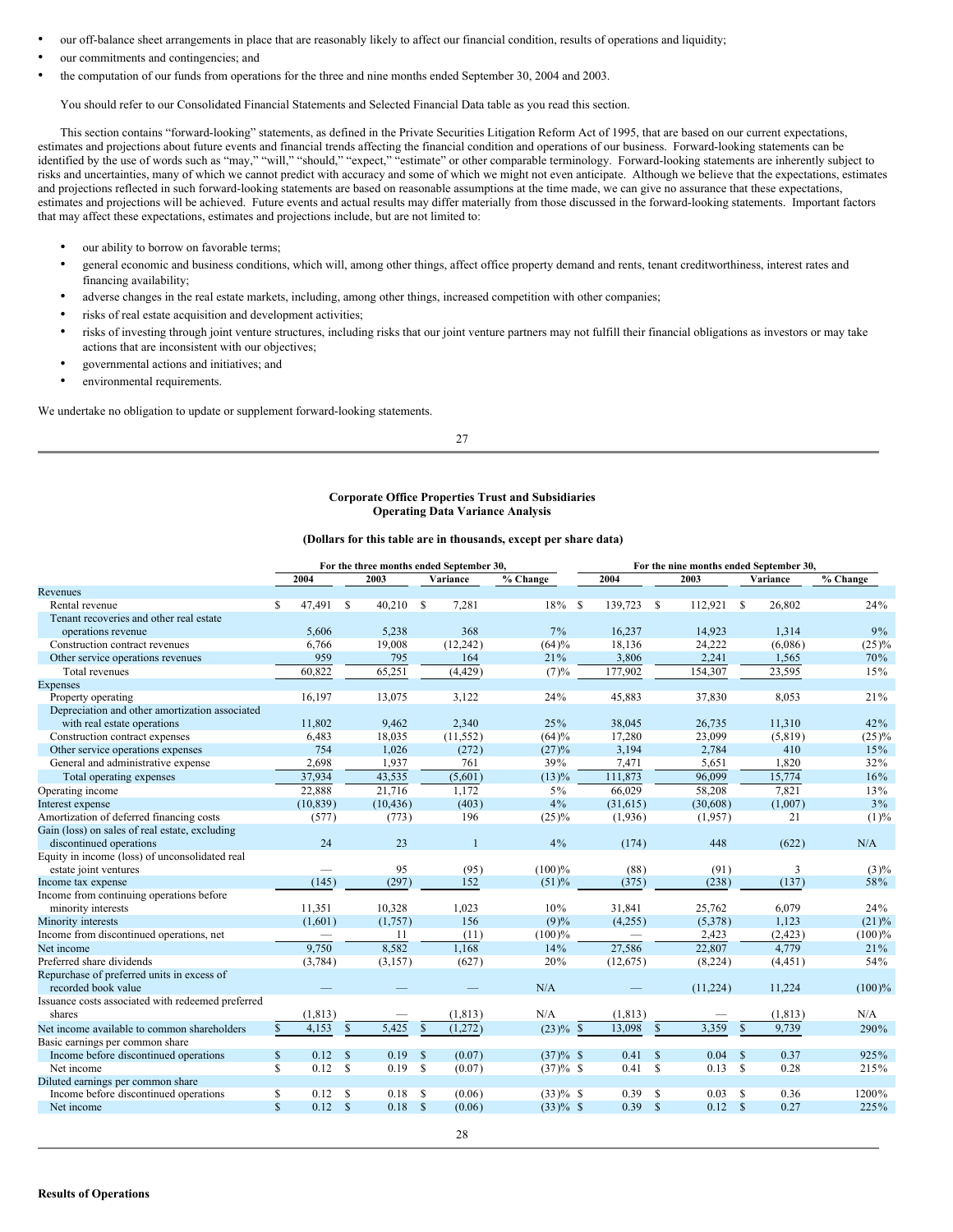While reviewing this section, you should refer to the "Operating Data Variance Analysis" table set forth on the preceding page, as it reflects the computation of the variances described in this section.

#### Occupancy and leasing

Over the last three years, the United States economy suffered from an economic slowdown that we believe had an adverse effect on the office real estate leasing market. Occupancy rates declined in most parts of the country, placing downward pressure on rental rates and increasing the competitive environment for attracting tenants. We believe that the national trend was felt in each of our geographic regions, contributing towards decreased occupancy in our portfolio of properties. We also experienced downward pressure on rental rates and increased competition for tenants in our properties. During the latter portion of 2003 and in the first three quarters of 2004, we believe that there was an increase in leasing activity in several of our regions. We expect the increased leasing activity trend in these regions to continue into 2005, which we expect would improve occupancy levels in those regions and in our properties.

The table below sets forth certain occupancy and leasing information:

|                                                              | September 30. | December 31. |
|--------------------------------------------------------------|---------------|--------------|
|                                                              | 2004          | 2003         |
| Occupancy for portfolio of properties                        | $93.0\%$      | $91.2\%$     |
| Average contractual annual rental rate per square foot $(1)$ | 20.28         | 20.06        |
| Weighted average lease term (in years)                       | 49            | 4.9          |

#### (1) Includes estimated expense reimbursements.

We were able to renew 76.6% of the square footage under leases expiring in the nine months ended September 30, 2004. The occupancy and leasing information reflected in the table above includes the effects of properties acquired during the nine months ended September 30, 2004; these properties were 90.6% occupied and had a weighted average lease term of 6.0 years as of September 30, 2004.

As we discussed above, we observed signs of improvement in leasing trends in many of our submarkets. However, since rental conditions in many of our regions continue to be affected by the economic downturn, we expect that the operating performance of our properties may be adversely affected as we attempt to lease vacant space and renew leases that are scheduled to expire. Our exposure over the remainder of 2004 and 2005 is reduced somewhat by the fact that only 12.6% of our annualized rental revenues from leases in place as of September 30, 2004 were from leases scheduled to expire by the end of 2005.

Annualized rental revenue is a measure that we use to evaluate the source of our rental revenue as of a point in time. It is computed by multiplying by 12 the sum of monthly contractual base rents and estimated monthly expense reimbursements under active leases in our portfolio of properties as of a point in time. Portfolio annualized rental revenue is annualized rental revenue for our entire portfolio of properties as of a point in time, including both consolidated properties and properties owned through unconsolidated real estate joint ventures. We consider annualized rental revenue to be a useful measure for analyzing revenue sources because, since it is point-in-time based, it does not contain increases and decreases in revenue associated with periods in which lease terms were not in effect; historical revenue under generally accepted accounting principles ("GAAP") does contain such fluctuations. We find the measure particularly useful for leasing, tenant, segment and industry analysis.

Most of the leases with our largest tenant, the United States Government, provide for consecutive one-year terms or provide for early termination rights; all of the leasing statistics set forth above assume that the United States Government will remain in the space that they lease through the end of the respective arrangements, without ending consecutive one-year leases prematurely or exercising early termination

29

rights. We reported the statistics in this manner since we manage our leasing activities using these same assumptions and believe these assumptions to be probable.

#### Geographic concentration of property operations

During the nine months ended September 30, 2004, we acquired nine properties in St. Mary's County, Maryland, which is located in Southern Maryland; these acquisitions marked our entry into that submarket of the Greater Washington, D.C. area. We also acquired three properties in Northern Virginia, one property in Suburban Maryland and one property in North Baltimore County. The table below sets forth the regional allocation of our portfolio annualized rental revenue:

|                               | % of Portfolio Annualized<br><b>Rental Revenue as of</b> |                      |  |  |  |  |  |
|-------------------------------|----------------------------------------------------------|----------------------|--|--|--|--|--|
| Region                        | September 30,<br>2004                                    | December 31,<br>2003 |  |  |  |  |  |
| Baltimore/Washington Corridor | 49.9%                                                    | 53.6%                |  |  |  |  |  |
| Northern Virginia             | $22.5\%$                                                 | 19.8%                |  |  |  |  |  |
| Northern/Central New Jersey   | $8.0\%$                                                  | $9.5\%$              |  |  |  |  |  |
| Greater Philadelphia          | $4.7\%$                                                  | $5.7\%$              |  |  |  |  |  |
| Suburban Maryland             | $4.1\%$                                                  | $2.9\%$              |  |  |  |  |  |
| Harrisburg, Pennsylvania      | $3.9\%$                                                  | $5.1\%$              |  |  |  |  |  |
| Southern Maryland             | $3.1\%$                                                  | N/A                  |  |  |  |  |  |
| Other                         | $3.8\%$                                                  | $3.4\%$              |  |  |  |  |  |
|                               | $100.0\%$                                                | 100.0%               |  |  |  |  |  |

The changes in the percentages between the two points in time are attributable primarily to the property acquisitions. We expect that we will focus most of our acquisition and development activities in the Northern Virginia and the Baltimore/Washington Corridor regions in the remainder of 2004 and 2005. In addition, we are contractually obligated to acquire two additional office properties in the Southern Maryland region.

#### Concentration of leases with certain tenants

The following schedule lists our 20 largest tenants based on percentage of portfolio annualized rental revenue:

**Percentage of Portfolio Annualized Rental Revenue for 20 Largest Tenants as of**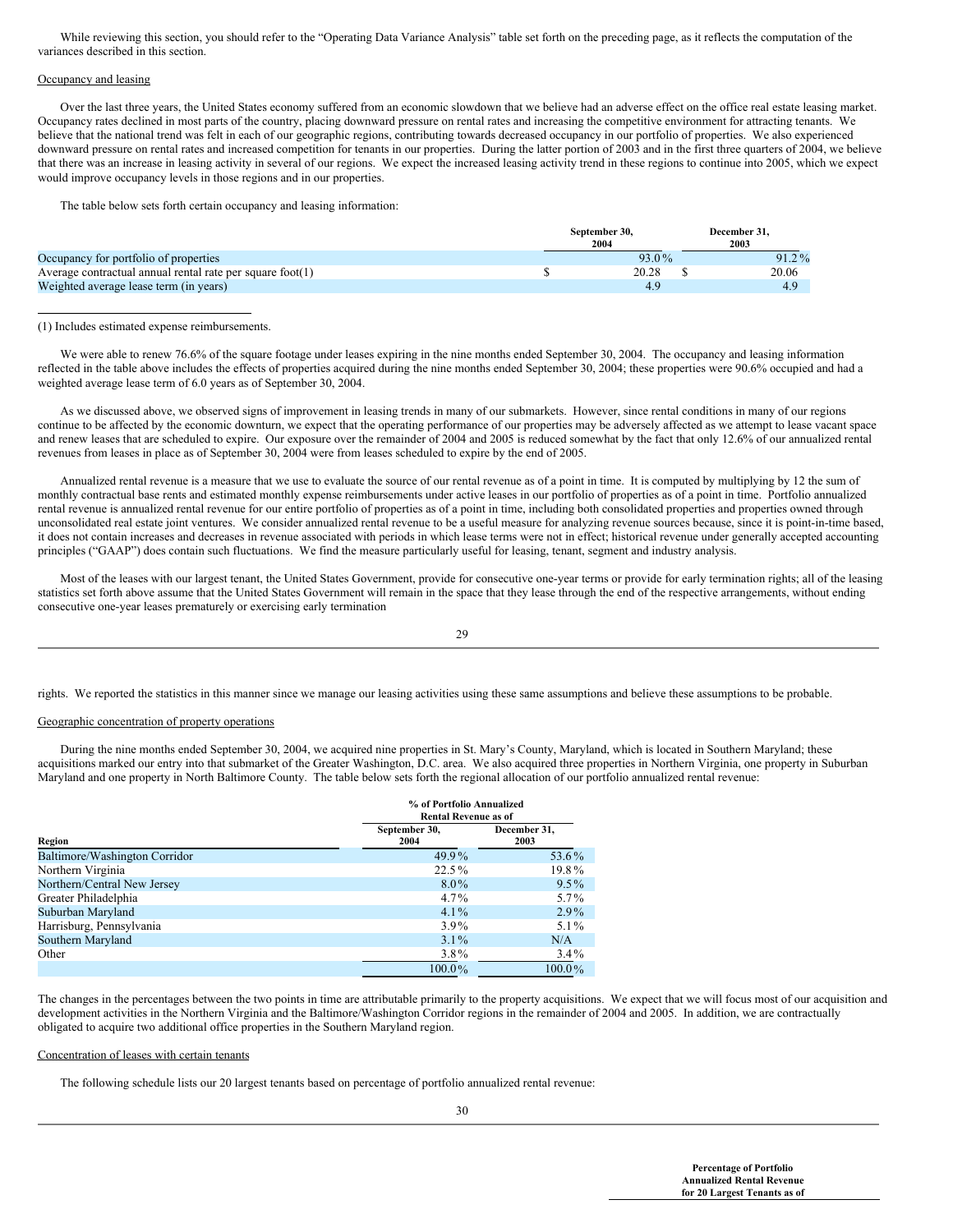| Tenant                               | September 30,<br>2004 | December 31,<br>2003 |  |  |
|--------------------------------------|-----------------------|----------------------|--|--|
|                                      |                       |                      |  |  |
| United States of America             | $13.4\%$              | $14.8\%$             |  |  |
| Computer Sciences Corporation (1)    | $5.4\%$               | $6.3\%$              |  |  |
| Booz Allen Hamilton, Inc.            | $5.0\%$               | $2.6\%$              |  |  |
| AT&T Corporation (1)                 | $4.4\%$               | $5.2\%$              |  |  |
| Titan Corporation (1)                | $4.0\%$               | $1.3\%$              |  |  |
| General Dynamics Corporation         | $3.6\%$               | $3.3\%$              |  |  |
| Unisys $(2)$                         | $3.6\%$               | $4.4\%$              |  |  |
| Northrop Grumman Corporation         | $2.7\%$               | $2.5\%$              |  |  |
| The Boeing Company (1)               | $1.8\%$               | $2.1\%$              |  |  |
| Wachovia Bank                        | 1.8%                  | N/A                  |  |  |
| Ciena Corporation                    | $1.8\%$               | $2.2\%$              |  |  |
| VeriSign, Inc.                       | $1.8\%$               | $5.1\%$              |  |  |
| The Aerospace Corporation            | $1.6\%$               | $1.9\%$              |  |  |
| Magellan Health Services, Inc.       | $1.3\%$               | $1.8\%$              |  |  |
| PricewaterhouseCoopers LLP           | $1.3\%$               | N/A                  |  |  |
| Commonwealth of Pennsylvania (1)     | $1.2\%$               | $1.5\%$              |  |  |
| Johns Hopkins University (1)         | $1.1\%$               | $1.3\%$              |  |  |
| Merck & Co., Inc. $(2)$              | $1.1\%$               | $1.3\%$              |  |  |
| Carefirst, Inc. and Subsidiaries (1) | $1.0\%$               | $1.2\%$              |  |  |
| USinternetworking, Inc.              | $0.9\%$               | $1.1\%$              |  |  |
| <b>Comcast Corporation</b>           | N/A                   | $1.0\%$              |  |  |
| <b>Omniplex World Services</b>       | N/A                   | $0.9\%$              |  |  |
| Subtotal of 20 largest tenants       | 58.8%                 | 61.8%                |  |  |
| All remaining tenants                | 41.2%                 | 38.2%                |  |  |
| Total                                | $100.0\%$             | $100.0\%$            |  |  |

(1) Includes affiliated organizations and agencies.

(2) Unisys subleases space to Merck and Co., Inc.; revenue from this subleased space is classified as Merck & Co., Inc. revenue.

As noted above, most of the leases with the United States Government provide for a series of one-year terms or provide for early termination rights. The government may terminate its leases if, among other reasons, the United States Congress fails to provide funding for such leases.

#### Industry concentration of tenants

The percentage of our portfolio annualized rental revenue derived from the United States defense industry increased during the nine months ended September 30, 2004 due primarily to our property acquisitions as well as current tenant expansion to other buildings within our portfolio. The table below sets forth the percentage of our annualized rental revenue derived from that industry:

31

|                               | % of Annualized             |                      |
|-------------------------------|-----------------------------|----------------------|
|                               | <b>Rental Revenue as of</b> |                      |
|                               | September 30,<br>2004       | December 31,<br>2003 |
| <b>Total Portfolio</b>        | 44.3%                       | 39.9%                |
| Baltimore/Washington Corridor | 61.2%                       | 57.4%                |
| Northern Virginia             | 47.9%                       | $45.5\%$             |
| Southern Maryland             | 87.0%                       | N/A                  |

Revenues from real estate operations and property operating expenses

We typically view our changes in revenues from real estate operations and property operating expenses as comprising three main components:

- Changes attributable to the operations of properties owned and 100% operational throughout the two periods being compared. We define these as changes from "Same-Office Properties." For example, when comparing the third quarters of 2003 and 2004, Same-Office Properties would be properties owned and 100% operational from July 1, 2003 through September 30, 2004.
- Changes attributable to operating properties acquired during or in between the two periods being compared and newly-constructed properties that were placed into service and not 100% operational throughout the two periods being compared. We define these as changes from "Property Additions."
- Changes attributable to properties sold during or in between the two periods being compared that are not reported as discontinued operations. We define these as changes from "Sold Properties."

The table below sets forth the components of our changes in revenues from real estate operations and property operating expenses (dollars in thousands):

|                                                                        | Changes between the three month periods ended September 30, 2004 and 2003 |                                                                    |     |                                                   |                      |  |                                               |  |                                  |  |                           |
|------------------------------------------------------------------------|---------------------------------------------------------------------------|--------------------------------------------------------------------|-----|---------------------------------------------------|----------------------|--|-----------------------------------------------|--|----------------------------------|--|---------------------------|
|                                                                        |                                                                           | <b>Property</b><br><b>Additions</b><br><b>Dollar</b><br>Change (1) |     | <b>Same-Office Properties</b><br>Dollar<br>Change | Percentage<br>Change |  | Sold<br><b>Properties</b><br>Dollar<br>Change |  | Other<br><b>Dollar</b><br>Change |  | Total<br>Dollar<br>Change |
| Revenues from real estate operations Rental                            |                                                                           |                                                                    |     |                                                   |                      |  |                                               |  |                                  |  |                           |
| revenue                                                                | \$                                                                        | 5,159                                                              | \$. | 2,122                                             | $6\%$ \$             |  | $\overline{\phantom{a}}$                      |  |                                  |  | 7,281                     |
| Tenant recoveries and other real estate<br>operations revenue          |                                                                           | 250                                                                |     | 204                                               | $4\%$                |  | (18)                                          |  | (68)                             |  | 368                       |
| Total                                                                  |                                                                           | 5,409                                                              |     | 2,326                                             | $5\%$ \$             |  | (18)                                          |  | (68)                             |  | 7,649                     |
| Property operating expenses                                            |                                                                           | 1,574                                                              | ж   | 1,612                                             | $13\%$ \$            |  |                                               |  | (64)                             |  | 3,122                     |
| Straight-line rental revenue adjustments<br>included in rental revenue |                                                                           | 258                                                                |     | 1,076                                             | N/A                  |  |                                               |  |                                  |  | 1,334                     |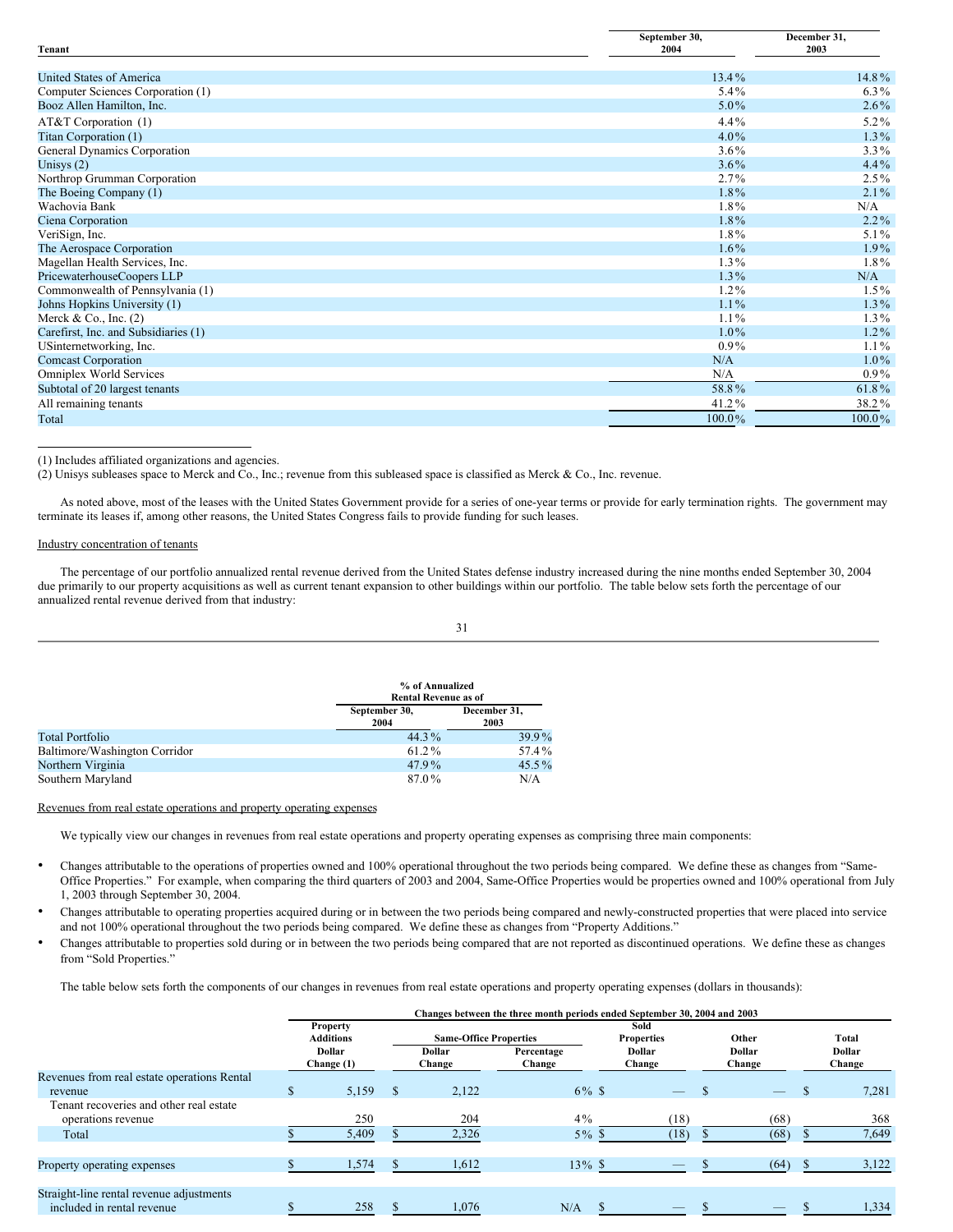| Amortization of origination value of leases on<br>acquired properties included in rental<br>revenue | (29 | (93) | N/A | $\overline{\phantom{a}}$ | $\overline{\phantom{a}}$ |  |  |
|-----------------------------------------------------------------------------------------------------|-----|------|-----|--------------------------|--------------------------|--|--|
| Number of operating properties included in<br>component category                                    | 24  |      | N/A | $-$                      | N/A                      |  |  |

(1) Includes 19 acquired properties and five newly-constructed properties.

32

|                                                                                          | Changes between the nine month periods ended September 30, 2004 and 2003 |                               |                         |                      |    |                             |    |                  |  |                         |  |
|------------------------------------------------------------------------------------------|--------------------------------------------------------------------------|-------------------------------|-------------------------|----------------------|----|-----------------------------|----|------------------|--|-------------------------|--|
|                                                                                          | <b>Property</b><br><b>Additions</b>                                      | <b>Same-Office Properties</b> |                         |                      |    | Sold<br><b>Properties</b>   |    | Other            |  | Total                   |  |
|                                                                                          | <b>Dollar</b><br>Change (1)                                              |                               | <b>Dollar</b><br>Change | Percentage<br>Change |    | <b>Dollar</b><br>Change (2) |    | Dollar<br>Change |  | <b>Dollar</b><br>Change |  |
| Revenues from real estate operations Rental                                              |                                                                          |                               |                         |                      |    |                             |    |                  |  |                         |  |
| revenue                                                                                  | \$<br>24,260                                                             | \$.                           | 3,164                   | $3\%$ \$             |    | (622)                       | -S |                  |  | 26,802                  |  |
| Tenant recoveries and other real estate                                                  |                                                                          |                               |                         |                      |    |                             |    |                  |  |                         |  |
| operations revenue                                                                       | 989                                                                      |                               | 638                     | $5\%$                |    | (92)                        |    | (221)            |  | 1,314                   |  |
| Total                                                                                    | 25,249                                                                   |                               | 3,802                   | $3\%$                | -8 | (714)                       |    | (221)            |  | 28,116                  |  |
|                                                                                          |                                                                          |                               |                         |                      |    |                             |    |                  |  |                         |  |
| Property operating expenses                                                              | 5,465                                                                    |                               | 2,955                   | $8\%$ \$             |    | (320)                       |    | (47)             |  | 8,053                   |  |
| Straight-line rental revenue adjustments                                                 |                                                                          |                               |                         |                      |    |                             |    |                  |  |                         |  |
| included in rental revenue                                                               | 3,470                                                                    |                               | (1,576)                 | N/A                  |    | (12)                        |    |                  |  | 1,882                   |  |
| Amortization of origination value of leases on<br>acquired properties included in rental |                                                                          |                               |                         |                      |    |                             |    |                  |  |                         |  |
| revenue                                                                                  | (917)                                                                    |                               | 259                     | N/A                  |    |                             |    |                  |  | (658)                   |  |
|                                                                                          |                                                                          |                               |                         |                      |    |                             |    |                  |  |                         |  |
| Number of operating properties included in<br>component category                         | 26                                                                       |                               | 109                     | N/A                  |    |                             |    | N/A              |  | 136                     |  |

(1) Includes 21 acquired properties and five newly-constructed properties.

(2) Includes sold operating properties that are not reported as discontinued operations.

As the tables above indicate, our total increase in revenues from real estate operations and property operating expenses was attributable primarily to the Property Additions. The increase in rental revenue of the Property Additions includes \$5.6 million for the nine-month comparison periods that is attributable to net revenue from the early termination of leases; most of this increase is attributable to one lease termination transaction. To explain further the concept of net revenue from the early termination of leases, when tenants terminate their lease obligations prior to the end of the agreed lease terms, they typically pay fees to break these obligations. We recognize such fees as revenue and write off against such revenue any (1) deferred rents receivable and (2) deferred revenue and deferred assets that are amortizable into rental revenue associated with the leases; the resulting net amount is the net revenue from the early termination of the leases.

The increase in rental revenue from the Same-Office Properties for the three-month comparison periods was attributable primarily to an increase in occupancy between the two periods; \$718,000 of this increase was derived from one property.

The increase in rental revenue from the Same-Office Properties for the nine-month comparison periods was attributable primarily to an increase in occupancy and rental rates between the two periods, including \$2.0 million attributable to one property; the total increase was offset somewhat by a \$931,000 decrease in net revenue from the early termination of leases.

Rental revenue reported herein includes net revenue from the early termination of leases of \$1.5 million for the three months ended September 30, 2004 and \$8.7 million for the nine months ended September 30, 2004. While early lease terminations are not unusual and can be unpredictable, we believe that the revenue we recognized from such terminations in 2004 is higher than we can expect to recognize in future years in the foreseeable future.

The increase in the Same-Office Properties' property operating expenses for the three-month comparison periods included the following:

| I<br>I<br>$\sim$ | ı<br>ı<br>$\sim$ |
|------------------|------------------|
|                  |                  |

- increase of \$658,000, or 67.2%, in property labor costs due mostly to an increase in billable rates of repairs and maintenance employees, although \$217,000 of this increase is attributable to a building that was not staffed with employees in the prior period. We expect that the increasing trend in property labor costs may diminish in the future due to a potential downward adjustment in the billable rates of repairs and maintenance salaries;
- increase of \$254,000, or 15.4%, in cleaning expenses; much of this increase was due to cleaning costs required in the current period at properties that had increased occupancy over the prior period; and
- increase of \$236,000, or 8.8%, in utilities due primarily to (1) rate increases as a result of energy de-regulation in Maryland during the current period and (2) increased occupancy over the prior period at certain properties.

The increase in the Same-Office Properties' property operating expenses for the nine-month comparison periods included the following:

- increase of \$1.4 million, or 44.5%, in property labor costs due primarily to the reasons discussed above for the three-month comparison periods and higher than normal hours during the earlier portion of the year for projects undertaken at certain properties;
- increase of \$762,000, or 16.4%, in cleaning expenses due primarily to the reason discussed above for the three-month comparison period;
- increase of \$548,000, or 7.6%, in real estate taxes due primarily to an increase in the assessed value of many of our properties. This increasing trend was present across all of our regions. While we continue to monitor the reasonableness of the increase in the assessed value of our properties in determining whether appeals are necessary, we expect that this increasing trend will continue. We also expect that the rates used by state and local municipalities to assess real estate taxes on our properties may increase in the future in response to budgetary shortfalls in those municipalities;
- increase of \$415,000, or 26.4%, in heating and air conditioning repairs and maintenance attributable primarily to one building; a tenant in this building is reimbursing us for these costs through its tenant recovery billings;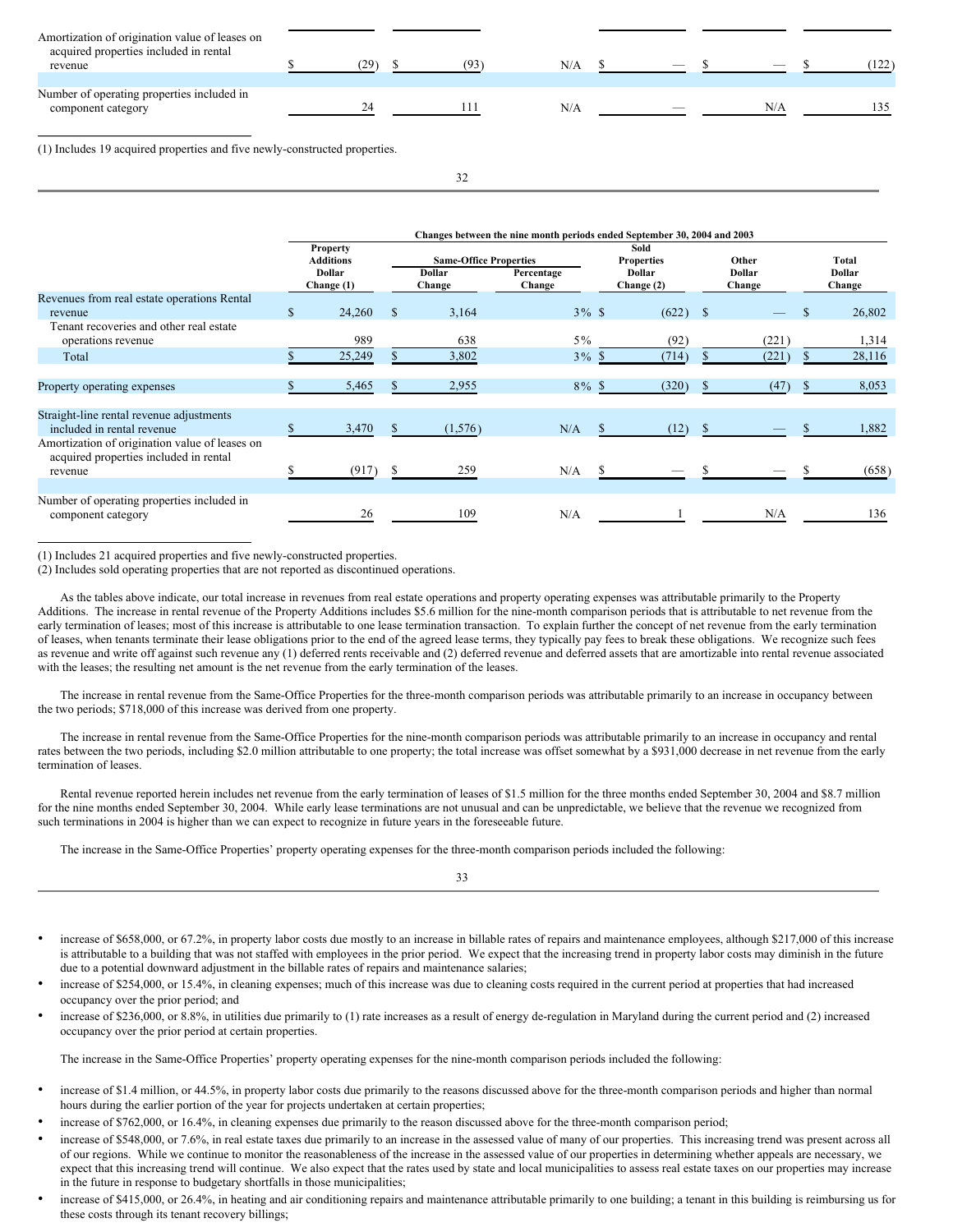- increase of \$488,000, or 54.0%, in general administrative costs allocable to property operations due primarily to an increase in asset management and legal staffing over the prior period;
- decrease of \$746,000, or 38.3%, in snow removal due to higher snowfall in the prior period; and
- decrease of \$383,000, or 79.6%, in expense associated with doubtful or uncollectible receivables. Most of this decrease was attributable to a large expense associated with a particular tenant in the prior period coupled with much lower expense in the current period.

## Construction contract and other service operations revenues and expenses

The table below sets forth the computation of changes in income derived from our service operations:

|                                |                                              | Changes between the three months ended<br>September 30, 2003 and 2004 |                                                    | Changes between the nine months ended<br>September 30, 2003 and 2004 |                               |  |                                              |     |                                                    |  |                               |
|--------------------------------|----------------------------------------------|-----------------------------------------------------------------------|----------------------------------------------------|----------------------------------------------------------------------|-------------------------------|--|----------------------------------------------|-----|----------------------------------------------------|--|-------------------------------|
|                                | Construction<br>contract<br>dollar<br>change |                                                                       | Other<br>service<br>operations<br>dollar<br>change |                                                                      | <b>Total dollar</b><br>change |  | Construction<br>contract<br>dollar<br>change |     | Other<br>service<br>operations<br>dollar<br>change |  | <b>Total dollar</b><br>change |
| Service operations             |                                              |                                                                       |                                                    |                                                                      |                               |  |                                              |     |                                                    |  |                               |
| Revenues                       | (12, 242)                                    |                                                                       | 164                                                |                                                                      | (12,078)                      |  | (6,086)                                      | - S | 1,565                                              |  | (4,521)                       |
| Expenses                       | (11, 552)                                    |                                                                       | (272)                                              |                                                                      | (11, 824)                     |  | (5,819)                                      |     | 410                                                |  | (5,409)                       |
| Income from service operations | (690)                                        |                                                                       | 436                                                |                                                                      | (254                          |  | (267                                         |     | 1,155                                              |  | 888                           |

The decrease in income from construction contracts is due primarily to additional profit recognized on two construction management contracts in the three months ended September 30, 2003.

| ۰,<br>I | I |
|---------|---|
| ×<br>۰. |   |

The increase in income from other service operations for the nine-month comparison periods can be attributed primarily to (1) an \$866,000 increase in income from the heating and air conditioning services and controls division and (2) a \$519,000 increase in income from the property management division. The improvement in income from the heating and air conditioning services and controls division is attributable primarily to increased time and materials billing activity from its service contract and controls product lines. Much of this activity is attributable to several large contracts; once these contracts are complete, additional contracts will need to be obtained to continue to maintain the activity level. As a result, there is a high level of uncertainty over whether the improvement in income from the division is a trend that will continue. The increase in income from the property management division is attributable mostly to (1) an increase in billable rates of repairs and maintenance employees and (2) higher hours billed per employee. We expect that this trend may diminish in the future due to a potential downward adjustment in the billable rates of repairs and maintenance employees.

#### Depreciation and amortization

The increase in our depreciation and other amortization expense for the three and nine-month comparison periods is attributable primarily to the Property Additions and includes \$3.2 million in depreciation and amortization recorded in connection with one lease termination transaction.

#### General and administrative expenses

General and administrative expenses increased \$761,000, or 39.3%, for the three-month comparison periods. This increase includes the following:

- an increase of \$348,000 in compensation expenses due primarily to additional employee positions, increased expenses associated with restricted common shares and increased salaries for existing employees;
- an increase of \$122,000 in consulting expense which includes, among other things, the Company's Sarbanes-Oxley Section 404 preparation; and
- an increase of \$102,000 in costs expensed for abandoned acquisition and development opportunities.

General and administrative expenses increased \$1.8 million, or 32.2%, for the nine-month comparison periods. This increase includes the following:

- an increase of \$866,000 in compensation expenses due primarily to additional employee positions, increased expenses associated with restricted common shares and increased salaries for existing employees;
- an increase of \$230,000 in consulting expense which includes, among other things, the Company's Sarbanes-Oxley Section 404 preparation;
- an increase of \$121,000 in costs expensed for abandoned acquisition and development opportunities; and
- an increase of \$91,000 in directors' and officers' insurance costs due to higher rates.

## Interest expense and amortization of deferred financing costs

Our interest expense and amortization of deferred financing costs increased \$207,000, or 1.8%, during the three months ended September 30, 2004. Our interest expense and amortization of deferred financing costs increased \$986,000, or 3.0% during the nine months ended September 30, 2004. These increases are attributable primarily to increases in our average outstanding debt balance of 13.4% for the three-month comparison periods and 13.7% for the nine-month comparison periods resulting from our 2003 and 2004 acquisition and development activities, offset by repayments of debt using proceeds from offerings that took place during 2003 and 2004. Our weighted average interest rates decreased from 5.7% to 5.6% for the three-month comparison periods and from 5.9% to 5.7% for the nine-month comparison periods. For additional information regarding our mortgage and other loans payable, please refer to the sections entitled "Analysis of indebtedness" and "Quantitative and Qualitative Disclosures About Market Risk."

# Gain (loss) on sales of real estate, excluding sales classified as discontinued operations

During the nine months ended September 30, 2004, we recognized a \$245,000 decrease to a gain recognized on a prior year disposition of an investment in a real estate joint venture as a result of a change in the settlement negotiated between our joint venture partner and us. During the nine months ended September 30, 2003, we recognized a \$376,000 gain on the sale of two land parcels. Gain on sales of real estate for both periods also includes amortized gain from a building sale that occurred in 2002. Since our real estate sales activity is driven by transactions unrelated to our core operations, our gain on sales of real estate is subject to material fluctuation from period to period.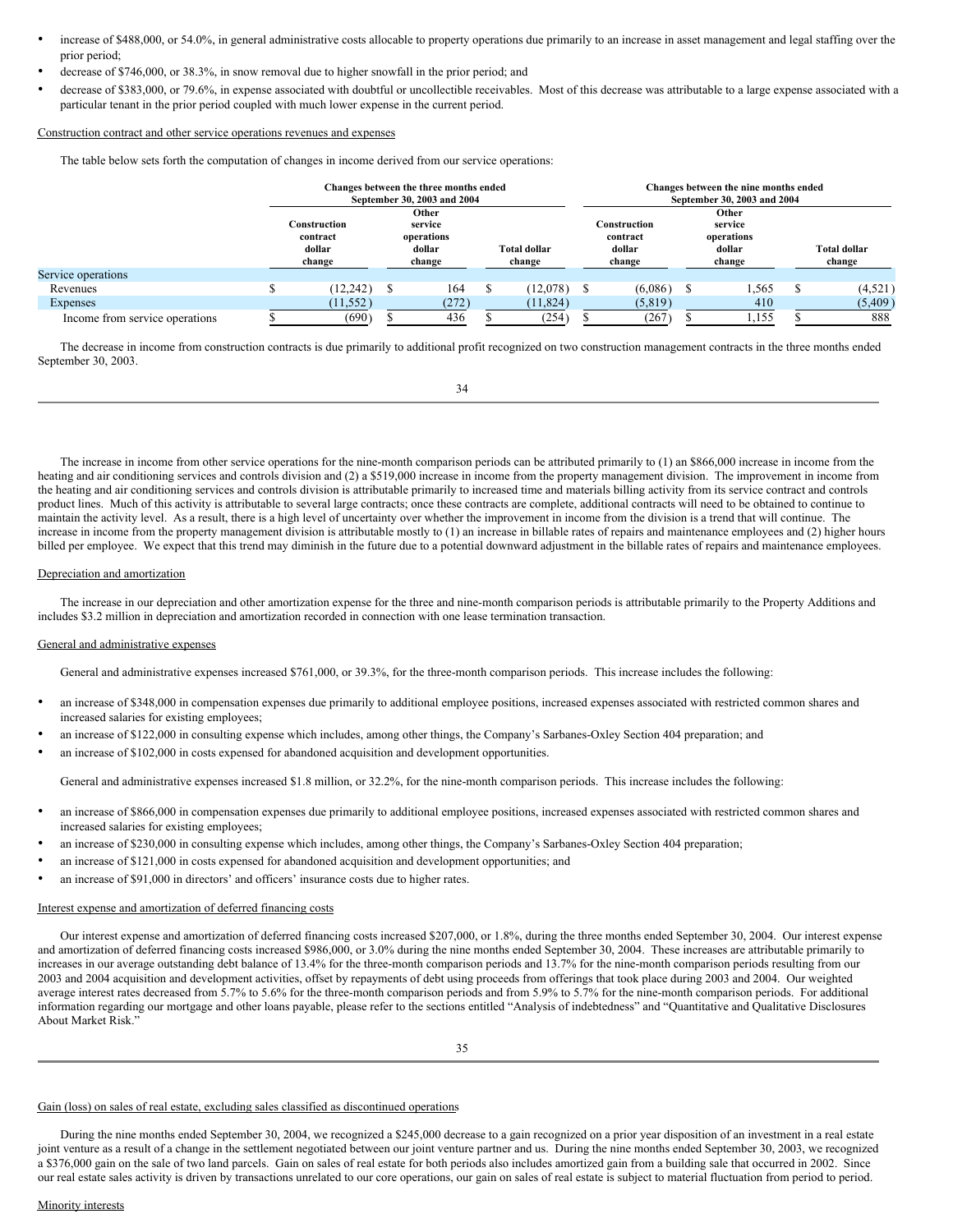Interests in our Operating Partnership are in the form of preferred and common units. The line entitled "Minority interests in income from continuing operations" on our Consolidated Statements of Operations includes primarily income before minority interests and discontinued operations allocated to preferred and common units not owned by us; for the amount of this line attributable to preferred units versus common units, you should refer to our Consolidated Statements of Operations. Income is allocated to minority interest preferred unitholders equal to the priority return from the Operating Partnership to which they are entitled. Income is allocated to minority interest common unitholders based on the income earned by the Operating Partnership after allocation to preferred unitholders multiplied by the percentage of the common units in the Operating Partnership owned by those common unitholders.

As of September 30, 2004, we owned approximately 95% of the outstanding preferred units and approximately 80% of the outstanding common units. Changes in the percentage of the Operating Partnership owned by minority interests from the three and nine months ended September 30, 2003 to the three and nine months ended September 30, 2004 included the following:

- because we receive preferred units and common units in the Operating Partnership each time we issue preferred shares and common shares, additional units were issued to us as we issued new shares during the last nine months of 2003 and the first nine months of 2004;
- certain minority interest holders of common units exchanged their common units for our common shares;
- our repurchased of the Series C Preferred Units from third parties in June 2003 (as discussed in the section below entitled "Adjustments to net income to arrive at net income available to common shareholders");
- the conversion of the Series D Preferred Shares (as discussed in Note 10 to the Consolidated Financial Statements);
- our redemption of the Series B Preferred Shares in July 2004 (as discussed in Note 10 to the Consolidated Financial Statements); and
- our issuance of the Series I Preferred Units to a third party in September 2004 (as discussed in Note 3 to the Consolidated Financial Statements).

Our income allocated to minority interest holders of preferred units decreased due to our repurchase of the Series C Preferred Units, offset slightly by the issuance of the Series I Preferred Units. Our changes in income allocated to minority interest holders of common units included the following:

- decrease attributable to our increasing ownership of common units and preferred units; and
- increase due to an increase in the Operating Partnership's income from continuing operations before minority interests.

#### Income from discontinued operations

Income from discontinued operations is composed entirely of one operating office property that we sold in March 2003. See Note 15 to the Consolidated Financial Statements for a summary of income from discontinued operations.

36

### Adjustments to net income to arrive at net income available to common shareholders

We completed the sale of two series of preferred shares in 2003. On February 11, 2004, the holder of our Series D Preferred Shares converted the shares into 1,196,800 common shares. Preferred share dividends increased due to the dividend requirements of the two new series of preferred shares issued in 2003. This increase was offset somewhat by the decrease caused by the absence of the dividend requirements of the Series D Preferred Shares for all of the three months and most of the nine months ended September 30, 2004.

During the nine months ended September 30, 2003, we recognized an \$11.2 million decrease to net income available to common shareholders, representing the excess of the repurchase price of the Series C Preferred Units in the Operating Partnership over the sum of the recorded book value of the units and the accrued and unpaid return to the unitholder; prior to this repurchase, these units were convertible, subject to certain restrictions, into 2,420,672 common units in the Operating Partnership. These units were repurchased by the Operating Partnership for \$36.1 million (including \$477,000 for accrued and unpaid distributions), or \$14.90 per common share on an as-converted basis.

During the three and nine months ended September 30, 2004, we recognized a \$1.8 million decrease to net income available to common shareholders pertaining to the original issuance costs incurred on the Series B Preferred Shares. We redeemed these shares in July 2004 for a redemption price of \$31.3 million.

#### Diluted earnings per common share

Diluted earnings per common share on net income available to common shareholders for the three-month comparison period decreased due primarily to the issuance costs associated with the redeemed Series B Preferred Shares, discussed in the immediately preceding section, as well as the increased common shares outstanding due to common share issuances in 2004 (see Note 10 to the Consolidated Financial Statements).

Diluted earnings per common share on net income available to common shareholders for the nine-month comparison period increased due primarily to the \$11.2 million decrease to net income available to common shareholders in 2003 representing the excess of the repurchase price of the Series C Preferred Units over the sum of the recorded book value of the units and the accrued and unpaid return to the unitholder. This increase was offset somewhat by the issuance costs associated with the redeemed Series B Preferred Shares and the increased common shares outstanding due to common share issuances in 2003 and 2004.

#### **Liquidity and Capital Resources**

#### Cash and cash equivalents

Our cash and cash equivalents balance totaled \$6.8 million as of September 30, 2004, a 28% decrease over the balance at December 31, 2003. The balances that we carry as of a point in time can vary significantly due in part to the inherent variability of the cash needs of our development activities. We maintain sufficient cash and cash equivalents to meet our operating cash requirements and short term investing and financing cash requirements. When we determine that the amount of cash and cash equivalents on hand is more than we need to meet such requirements, we may pay down our Revolving Credit Facility or forgo borrowing under construction loan credit facilities to fund development activities.

#### Operating activities

We generated most of our cash from the operations of our properties. Most of the amount by which our revenues from real estate operations exceeded property operating expenses was cash flow; we applied most of this cash flow towards interest expense, scheduled principal amortization on mortgage loans, dividends to our shareholders, distributions to minority interest holders of preferred and common units in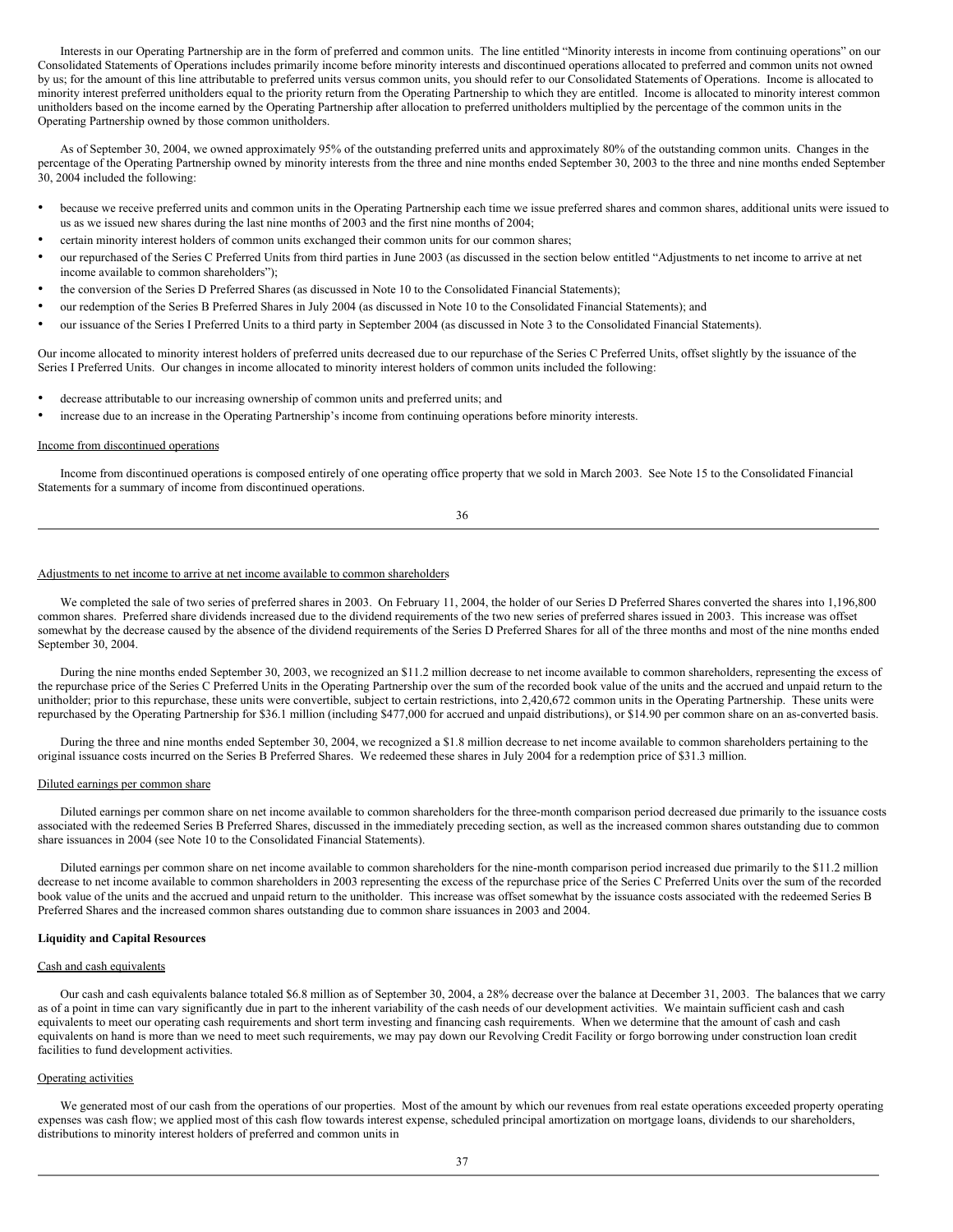the Operating Partnership, capital improvements and leasing costs for our operating properties and general and administrative expenses.

Our cash flow from operations determined in accordance with GAAP increased \$14.6 million, or 27.3%, when comparing the nine months ended September 30, 2004 and 2003; this increase is attributable primarily to the additional cash flow from operations generated by our newly-acquired and newly-constructed properties. We expect to continue to use cash flow provided by operations to meet our short-term capital needs, including all property operating expenses, general and administrative expenses, debt service, dividend and distributions and capital improvements and leasing costs. We do not anticipate borrowing to meet these requirements.

#### Investing and financing activities during the nine months ended September 30, 2004

We acquired 14 office properties totaling 1,351,946 square feet and seven parcels of land for \$248.6 million. These acquisitions were financed using the following:

- \$139.2 million from borrowings of new and assumed mortgage loans;
- \$91.0 million in borrowings from our Revolving Credit Facility;
- \$8.8 million from preferred units in the Operating Partnership issued;
- \$4.0 million from common share sale proceeds; and
- cash reserves for the balance.

We had construction activities underway on five office properties totaling 696,464 square feet that were 50.9% pre-leased. Costs incurred on these properties through September 30, 2004 totaled approximately \$50.4 million, of which \$34.2 million was incurred in 2004. We have loan facilities in place totaling \$78.0 million to finance the construction of four of these properties; borrowings under these facilities totaled \$23.3 million at September 30, 2004. The remaining costs were funded using primarily borrowings from our Revolving Credit Facility and cash reserves.

The table below sets forth the major components of our real estate property additions, excluding additions related to the consolidation of real estate joint ventures in connection with our adoption of FIN 46R, which is described below (in thousands):

|                                              | For the nine<br>months ended<br>September 30, 2004 |           |  |  |  |  |
|----------------------------------------------|----------------------------------------------------|-----------|--|--|--|--|
| Acquisitions                                 |                                                    | 228,504   |  |  |  |  |
| Construction and development                 |                                                    | 64,490    |  |  |  |  |
| Tenant improvements on operating properties  |                                                    | 10,612(1) |  |  |  |  |
| Capital improvements on operating properties |                                                    | 6,228     |  |  |  |  |
|                                              | Φ                                                  | 309,834   |  |  |  |  |

(1) Tenant improvement costs incurred on newly-constructed properties are classified in this table as construction and development.

Our investments in unconsolidated real estate joint ventures decreased \$4.2 million due to our consolidation as of March 31, 2004 of Gateway 70 LLC, MOR Forbes 2 LLC and MOR Montpelier 3 LLC in conjunction with our adoption of FIN 46R for those joint venture investments. For additional information regarding our investments in unconsolidated real estate joint ventures, refer to the section below entitled "Off-Balance Sheet Arrangements" and Note 5 to our Consolidated Financial Statements.

On March 10, 2004, we obtained a new Revolving Credit Facility with a number of lenders led by Wachovia Bank, National Association. The terms of the new Revolving Credit Facility are discussed in the section below entitled "Analysis of Indebtedness." We used proceeds from our initial borrowing under this

38

facility to (1) repay the \$27.8 million balance that was outstanding under our since-terminated Revolving Credit Facility with Bankers Trust Company and (2) refinance \$95.2 million in other mortgage loans.

During the nine months ended September 30, 2004, we borrowed \$271.4 million under mortgage and other loans payable, excluding our Revolving Credit Facility; the proceeds from these borrowings were used as follows:

- \$139.2 million to finance acquisitions:
- \$64.0 million to pay down the revolver;
- \$43.5 million to refinance existing debt;
- \$13.7 million to finance construction activities; and
- the balance to fund cash reserves.

On April 23, 2004, we sold 2,750,000 common shares to an underwriter at a net price of \$21.243 per share. We contributed the net proceeds totaling \$58.2 million to our Operating Partnership in exchange for 2,750,000 common units. We initially used the proceeds to pay down our Revolving Credit Facility. We re-borrowed most of the amount by which the Revolving Credit Facility was paid down to (1) prepay a \$26.0 million mortgage in June 2004 and (2) redeem for \$31.3 million our Series B Preferred Shares in July 2004.

On September 28, 2004, we sold 2,283,600 common shares to underwriters at a net price of \$25.10 per share. We contributed the net proceeds totaling \$57.2 million to our Operating Partnership in exchange for 2,283,600 common units. The proceeds were used to pay down our Revolving Credit Facility.

## Analysis of cash flow associated with investing and financing activities

Our net cash flow used in investing activities increased \$58.9 million when comparing the nine months ended September 30, 2004 and 2003. This increase was due primarily to the following:

- \$36.9 million decrease in proceeds from sales of properties. We generally do not acquire properties with the intent of selling them. We generally sell properties when we believe that most of the earnings growth potential in such properties has been realized or determine that a property no longer fits within our strategic plans due to its type and/or location. Since our real estate sales activity is driven by transactions unrelated to our core operations, our proceeds from sales of properties are subject to material fluctuation from period to period and, therefore, we do not believe that the change described above is necessarily indicative of a trend; and
- \$22.3 million increase in purchases of and additions to commercial real estate; this increase is due primarily to an increase in property acquisitions. Our ability to locate and complete acquisitions is dependent on numerous variables and, as a result, is inherently subject to significant fluctuation from period to period; while we expect to continue to acquire properties in the future, we are unable to predict whether the increasing acquisition volume is a trend that will continue.

Our cash flow provided by financing activities increased \$34.2 million when comparing the nine months ended September 30, 2004 and 2003. This increase included the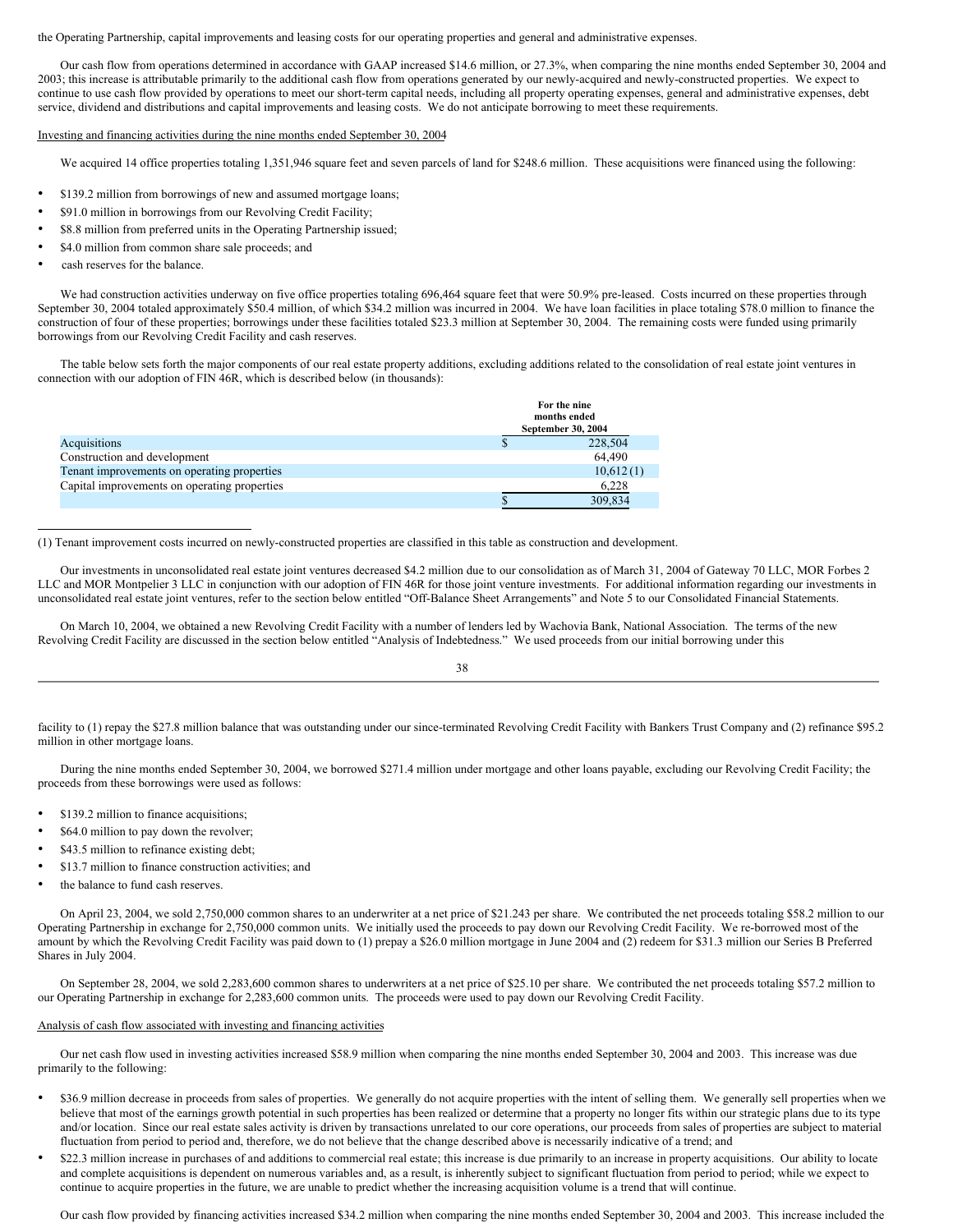#### following:

- \$270.6 million increase in proceeds from mortgage and other loans payable; this increase is due primarily to the following:
	- borrowings under our new Revolving Credit Facility that were used to fund our loan refinancings and repayment of the since-terminated Revolving Credit Facility with Bankers Trust Company and property acquisitions; and
	- borrowing under a \$115.0 million with Teachers Insurance and Annuity Association of America ("TIAA") that was used primarily to pay down the Revolving Credit Facility and refinance other existing debt.

- \$209.4 million increase in repayments of mortgage and other loans payable; this increase is attributable primarily to the additional repayments of existing loans using borrowings under our new Revolving Credit Facility and the new loan with TIAA described above;
- \$35.6 million in cash used to repurchase the Series C Preferred Units in the Operating Partnership in 2003; this occurred as a result of a specific transaction that will not recur on an ongoing basis;
- \$31.3 million in cash used to redeem the Series B Preferred Shares in 2004. We may use cash in the future to redeem outstanding series of preferred shares once they become redeemable; as such redemptions occur, we would expect to finance the cost of such a redemption using proceeds from the sale of common or preferred shares. None of our preferred shares are redeemable before July 2006;
- \$13.0 million decrease in common and preferred shares issuances completed during the two periods being compared; and
- \$9.2 million increase in dividends and distributions paid due to (1) the increase of common and preferred shares outstanding following share issuances in the last nine months of 2003 and the first nine months of 2004, net of the decrease in preferred shares outstanding relating to the redemption of the Series B Preferred Shares and the conversion of the Series D Preferred Shares, and (2) an increased dividend rate on common shares and common units.

#### **Off-Balance Sheet Arrangements**

On April 26, 2004, we sold for \$9.6 million a land parcel in Columbia, Maryland and a land parcel in Linthicum, Maryland. We issued to the buyer a \$5.6 million mortgage loan bearing interest at 5.5% and a maturity date of July 2005; the balance of the acquisition was in the form of cash from the buyer. Upon completion of the sale, we entered into an agreement with the buyer to lease the land parcels for an aggregate monthly payment of \$10,000 from July 1, 2004 until April 30, 2005, at which time the rent reduces to \$1,000 per month until 2079. The buyer in this transaction has an option to contribute the two land parcels into our Operating Partnership between January 1, 2005 and February 28, 2005 in exchange for extinguishment of the \$5.6 million mortgage loan with us and \$4.0 million in common units in our Operating Partnership; a unit price ranging from \$24.45 to \$25.90 per unit will be used to determine the number of units in the Operating Partnership that the buyer would receive if the option were exercised. If the buyer in this transaction does not exercise its option to contribute the two land parcels into our Operating Partnership, we have the option to re-acquire the properties anytime after March 15, 2005 for the same consideration described in the previous sentence. We accounted for this transaction using the financing method of accounting; as a result, the transaction was not recorded as a sale and the \$4.0 million in net proceeds received from the buyer is included in other liabilities on our consolidated balance sheet as of September 30, 2004.

On September 10, 2004, we acquired for \$4.9 million the interest of our joint venture partner in NBP 220, LLC, a construction joint venture managed by us (defined in the 2003 Annual Report on Form 10-K as "Internally Managed JVs").

We had no other significant changes in our off-balance sheet arrangements from those described in the section entitled "Off-Balance Sheet Arrangements" in our 2003 Annual Report on Form 10-K. However, we did change our accounting for our real estate joint ventures, as described below.

All of our real estate joint venture investments as of September 30, 2004 can be classified into one of the following three categories:

- Externally-managed construction joint ventures (the "Externally-Managed JVs"). These joint ventures construct buildings to either be sold to third-parties or purchased by us;
- Internally-Managed JVs; and
- Operating joint ventures to which we contribute an office property to partially dispose of our interest (the "Disposition JV").

These categories are described in further detail in our 2003 Annual Report on Form 10-K. In January 2003, the Financial Accounting Standards Board ("FASB") issued Interpretation No. 46, "Consolidation of

40

Variable Interest Entities, an interpretation of ARB 51" ("FIN 46"). In December 2003, the FASB issued FIN 46R, which replaced FIN 46 and clarified ARB 51. Effective March 31, 2004, we adopted FIN 46R for our joint ventures created prior to February 1, 2003. As a result of this adoption, we began using the consolidation method of accounting for all of our Externally-Managed JVs and Internally-Managed JVs. See Note 3 and Note 5 to our Consolidated Financial Statements for additional information regarding FIN 46, FIN 46R and the effect on our accounting for these joint ventures.

41

#### Analysis of indebtedness

Mortgage and other loans payable at September 30, 2004 consisted of the following (dollars in thousands):

| Revolving Credit Facility, LIBOR+1.25 to 1.55%, maturing March 2007 (1)                 | 121,600 |
|-----------------------------------------------------------------------------------------|---------|
| Teachers Insurance and Annuity Association of America, 5.47%, maturing September 2011   | 115,000 |
| Teachers Insurance and Annuity Association of America, 6.89%, maturing November 2008    | 75.853  |
| Teachers Insurance and Annuity Association of America, 5.20%, maturing October 2013 (2) | 63,066  |
| Teachers Insurance and Annuity Association of America, 7.72%, maturing October 2006     | 55,281  |
| Transamerica Occidental Life Insurance Company, 5.36%, maturing December 2010           | 51.242  |
| Wachovia Bank term loan, LIBOR+1.20 to 1.50%, maturing September 2007 (1)               | 34,500  |
| Metropolitan Life Insurance Company, 6.91%, maturing June 2007                          | 32,810  |
| Teachers Insurance and Annuity Association of America, 7.0%, maturing March 2009        | 32,739  |
| Allstate Life Insurance Company, 5.6%, maturing January 2013                            | 28,457  |
| State Farm Life Insurance Company, 6.51%, maturing August 2012                          | 26,762  |
|                                                                                         |         |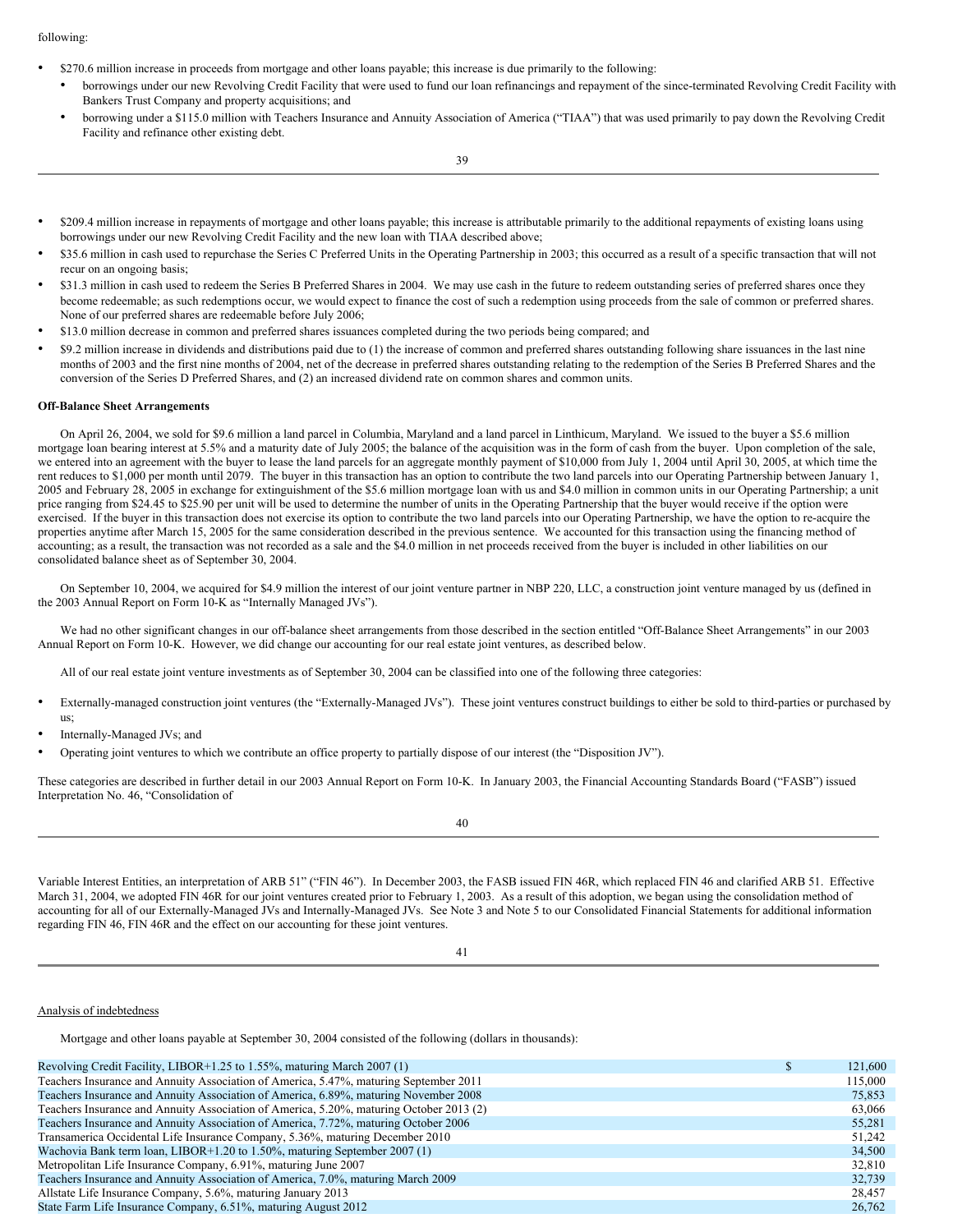| Transamerica Life Insurance and Annuity Company, 7.18%, maturing August 2009               | 25,243 |
|--------------------------------------------------------------------------------------------|--------|
| State Farm Life Insurance Company, 7.9%, maturing April 2008                               | 24,697 |
| Transamerica Occidental Life Insurance Company, 7.3%, maturing May 2008                    | 20,074 |
| Allstate Life Insurance Company, 6.93%, maturing July 2008                                 | 19,889 |
| Allstate Life Insurance Company, 5.6%, maturing January 2013                               | 18,971 |
| LaSalle Bank National Association, 6.25%, maturing December 2012 (3)                       | 17,367 |
| Transamerica Life Insurance and Annuity Company, 8.3%, maturing October 2005               | 16,672 |
| Allstate Life Insurance Company, 7.14%, maturing September 2007                            | 15,227 |
| Northwestern Mutual Life Insurance Company, 7.0%, maturing February 2010                   | 15,212 |
| Manufacturers and Traders Trust Company, LIBOR + 1.75%, maturing January 2005 (4)          | 14,540 |
| Jolly Knolls, LLC, 3%, maturing December 2007 (5)                                          | 13,421 |
| IDS Life Insurance Company, 7.9%, maturing March 2008                                      | 12,918 |
| Manufacturers and Traders Trust Company, LIBOR + $1.75\%$ , maturing September 2005 (4)(6) | 11,792 |
| Phillips Realty Capital, 7.94%, maturing September 2025 (7)                                | 11,039 |
| Manufacturers and Traders Trust Company, LIBOR +1.75%, maturing April 2005 (8)             | 10,666 |
| Manufacturers and Traders Trust Company, LIBOR + 1.85%, maturing April 2005 (8)(9)         | 8,353  |
| Branch Banking and Trust, LIBOR + 1.75%, maturing November 2004 (1)(10)                    | 8,303  |
| Teachers Insurance and Annuity Association of America, 8.35%, maturing October 2006        | 7,504  |
| Aegon USA Realty Advisors, Inc., 8.29%, maturing May 2007                                  | 5,297  |
| The Howard Research & Development Corp., 0%, maturing March 2005 (11)                      | 4,987  |
| Citibank Federal Savings Bank, 6.93%, maturing July 2008                                   | 4,736  |
| Manufacturers and Traders Trust Company, LIBOR + 1.55%, maturing September 2007 (1)(12)    | 4,519  |
| Orix Capital, 7.7%, maturing November 2007(13)                                             | 4,356  |
| Manufacturers and Traders Trust Company, LIBOR + 1.65%, maturing September 2007 (1)(14)    | 3,771  |
| Branch Banking and Trust, LIBOR $+ 2.2\%$ , maturing May 2005 (15)                         | 3,592  |
| Riggs Bank National Association, 8.625%, maturing June 2009 (16)                           | 3,414  |
| Jolly Knolls, LLC, 4%, maturing April 2005 (17)                                            | 2,154  |
| Seller loan, 5.95%, maturing May 2007                                                      | 1,308  |
| Manufacturers and Traders Trust Company, LIBOR + 1.55%, maturing September 2007 (1)(18)    |        |
| Citizens Bank, LIBOR + 1.85%, repaid in August 2004                                        |        |
| Manufacturers and Traders Trust Company, LIBOR + 1.85%, repaid in August 2004              |        |
| Mutual of New York Life Insurance Company, 7.79%, repaid in June 2004                      |        |
| Provident Bank, LIBOR $+ 1.85\%$ , repaid in August 2004                                   |        |
|                                                                                            |        |

947,332

(1) May be extended for a one-year period, subject to certain conditions.

(2) Note with a current face value of \$64,379, discounted using a rate of 5.51%.

42

- (3) Note with a current face value of \$16,663, valued using a rate of 5.67%.
- (4) May be extended for two six-month periods, subject to certain conditions.
- (5) Note with a current face value of \$14,199, discounted using a rate of 6.0%. The lender is an affiliate of Constellation Real Estate, Inc.
- (6) Construction loan with a commitment of \$20,000.
- (7) Note with a current face value of \$9,857, valued using a rate of 5.44%.
- (8) May be extended for one six-month period subject to certain conditions.
- (9) Construction loan with a commitment of \$10,125.
- (10) Construction loan with a commitment of \$14,100. This loan was repaid in October 2004.
- (11) Note with a current face value of \$5,055, valued using a rate of 3.93%.
- (12) Construction loan with a commitment of \$16,588.
- (13) Note with a current face value of \$4,063, valued using a rate of 5.10%.
- (14) Construction loan with a commitment of \$19,285.
- (15) Construction loan with a commitment of \$4,707.
- (16) Note with a current face value of \$3,107, valued using a rate of 4.71%
- (17) Note with a current face value of \$2,412, discounted using a rate of 5.92%. The lender is an affiliate of Constellation Real Estate, Inc.
- (18) Construction loan with a commitment of \$27,127.

We have guaranteed the repayment of \$274.9 million of the mortgage and other loans set forth above.

The timing and nature (fixed-rate versus variable-rate) of the scheduled maturities on our debt are discussed in the section entitled "Quantitative and Qualitative Disclosures about Market Risk."

We often use our Revolving Credit Facility initially to finance much of our investing and financing activities. We then pay down our Revolving Credit Facility using proceeds from long-term borrowings collateralized by our properties as attractive financing conditions arise and equity issuances as attractive equity market conditions arise.

Our Revolving Credit Facility from the beginning of the periods reported herein until March 10, 2004 was with Bankers Trust Company. However, on March 10, 2004, we obtained a new Revolving Credit Facility with a group of lenders headed by Wachovia Bank, National Association. The new Revolving Credit Facility with Wachovia Bank, National Association has a maximum principal of \$300.0 million, a three-year term (with an additional one-year extension available) and a variable interest rate based on the 30-day LIBOR rate plus 1.25% to 1.55% (as determined by our leverage levels at different points in time). The facility has a fee of 0.125% to 0.25% on the amount of the credit facility that is unused. Amounts available under this Revolving Credit Facility are generally computed based on 60% of the unencumbered asset pool value. As of November 2, 2004, the maximum amount available under our Revolving Credit Facility was \$252.7 million, of which \$106.1 million was unused.

We had a secured revolving credit facility with Wachovia Bank, National Association for a maximum principal amount of \$25.0 million that was repaid using proceeds from the new Revolving Credit Facility.

Certain of our mortgage loans require that we comply with a number of restrictive financial covenants, including leverage ratio, adjusted consolidated net worth, minimum property interest coverage, minimum property hedged interest coverage, minimum consolidated interest coverage, minimum fixed charge coverage, minimum debt service coverage, maximum consolidated unhedged floating rate debt and maximum consolidated total indebtedness. As of September 30, 2004, we were in compliance with these financial covenants.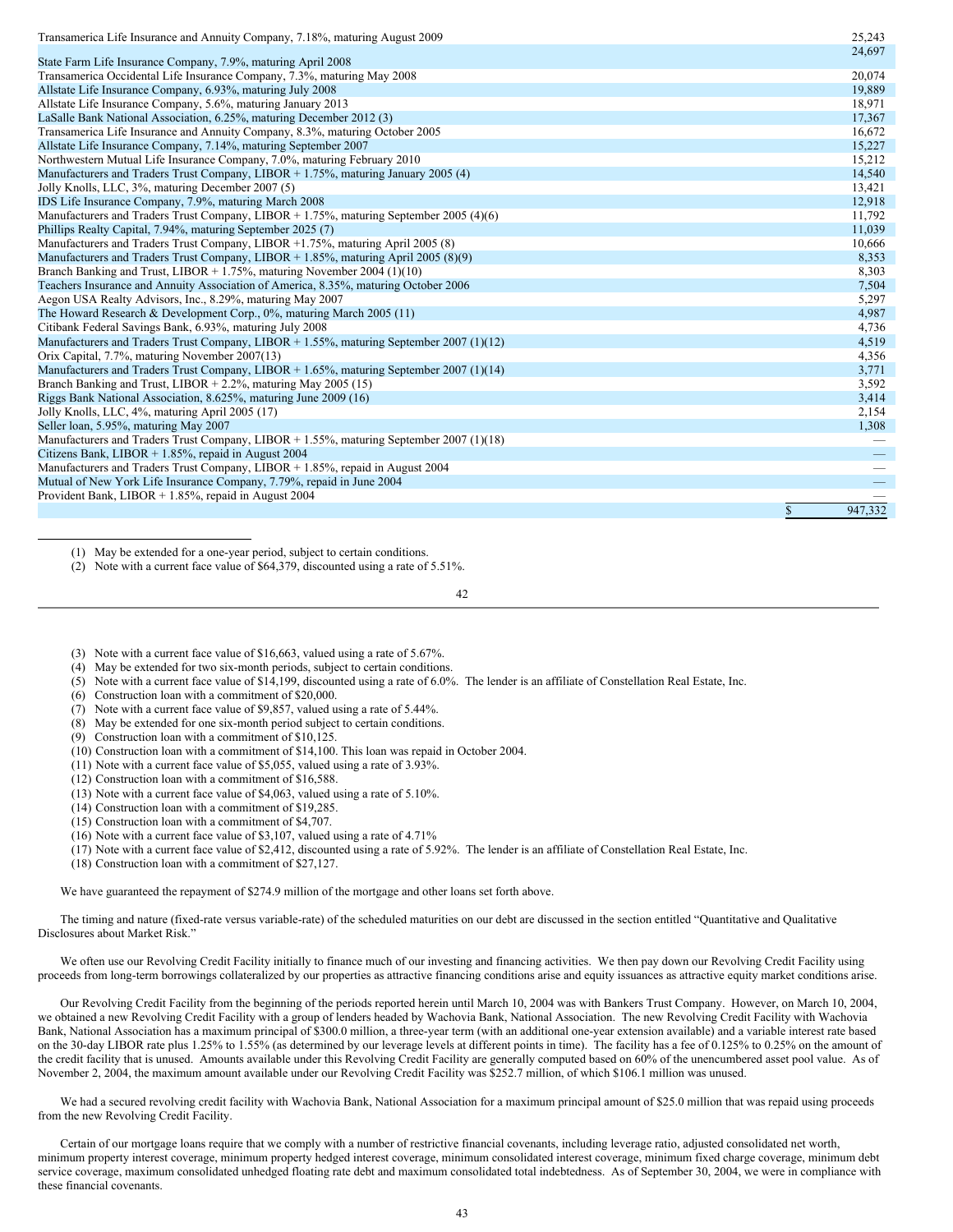### Contractual obligations

The following table summarizes our contractual obligations as of September 30, 2004 (in thousands):

|                                                        | For the Periods Ended December 31. |             |  |              |              |            |            |            |           |
|--------------------------------------------------------|------------------------------------|-------------|--|--------------|--------------|------------|------------|------------|-----------|
|                                                        |                                    | 2004        |  | 2005 to 2006 | 2007 to 2008 |            | Thereafter |            | Total     |
|                                                        |                                    |             |  |              |              |            |            |            |           |
| Contractual obligations $(1)(8)$                       |                                    |             |  |              |              |            |            |            |           |
| Mortgage loans payable (2)                             |                                    | $14,345$ \$ |  | 166,259 \$   |              | 394,868 \$ |            | 371,792 \$ | 947,264   |
| Acquisitions of properties (3)                         |                                    | 8.014       |  | _            |              |            |            |            | 8,014     |
| New construction and development contracts (4)         |                                    | 44,780      |  |              |              |            |            |            | 44,780    |
| Third-party construction and development contracts (5) |                                    | 65,297      |  | _            |              |            |            |            | 65,297    |
| Capital expenditures for operating properties (6)      |                                    | 3,692       |  | _            |              |            |            |            | 3,692     |
| Operating leases (7)                                   |                                    | 273         |  | 1,598        |              | 381        |            | 855        | 3,107     |
| Capital lease obligations (7)                          |                                    |             |  | 18           |              | _          |            |            | 22        |
| Other purchase obligations (7)                         |                                    | 231         |  | 1,233        |              | 924        |            | 2,234      | 4,622     |
| Total contractual cash obligations                     |                                    | 136,636     |  | 169,108      |              | 396,173    |            | 374,881    | 1,076,798 |

(1) The contractual obligations set forth in this table generally exclude individual contracts that had a value of less than \$20 thousand. Also excluded are contracts associated with the operations of our properties that may be terminated with notice of one month or less, which is the arrangement that applies to most of our property operations contracts.

(2) Represents principal maturities only and therefore excludes net premiums and discounts of \$68 thousand. Our loan maturities in 2004 include \$8.3 million in November that we repaid in October 2004 using borrowings under our Revolving Credit Facility; the balance of the maturities represent scheduled principal amortization payments that we expect to pay using cash flow from operations.

(3) Represents contractual obligations at September 30, 2004 to purchase two buildings in St. Mary's County, Maryland. We expect to acquire these properties in November 2004 using an assumed mortgage loan and borrowings under the Revolving Credit Facility for the balance.

Represents contractual obligations pertaining to new construction and development activities. We expect to finance these costs primarily using proceeds from our Revolving Credit Facility and construction loans. Because of the long-term nature of certain construction and development contracts, most of these costs will be incurred beyond 2004.

(5) Represents contractual obligations pertaining to projects for which we are acting as construction manager on behalf of unrelated parties who are our clients. We expect to be reimbursed in full for these costs by our clients. Because of the long-term nature of certain construction and development contracts, some of these costs may be incurred beyond 2004.

(6) Represents contractual obligations pertaining to capital expenditures for our operating properties. We expect to finance all of these costs using cash flow from operations. Because of the long-term nature of certain construction contracts, most of these costs will be incurred beyond 2004.

(7) We expect to pay these items using cash flow from operations.

(8) Not included in this section are amounts contingently payable by us to acquire the membership interests of certain real estate joint venture partners. See Note 16 to the Consolidated Financial Statements for further discussion of such amounts.

#### Other future cash requirements for investing and financing activities

As previously discussed, we had construction activities underway on five office properties totaling 696,464 square feet that were 50.9% pre-leased as of September 30, 2004. We estimate remaining costs to be incurred will total approximately \$74.1 million upon completion of these properties. We have \$54.7 million remaining to be borrowed under construction loan facilities totaling \$78.0 million for four of these properties; we expect to fund the remaining costs for these activities using primarily borrowings from our Revolving Credit Facility.

As of September 30, 2004, we had development activities underway on two new office properties estimated to total 286,000 square feet. We estimate that costs for these properties will total approximately \$50.0 million. As of September 30, 2004, costs incurred on these properties totaled \$8.3 million and the balance is expected to be incurred from September 2004 to 2006. We expect to fund approximately \$35.0 million of these costs using borrowings from new construction loans and the balance using borrowings from our Revolving Credit Facility.

44

During the remainder of 2004 and beyond, we expect to complete other acquisitions of properties and commence construction and development activities in addition to the ones previously described. We expect to finance these activities as we have in the past, using mostly a combination of additional equity issuances of common and/or preferred shares, borrowings from new loans and borrowings under our Revolving Credit Facility.

#### **Funds From Operations**

Funds from operations ("FFO") is defined as net income computed using GAAP, excluding gains (or losses) from sales of real estate, plus real estate-related depreciation and amortization and after adjustments for unconsolidated partnerships and joint ventures. Gains from sales of newly-developed properties less accumulated depreciation, if any, required under GAAP are included in FFO on the basis that development services are the primary revenue generating activity; we believe that inclusion of these development gains is in accordance with the National Association of Real Estate Investment Trusts ("NAREIT") definition of FFO, although others may interpret the definition differently. Additionally, the repurchase of the Series C Preferred Units in the Operating Partnership for an amount in excess of their recorded book value was a transaction not contemplated in the NAREIT definition of FFO; we believe that the exclusion of such an amount from FFO is appropriate.

Accounting for real estate assets using historical cost accounting under GAAP assumes that the value of real estate assets diminishes predictably over time. NAREIT stated in its April 2002 White Paper on Funds from Operations that "since real estate asset values have historically risen or fallen with market conditions, many industry investors have considered presentations of operating results for real estate companies that use historical cost accounting to be insufficient by themselves." As a result, the concept of FFO was created by NAREIT for the REIT industry to "address this problem." We agree with the concept of FFO and believe that FFO is useful to management and investors as a supplemental measure of operating performance because, by excluding gains and losses related to sales of previously depreciated operating real estate properties and excluding real estate-related depreciation and amortization, FFO can help one compare our operating performance between periods. In addition, since most equity REITs provide FFO information to the investment community, we believe that FFO is useful to investors as a supplemental measure for comparing our results to those of other equity REITs. We believe that net income is the most directly comparable GAAP measure to FFO.

Since FFO excludes certain items includable in net income, reliance on the measure has limitations; management compensates for these limitations by using the measure simply as a supplemental measure that is weighed in the balance with other GAAP and non GAAP measures. FFO is not necessarily an indication of our cash flow available to fund cash needs. Additionally, it should not be used as an alternative to net income when evaluating our financial performance or to cash flow from operating, investing and financing activities when evaluating our liquidity or ability to make cash distributions or pay debt service. The FFO we present may not be comparable to the FFO presented by other REITs since they may interpret the current NAREIT definition of FFO differently or they may not use the current NAREIT definition of FFO.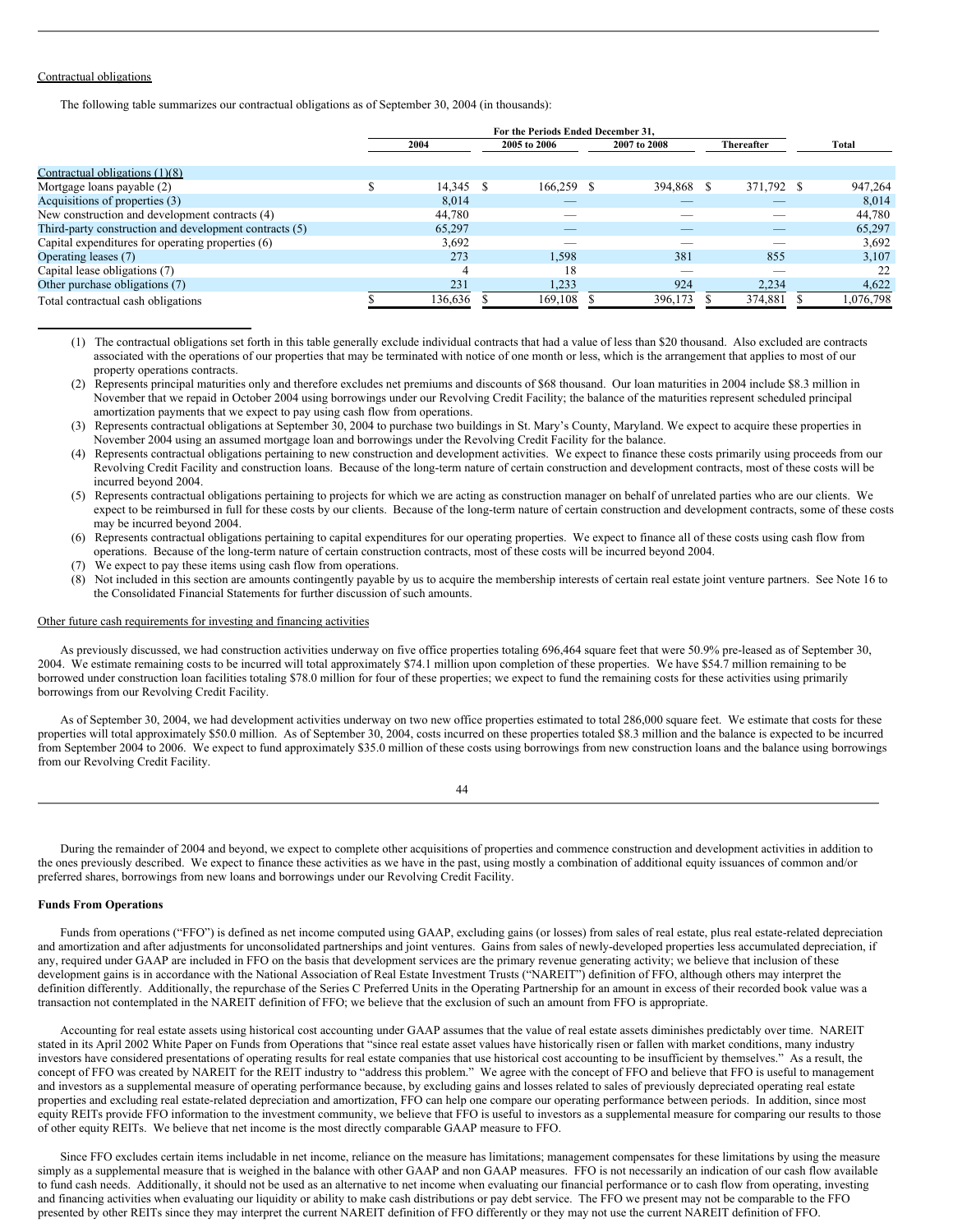Basic funds from operations ("Basic FFO") is FFO adjusted to (1) subtract preferred share dividends and (2) add back GAAP net income allocated to common units in the Operating Partnership not owned by us. With these adjustments, Basic FFO represents FFO available to common shareholders and common unitholders. Common units in the Operating Partnership are substantially similar to our common shares; common units in the Operating Partnership are also exchangeable into common shares, subject to certain conditions. We believe that Basic FFO is useful to investors due to the close correlation of common units to common shares. We believe that net income is the most directly comparable GAAP measure to Basic FFO. Basic FFO has essentially the same limitations as FFO; management compensates for these limitations in essentially the same manner as described above for FFO

Diluted funds from operations per share ("Diluted FFO per share") is (1) Basic FFO adjusted to add back any convertible preferred share dividends and any other changes in Basic FFO that would result from the assumed conversion of securities that are convertible or exchangeable into common shares divided by (2) the sum of the (a) weighted average common shares outstanding during a period, (b) weighted average

common units outstanding during a period and (c) weighted average number of potential additional common shares that would have been outstanding during a period if other securities that are convertible or exchangeable into common shares were converted or exchanged. However, the computation of Diluted FFO per share does not assume conversion of securities that are convertible into common shares if the conversion of those securities would increase Diluted FFO per share in a given period. We believe that Diluted FFO per share is useful to investors because it provides investors with a further context for evaluating our FFO results in the same manner that investors use earnings per share ("EPS") in evaluating net income available to common shareholders. In addition, since most equity REITs provide Diluted FFO per share information to the investment community, we believe Diluted FFO per share is a useful supplemental measure for comparing us to other equity REITs. We believe that diluted EPS is the most directly comparable GAAP measure to Diluted FFO per share. Diluted FFO per share has most of the same limitations as Diluted FFO (described below); management compensates for these limitations in essentially the same manner as described below for Diluted FFO.

Diluted funds from operations ("Diluted FFO") is Basic FFO adjusted to add back any convertible preferred share dividends and any other changes in Basic FFO that would result from the assumed conversion of securities that are convertible or exchangeable into common shares. However, the computation of Diluted FFO does not assume conversion of securities that are convertible into common shares if the conversion of those securities would increase Diluted FFO per share in a given period. We believe that Diluted FFO is useful to investors because it is the numerator used to compute Diluted FFO per share. In addition, since most equity REITs provide Diluted FFO information to the investment community, we believe Diluted FFO is a useful supplemental measure for comparing us to other equity REITs. We believe that the numerator for diluted earnings per share is the most directly comparable GAAP measure to Diluted FFO. Since Diluted FFO excludes certain items includable in the numerator to diluted EPS, reliance on the measure has limitations; management compensates for these limitations by using the measure simply as a supplemental measure that is weighed in the balance with other GAAP and non-GAAP measures. Diluted FFO is not necessarily an indication of our cash flow available to fund cash needs. Additionally, it should not be used as an alternative to net income when evaluating our financial performance or to cash flow from operating, investing and financing activities when evaluating our liquidity or ability to make cash distributions or pay debt service. The Diluted FFO that we present may not be comparable to the Diluted FFO presented by other REITs.

Our Basic FFO, Diluted FFO per share and Diluted FFO for the three and nine months ended September 30, 2004 and 2003 and reconciliations of (1) net income to FFO, (2) the numerator for diluted earnings per share to diluted FFO and (3) the denominator for diluted earnings per share to the denominator for diluted FFO per share are set forth in the following table (dollars and shares in thousands, except per share data):

|                                                                              | For the three months<br>ended September 30, |          |              |         | For the nine months<br>ended September 30, |          |               |         |
|------------------------------------------------------------------------------|---------------------------------------------|----------|--------------|---------|--------------------------------------------|----------|---------------|---------|
|                                                                              |                                             | 2004     |              | 2003    |                                            | 2004     |               | 2003    |
| Net income                                                                   | $\mathbb{S}$                                | 9,750    | $\mathbb{S}$ | 8,582   | \$                                         | 27,586   | <sup>\$</sup> | 22,807  |
| Add: Real estate-related depreciation and amortization                       |                                             | 11,700   |              | 9,337   |                                            | 37,746   |               | 26,389  |
| Add: Depreciation and amortization on unconsolidated real estate joint       |                                             |          |              |         |                                            |          |               |         |
| ventures                                                                     |                                             |          |              | 86      |                                            | 106      |               | 183     |
| Less: Depreciation and amortization allocable to minority interests in other |                                             |          |              |         |                                            |          |               |         |
| other consolidated entities                                                  |                                             | (56)     |              |         |                                            | (56)     |               |         |
| Less: Gain on sales of real estate, excluding development portion (1)        |                                             | (24)     |              | (23)    |                                            | (71)     |               | (2,874) |
| Less: Issuance costs associated with redeemed preferred shares               |                                             | (1, 813) |              |         |                                            | (1, 813) |               |         |
| <b>FFO</b>                                                                   |                                             | 19,557   |              | 17,982  |                                            | 63,498   |               | 46,505  |
| Add: Minority interests-common units in the Operating Partnership            |                                             | 1.595    |              | 1.763   |                                            | 4,241    |               | 5,334   |
| Less: Preferred share dividends                                              |                                             | (3,784)  |              | (3,157) |                                            | (12,675) |               | (8,224) |
| <b>Basic FFO</b>                                                             |                                             | 17,368   |              | 16,588  |                                            | 55,064   |               | 43,615  |
| Add: Preferred unit distributions                                            |                                             |          |              |         |                                            |          |               | 1,049   |
| Add: Convertible preferred share dividends                                   |                                             | -        |              | 136     |                                            | 21       |               | 408     |
| Expense associated with dilutive options                                     |                                             |          |              |         |                                            |          |               | 10      |
| Diluted FFO                                                                  | \$                                          | 17,368   | S.           | 16,725  | S.                                         | 55,085   | \$            | 45,082  |
|                                                                              |                                             |          |              |         |                                            |          |               |         |
| Weighted average common shares                                               |                                             | 33,797   |              | 28,832  |                                            | 32,124   |               | 25,886  |
| Conversion of weighted average common units                                  |                                             | 8,690    |              | 8,909   |                                            | 8,773    |               | 8,954   |
| Weighted average common shares/units - basic FFO                             |                                             | 42,487   |              | 37,741  |                                            | 40,897   |               | 34,840  |
| Assumed conversion of weighted average convertible preferred units           |                                             | -        |              |         |                                            |          |               | 1,472   |
| Assumed conversion of share options                                          |                                             | 1,655    |              | 1,480   |                                            | 1,680    |               | 1,302   |
| Assumed conversion of weighted average convertible preferred shares          |                                             |          |              | 1,197   |                                            | 179      |               | 1,197   |
| Weighted average common shares/units - diluted FFO                           |                                             | 44,142   |              | 40,418  |                                            | 42,756   |               | 38,811  |
|                                                                              |                                             |          |              |         |                                            |          |               |         |
| Diluted FFO per share                                                        | \$                                          | 0.39     |              | 0.41    | S                                          | 1.29     | S             | 1.16    |
|                                                                              |                                             |          |              |         |                                            |          |               |         |
| Numerator for diluted earnings per share                                     | \$                                          | 4,153    | \$           | 5,561   | \$                                         | 13,119   | \$            | 3,359   |
| Add: Minority interests-common units in the Operating Partnership            |                                             | 1,595    |              | 1,763   |                                            | 4,241    |               | 5,334   |
| Add: Real estate-related depreciation and amortization                       |                                             | 11,700   |              | 9,337   |                                            | 37,746   |               | 26,389  |
| Add: Depreciation and amortization on unconsolidated real estate joint       |                                             |          |              | 86      |                                            | 106      |               | 183     |
| ventures                                                                     |                                             |          |              |         |                                            |          |               |         |
| Less: Depreciation allocable to minority interests in other consolidated     |                                             |          |              |         |                                            |          |               |         |
| entities                                                                     |                                             | (56)     |              |         |                                            | (56)     |               |         |
| Add: Preferred share dividends                                               |                                             |          |              |         |                                            |          |               | 408     |
| Add: Preferred unit distributions                                            |                                             |          |              |         |                                            |          |               | 1,049   |

46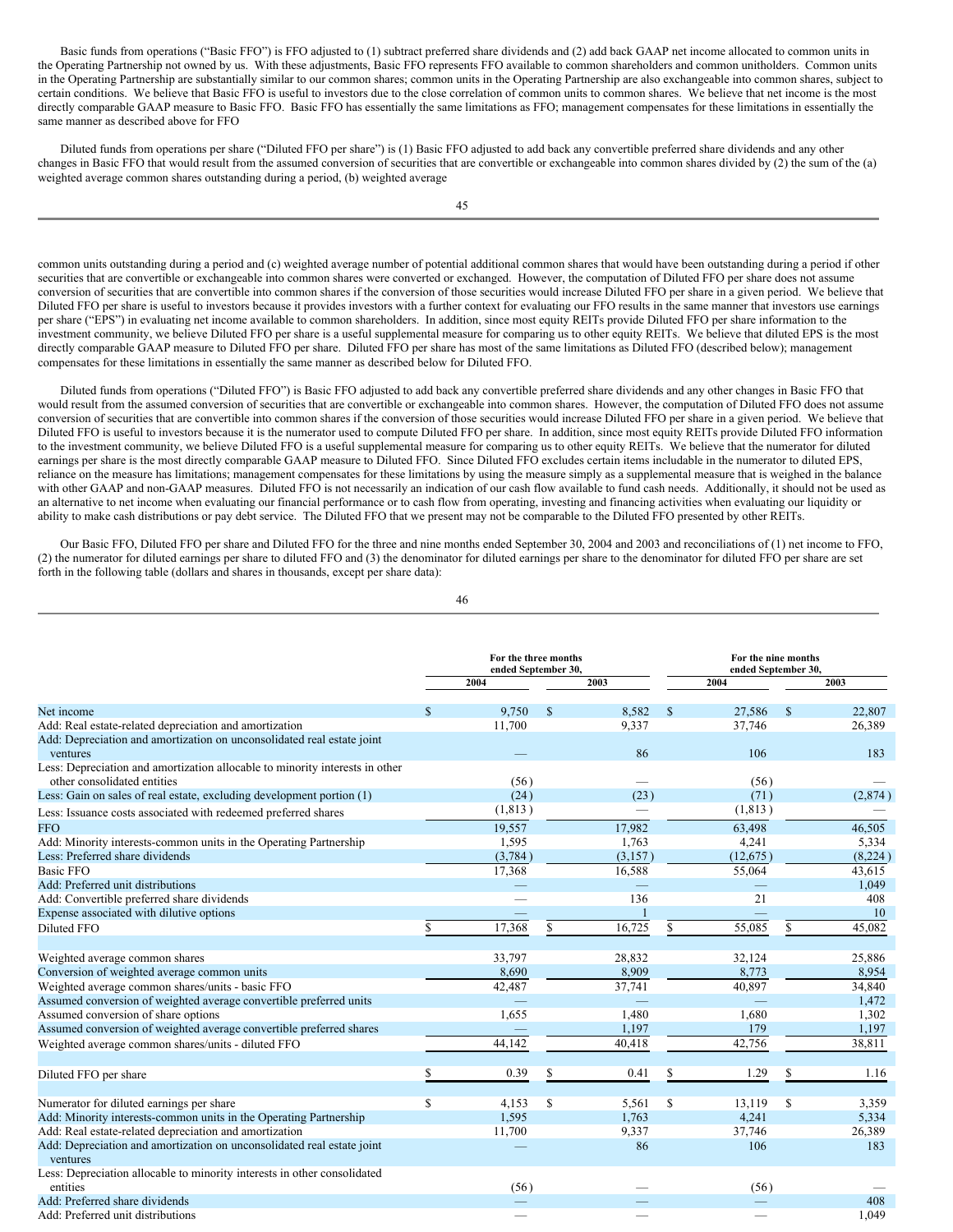| Add: Expense associated with dilutive options                          | _      |        |        | 10      |
|------------------------------------------------------------------------|--------|--------|--------|---------|
| Less: Gain on sales of real estate, excluding development portion (1)  | (24)   | (23)   | (71)   | (2,874) |
| Add: Repurchase of Series C Preferred units in excess of recorded book |        |        |        |         |
| value                                                                  |        |        |        | 11,224  |
| Diluted FFO                                                            | 17,368 | 16,725 | 55,085 | 45,082  |
|                                                                        |        |        |        |         |
| Denominator for diluted earnings per share                             | 35.452 | 31.509 | 33.983 | 27,143  |
| Weighted average common units                                          | 8,690  | 8.909  | 8,773  | 8,954   |
| Assumed conversion of weighted average convertible preferred units     |        |        |        | 1,472   |
| Assumed conversion of weighted average convertible preferred shares    |        |        |        | 1,197   |
| Additional dilutive options                                            |        |        |        | 45      |
| Denominator for Diluted FFO per share                                  | 44,142 | 40,418 | 42,756 | 38,811  |

(1) Gains from the sale of real estate that are attributable to sales of non-operating properties are included in FFO. Gains from newly-developed or re-developed properties less accumulated depreciation, if any, required under GAAP are also included in FFO on the basis that development services are the primary revenue generating activity; we believe that inclusion of these

development gains is in compliance with the NAREIT definition of FFO, although others may interpret the definition differently.

## **Inflation**

Our operations were not significantly affected by inflation during the periods presented in this report due primarily to the relatively low inflation rates in our markets. Most of our tenants are obligated to pay their share of a building's operating expenses to the extent such expenses exceed amounts established in their leases, based on historical expense levels. In addition, some of our tenants are obligated to pay their full share of a building's operating expenses. These arrangements somewhat reduce our exposure to increases in such costs resulting from inflation.

Our costs associated with constructing buildings and completing renovation and tenant improvement work increased due to higher cost of materials. We expect to recover a portion of these costs through higher tenant rents and reimbursements for tenant improvements. The additional costs that we do not recover increase depreciation expense as projects are completed and placed into service.

#### <span id="page-26-0"></span>**Item 3. Quantitative and Qualitative Disclosures about Market Risk**

We are exposed to certain market risks, the most predominant of which is change in interest rates. Increases in interest rates can result in increased interest expense under our Revolving Credit Facility and our other mortgage loans payable carrying variable interest rate terms. Increases in interest rates can also result in increased interest expense when our loans payable carrying fixed interest rate terms mature and need to be refinanced. Our debt strategy favors long-term, fixed-rate, secured debt over variable-rate debt to minimize the risk of short-term increases in interest rates. As of September 30, 2004, 76.6% of our mortgage and other loans payable balance carried fixed interest rates and 93.8% of our fixed-rate loans were scheduled to mature after 2005. As of September 30, 2004, we also had one interest rate swap that expires after 2004 that fixes the one-month LIBOR base rate on a notional amount of \$50.0 million, or 5.3% of our mortgage and other loans payable. As of September 30, 2004, the percentage of variable-rate loans (computed with the variable loan dollar amount being reduced by the \$50.0 million interest rate swap expiring after 2004) relative to total assets was 10.4%.

The following table sets forth our long-term debt obligations, principal cash flows by scheduled maturity and weighted average interest rates at September 30, 2004 (dollars in thousands):

|                       | For the Periods Ended December 31. |          |  |          |  |                                 |  |          |                          |                               |            |
|-----------------------|------------------------------------|----------|--|----------|--|---------------------------------|--|----------|--------------------------|-------------------------------|------------|
|                       |                                    | 2004     |  | 2005     |  | 2006                            |  | 2007     | 2008                     | Thereafter                    | Total      |
| Long term debt:       |                                    |          |  |          |  |                                 |  |          |                          |                               |            |
| Fixed rate            |                                    | 5.940    |  | 39.201   |  | 78.217                          |  | 75.572   | 154.906                  | 371.792                       | 725,628(1) |
| Average interest rate |                                    | 5.16%    |  | $6.05\%$ |  | $6.52\%$                        |  | $6.39\%$ | $6.76\%$                 | 5.85%                         | $6.11\%$   |
| Variable rate         |                                    | 8.405    |  | 48.841   |  | $\hspace{0.1mm}-\hspace{0.1mm}$ |  | 164.390  | $\overline{\phantom{a}}$ | $\overbrace{\phantom{12333}}$ | 221,636    |
| Average interest rate |                                    | $3.41\%$ |  | 3.49%    |  | $-$                             |  | $2.96\%$ | $\overline{\phantom{a}}$ | _                             | $3.39\%$   |

(1) Represents principal maturities only and therefore excludes net premiums and discounts of \$68 thousand.

The fair market value of our mortgage and other loans payable was approximately \$968.7 million at September 30, 2004.

| ٠. |  |
|----|--|

The following table sets forth information pertaining to ourderivative contract in place as of September 30, 2004 and its fair value:

| Nature of<br><b>Derivative</b> | Notional<br>Amount<br>(in millions) | One-Month<br><b>LIBOR</b> base | Effective<br>Date | <b>Expiration</b><br>Date | Fair value on<br>September 30, 2004<br>(in thousands) |
|--------------------------------|-------------------------------------|--------------------------------|-------------------|---------------------------|-------------------------------------------------------|
|                                |                                     |                                |                   |                           |                                                       |
| Interest rate swap             | 50.0                                | 2.308%                         | /2/03             | 1/3/05                    | 45<br>т.                                              |

Based on our variable-rate debt balances, our interest expense would have increased by \$1.5 million during the nine months ended September 30, 2004 if interest rates were 1% higher.

#### <span id="page-26-1"></span>**Item 4. Controls and Procedures**

#### (a) Evaluation of Disclosure Controls and Procedures

Our management, with the participation of the our Chief Executive Officer, Chief Operating Officer and Chief Financial Officer, evaluated the effectiveness of our disclosure controls and procedures as of the end of the period covered by this report. Based on that evaluation, the Chief Executive Officer, Chief Operating Officer and Chief Financial Officer concluded that our disclosure controls and procedures as of the end of the period covered by this report are functioning effectively to provide reasonable assurance that the information required to be disclosed by us in reports filed under the Securities Exchange Act of 1934 is recorded, processed, summarized and reported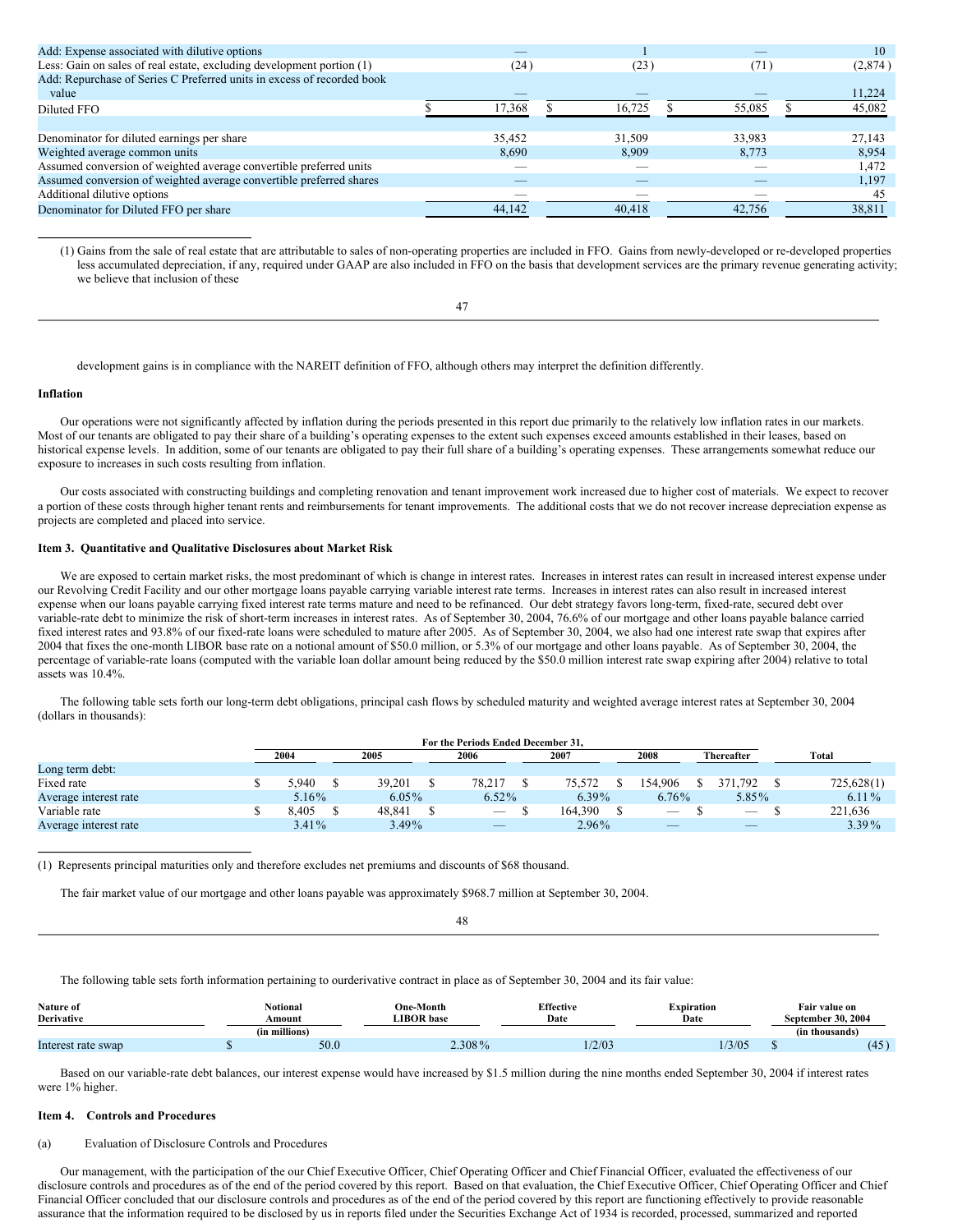within the time periods specified in the SEC's rules and forms, and that information required to be disclosed by us in the reports we file or submit under the Securities Exchange Act of 1934 is accumulated and communicated to our management, including our principal executive and financial officers, or persons performing similar functions, as appropriate to allow timely decisions regarding required disclosure. A controls system, no matter how well designed and operated, cannot provide absolute assurance that the objectives of the controls system are met, and no evaluation of controls can provide absolute assurance that all control issues and instances of fraud, if any, within a company have been detected.

#### (b) Change in Internal Control over Financial Reporting

No change in our internal control over financial reporting occurred during the most recent fiscal quarter that has materially affected, or is reasonably likely to materially affect, our internal control over financial reporting.

#### <span id="page-27-0"></span>**PART II**

### **Item 1. Legal Proceedings**

<span id="page-27-2"></span><span id="page-27-1"></span>Not applicable

## **Item 2. Unregistered Sales of Equity Securities and Use of Proceeds**

(a) During the three months ended September 30, 2004, 120,000 of the Operating Partnership's common units were exchanged for 120,000 common shares in accordance with the Operating Partnership's Second Amended and Restated Limited Partnership Agreement, as amended. The issuance of these common shares was effected in reliance upon the exemption from registration under Section 4(2) of the Securities Act of 1933, as amended.

#### (b) Not applicable

49

### (c) Not applicable

#### <span id="page-27-3"></span>**Item 3. Defaults Upon Senior Securities**

- (a) Not applicable
- (b) Not applicable

#### **Item 4. Submission of Matters to a Vote of Security Holders**

<span id="page-27-5"></span><span id="page-27-4"></span>Not applicable

#### **Item 5. Other Information**

- (a) Not applicable
- (b) Not applicable

#### **Item 6. Exhibits**

<span id="page-27-6"></span>

| <b>EXHIBIT</b><br>NO. | <b>DESCRIPTION</b>                                                                                                                                                                                                                                                                                                                                                                                                                                                          |
|-----------------------|-----------------------------------------------------------------------------------------------------------------------------------------------------------------------------------------------------------------------------------------------------------------------------------------------------------------------------------------------------------------------------------------------------------------------------------------------------------------------------|
| 10.1.1                | Sixteenth Amendment to Second Amended and Restated Limited Partnership Agreement of Corporate Office Properties, L.P., dated<br>April 15, 2004 (filed with the Company's Form 10-Q on May 7, 2004 and incorporated herein by reference).                                                                                                                                                                                                                                    |
| 10.1.2                | Seventeenth Amendment to Second Amended and Restated Limited Partnership Agreement of Corporate Office Properties, L.P.,<br>dated September 23, 2004 (filed with the Company's Current Report on Form 8-K on September 23, 2004 and incorporated herein by<br>reference).                                                                                                                                                                                                   |
| 10.2                  | Credit Agreement, dated March 10, 2004, among the Company; the Operating Partnership; Wachovia Bank, National Association;<br>Wachovia Capital Markets, LLC; KeyBank National Association; Fleet National Bank and Manufacturers and Traders Trust<br>Company (filed with the Registrant's Current Report on Form 8-K on September 23, 2004 and incorporated herein by reference).                                                                                          |
| 31.1                  | Certification of the Chief Executive Officer of Corporate Office Properties Trust required by Rule 13a-14(a) under the Securities<br>Exchange Act of 1934, as amended (filed herewith).                                                                                                                                                                                                                                                                                     |
| 31.2                  | Certification of the Chief Operating Officer of Corporate Office Properties Trust required by Rule 13a-14(a) under the Securities<br>Exchange Act of 1934, as amended (filed herewith).                                                                                                                                                                                                                                                                                     |
| 31.3                  | Certification of the Chief Financial Officer of Corporate Office Properties Trust required by Rule 13a-14(a) under the Securities<br>Exchange Act of 1934, as amended (filed herewith).                                                                                                                                                                                                                                                                                     |
| 32.1                  | Certification of the Chief Executive Officer of Corporate Office Properties Trust required by Rule 13a-14(b) under the Securities<br>Exchange Act of 1934, as amended. (This exhibit shall not be deemed "filed" for purposes of Section 18 of the Securities Exchange<br>Act of 1934, as amended, or otherwise subject to the liability of that section. Further, this exhibit shall not be deemed to be<br>incorporated by reference into any filing under the Securities |
|                       | 50                                                                                                                                                                                                                                                                                                                                                                                                                                                                          |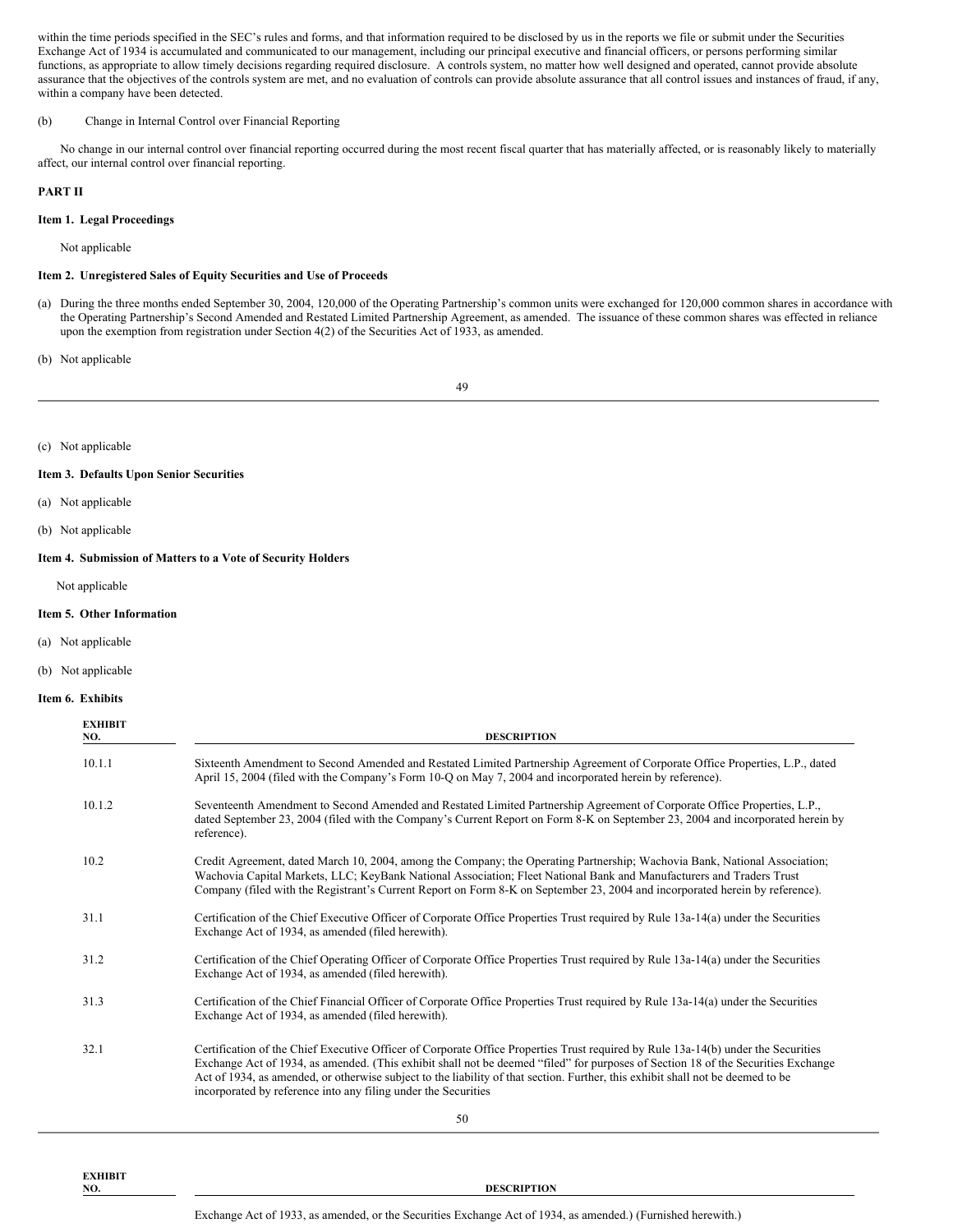32.2 Certification of the Chief Operating Officer of Corporate Office Properties Trust required by Rule 13a-14(b) under the Securities Exchange Act of 1934, as amended. (This exhibit shall not be deemed "filed" for purposes of Section 18 of the Securities Exchange Act of 1934, as amended, or otherwise subject to the liability of that section. Further, this exhibit shall not be deemed to be incorporated by reference into any filing under the Securities Exchange Act of 1933, as amended, or the Securities Exchange Act of 1934, as amended.) (Furnished herewith.) 32.3 Certification of the Chief Financial Officer of Corporate Office Properties Trust required by Rule 13a-14(b) under the Securities Exchange Act of 1934, as amended. (This exhibit shall not be deemed "filed" for purposes of Section 18 of the Securities Exchange Act of 1934, as amended, or otherwise subject to the liability of that section. Further, this exhibit shall not be deemed to be incorporated by reference into any filing under the Securities Exchange Act of 1933, as amended, or the Securities Exchange Act of 1934, as amended.) (Furnished herewith.) **SIGNATURES** Pursuant to the requirements of the Securities Act of 1934, the Registrant has duly caused this report to be signed on its behalf by the undersigned, thereunto duly authorized.

# <span id="page-28-0"></span>CORPORATE OFFICE PROPERTIES TRUST

Date: November 9, 2004 By: /s/ Randall M. Griffin Randall M. Griffin President and Chief Operating Officer

- 
- Date: November 9, 2004 By: /s/ Roger A. Waesche, Jr. Roger A. Waesche, Jr. Executive Vice President and Chief Financial Officer

51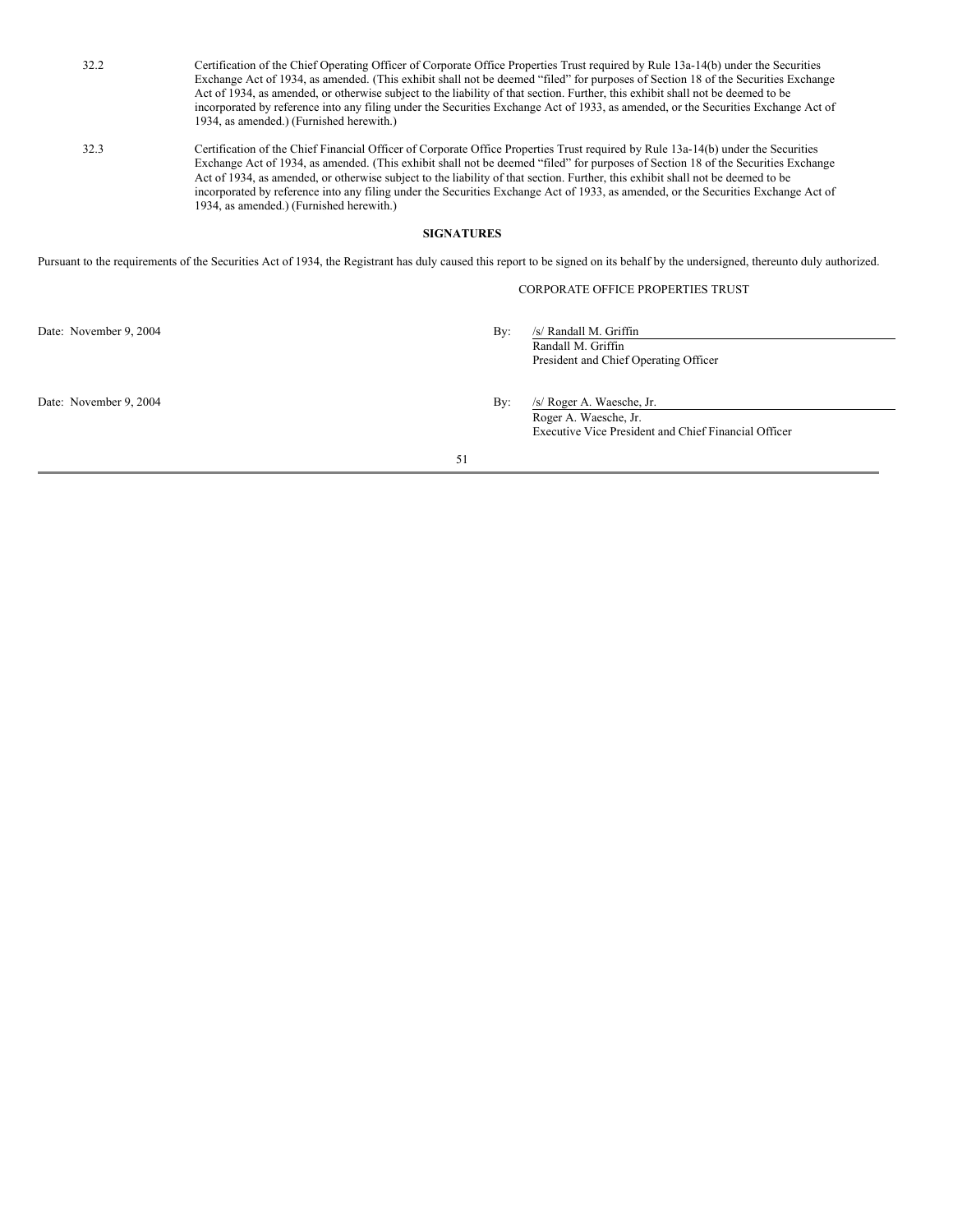## CERTIFICATIONS REQUIRED BY RULE 13a-14(a) UNDER THE SECURITIES EXCHANGE ACT OF 1934

#### **CERTIFICATIONS**

I, Clay W. Hamlin, III, certify that:

1. I have reviewed this quarterly report on Form 10-Q of Corporate Office Properties Trust;

2. Based on my knowledge, this report does not contain any untrue statement of a material fact or omit to state a material fact necessary to make the statements made, in light of the circumstances under which such statements were made, not misleading with respect to the period covered by this report;

3. Based on my knowledge, the financial statements, and other financial information included in this report, fairly present in all material respects the financial condition, results of operations and cash flows of the registrant as of, and for, the periods presented in this report;

4. The registrant's other certifying officer(s) and I are responsible for establishing and maintaining disclosure controls and procedures (as defined in Exchange Act Rules 13a-15(e) and 15d-15(e)) for the registrant and have:

- a) Designed such disclosure controls and procedures, or caused such disclosure controls and procedures to be designed under our supervision, to ensure that material information relating to the registrant, including its consolidated subsidiaries, is made known to us by others within those entities, particularly during the period in which this report is being prepared;
- b) Evaluated the effectiveness of the registrant's disclosure controls and procedures and presented in this report our conclusions about the effectiveness of the disclosure controls and procedures, as of the end of the period covered by this report based on such evaluation; and
- c) Disclosed in this report any change in the registrant's internal control over financial reporting that occurred during the registrant's most recent fiscal quarter (the registrant's fourth fiscal quarter in the case of an annual report) that has materially affected, or is reasonably likely to materially affect, the registrant's internal control over financial reporting; and

5. The registrant's other certifying officer(s) and I have disclosed, based on our most recent evaluation of internal control over financial reporting, to the registrant's auditors and the audit committee of the registrant's board of directors (or persons performing the equivalent functions):

- a) All significant deficiencies and material weaknesses in the design or operation of internal control over financial reporting which are reasonably likely to adversely affect the registrant's ability to record, process, summarize and report financial information; and
- b) Any fraud, whether or not material, that involves management or other employees who have a significant role in the registrant's internal control over financial reporting.

Date: November 9, 2004 /s/ Clay W. Hamlin, III

Clay W. Hamlin, III Chief Executive Officer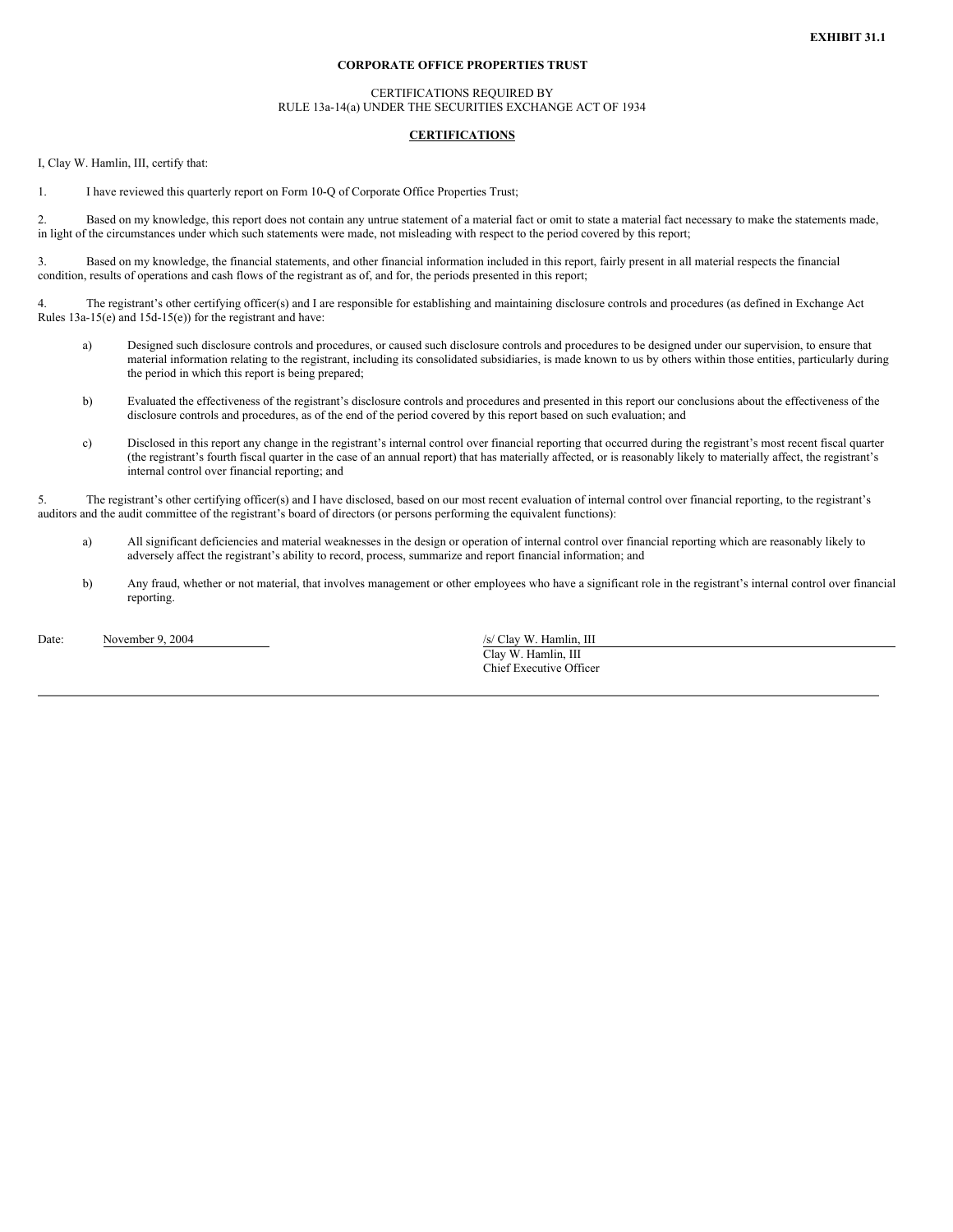## CERTIFICATIONS REQUIRED BY RULE 13a-14(a) UNDER THE SECURITIES EXCHANGE ACT OF 1934

#### **CERTIFICATIONS**

I, Randall M. Griffin, certify that:

1. I have reviewed this quarterly report on Form 10-Q of Corporate Office Properties Trust;

2. Based on my knowledge, this report does not contain any untrue statement of a material fact or omit to state a material fact necessary to make the statements made, in light of the circumstances under which such statements were made, not misleading with respect to the period covered by this report;

3. Based on my knowledge, the financial statements, and other financial information included in this report, fairly present in all material respects the financial condition, results of operations and cash flows of the registrant as of, and for, the periods presented in this report;

4. The registrant's other certifying officer(s) and I are responsible for establishing and maintaining disclosure controls and procedures (as defined in Exchange Act Rules 13a-15(e) and 15d-15(e)) for the registrant and have:

- a) Designed such disclosure controls and procedures, or caused such disclosure controls and procedures to be designed under our supervision, to ensure that material information relating to the registrant, including its consolidated subsidiaries, is made known to us by others within those entities, particularly during the period in which this report is being prepared;
- b) Evaluated the effectiveness of the registrant's disclosure controls and procedures and presented in this report our conclusions about the effectiveness of the disclosure controls and procedures, as of the end of the period covered by this report based on such evaluation; and
- c) Disclosed in this report any change in the registrant's internal control over financial reporting that occurred during the registrant's most recent fiscal quarter (the registrant's fourth fiscal quarter in the case of an annual report) that has materially affected, or is reasonably likely to materially affect, the registrant's internal control over financial reporting; and

5. The registrant's other certifying officer(s) and I have disclosed, based on our most recent evaluation of internal control over financial reporting, to the registrant's auditors and the audit committee of the registrant's board of directors (or persons performing the equivalent functions):

- a) All significant deficiencies and material weaknesses in the design or operation of internal control over financial reporting which are reasonably likely to adversely affect the registrant's ability to record, process, summarize and report financial information; and
- b) Any fraud, whether or not material, that involves management or other employees who have a significant role in the registrant's internal control over financial reporting.

Date: November 9, 2004 /s/ Randall M. Griffin

Randall M. Griffin President and Chief Operating Officer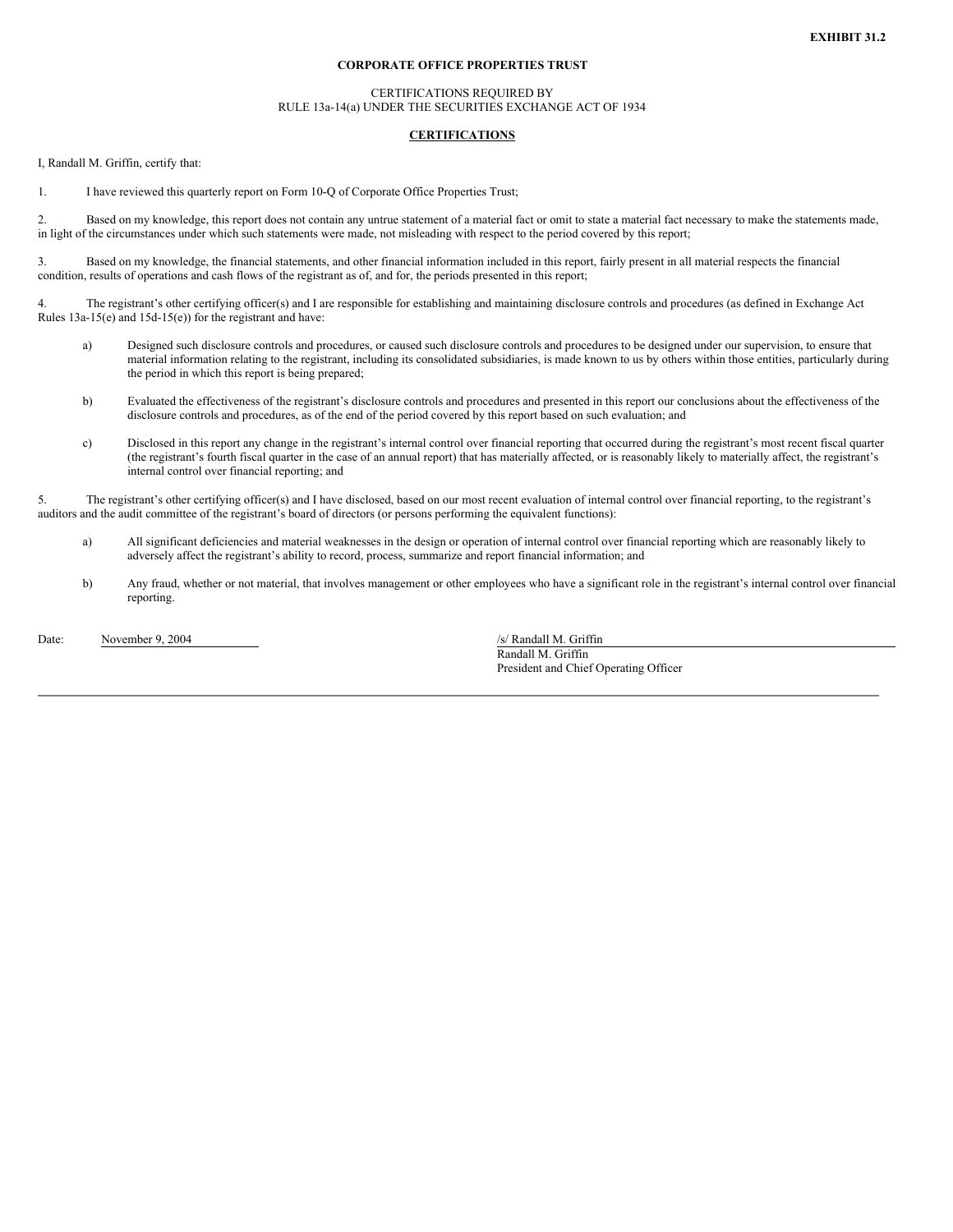## CERTIFICATIONS REQUIRED BY RULE 13a-14(a) UNDER THE SECURITIES EXCHANGE ACT OF 1934

#### **CERTIFICATIONS**

I, Roger A. Waesche, Jr., certify that:

1. I have reviewed this quarterly report on Form 10-Q of Corporate Office Properties Trust;

2. Based on my knowledge, this report does not contain any untrue statement of a material fact or omit to state a material fact necessary to make the statements made, in light of the circumstances under which such statements were made, not misleading with respect to the period covered by this report;

3. Based on my knowledge, the financial statements, and other financial information included in this report, fairly present in all material respects the financial condition, results of operations and cash flows of the registrant as of, and for, the periods presented in this report;

4. The registrant's other certifying officer(s) and I are responsible for establishing and maintaining disclosure controls and procedures (as defined in Exchange Act Rules 13a-15(e) and 15d-15(e)) for the registrant and have:

- a) Designed such disclosure controls and procedures, or caused such disclosure controls and procedures to be designed under our supervision, to ensure that material information relating to the registrant, including its consolidated subsidiaries, is made known to us by others within those entities, particularly during the period in which this report is being prepared;
- b) Evaluated the effectiveness of the registrant's disclosure controls and procedures and presented in this report our conclusions about the effectiveness of the disclosure controls and procedures, as of the end of the period covered by this report based on such evaluation; and
- c) Disclosed in this report any change in the registrant's internal control over financial reporting that occurred during the registrant's most recent fiscal quarter (the registrant's fourth fiscal quarter in the case of an annual report) that has materially affected, or is reasonably likely to materially affect, the registrant's internal control over financial reporting; and

5. The registrant's other certifying officer(s) and I have disclosed, based on our most recent evaluation of internal control over financial reporting, to the registrant's auditors and the audit committee of the registrant's board of directors (or persons performing the equivalent functions):

- a) All significant deficiencies and material weaknesses in the design or operation of internal control over financial reporting which are reasonably likely to adversely affect the registrant's ability to record, process, summarize and report financial information; and
- b) Any fraud, whether or not material, that involves management or other employees who have a significant role in the registrant's internal control over financial reporting.

Date: November 9, 2004 /s/ Roger A. Waesche, Jr.

Roger A. Waesche, Jr. Executive Vice President and Chief Financial Officer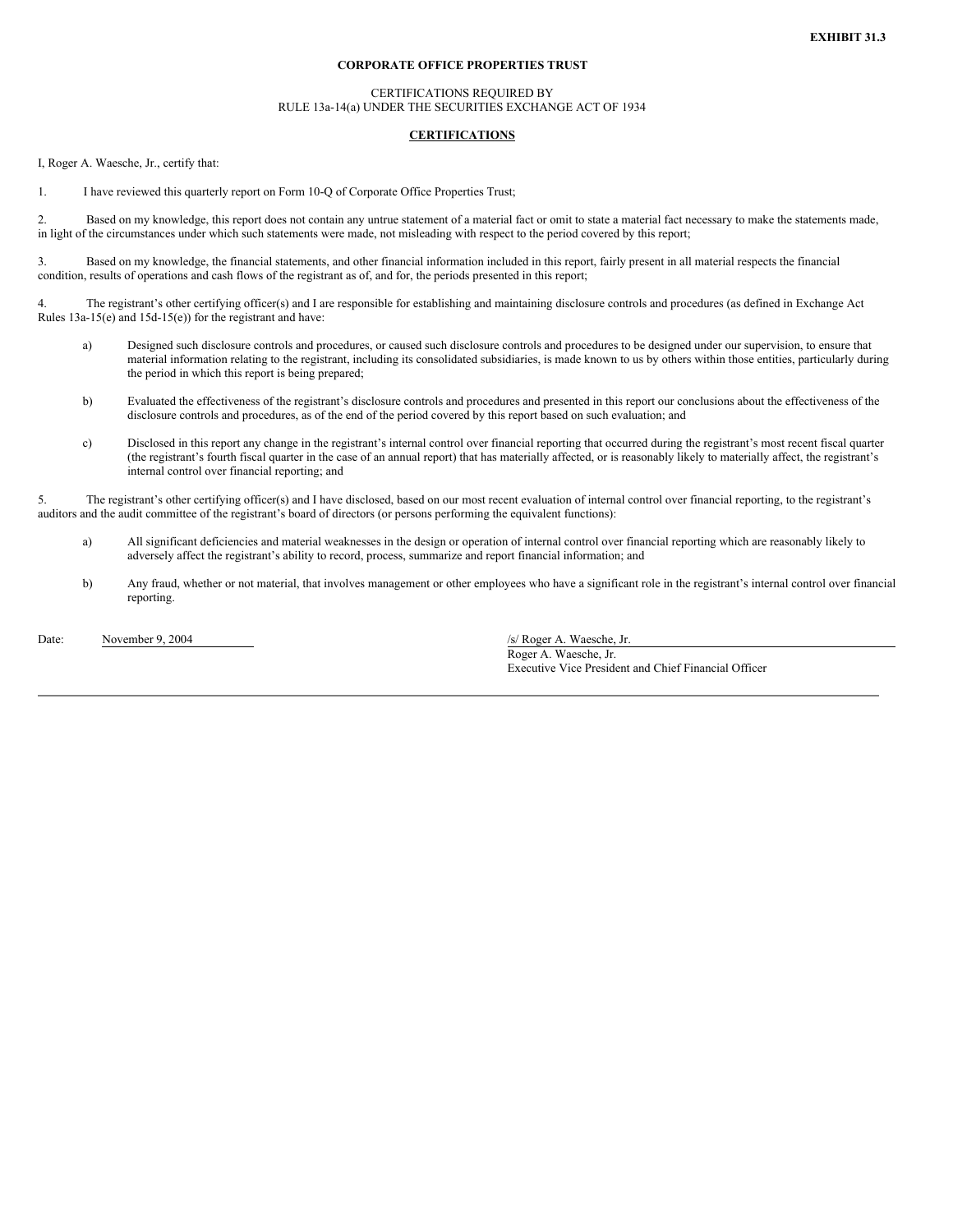## CERTIFICATIONS REQUIRED BY RULE 13a-14(b) UNDER THE SECURITIES EXCHANGE ACT OF 1934

In connection with the Quarterly Report of Corporate Office Properties Trust (the "Company") on Form 10-Q for the quarterly period ended September 30, 2004, as filed with the Securities and Exchange Commission on the date hereof (the "Report"), I, Clay W. Hamlin, III, Chief Executive Officer of the Company, certify that based on my knowledge:

- (1) The Report fully complies with the requirements of section 13(a) or 15(d) of the Securities Exchange Act of 1934; and
- (2) The information contained in the Report fairly presents, in all material respects, the financial condition and result of operations of the Company.

/s/ Clay W. Hamlin, III Clay W. Hamlin, III Chief Executive Officer

Date: November 9, 2004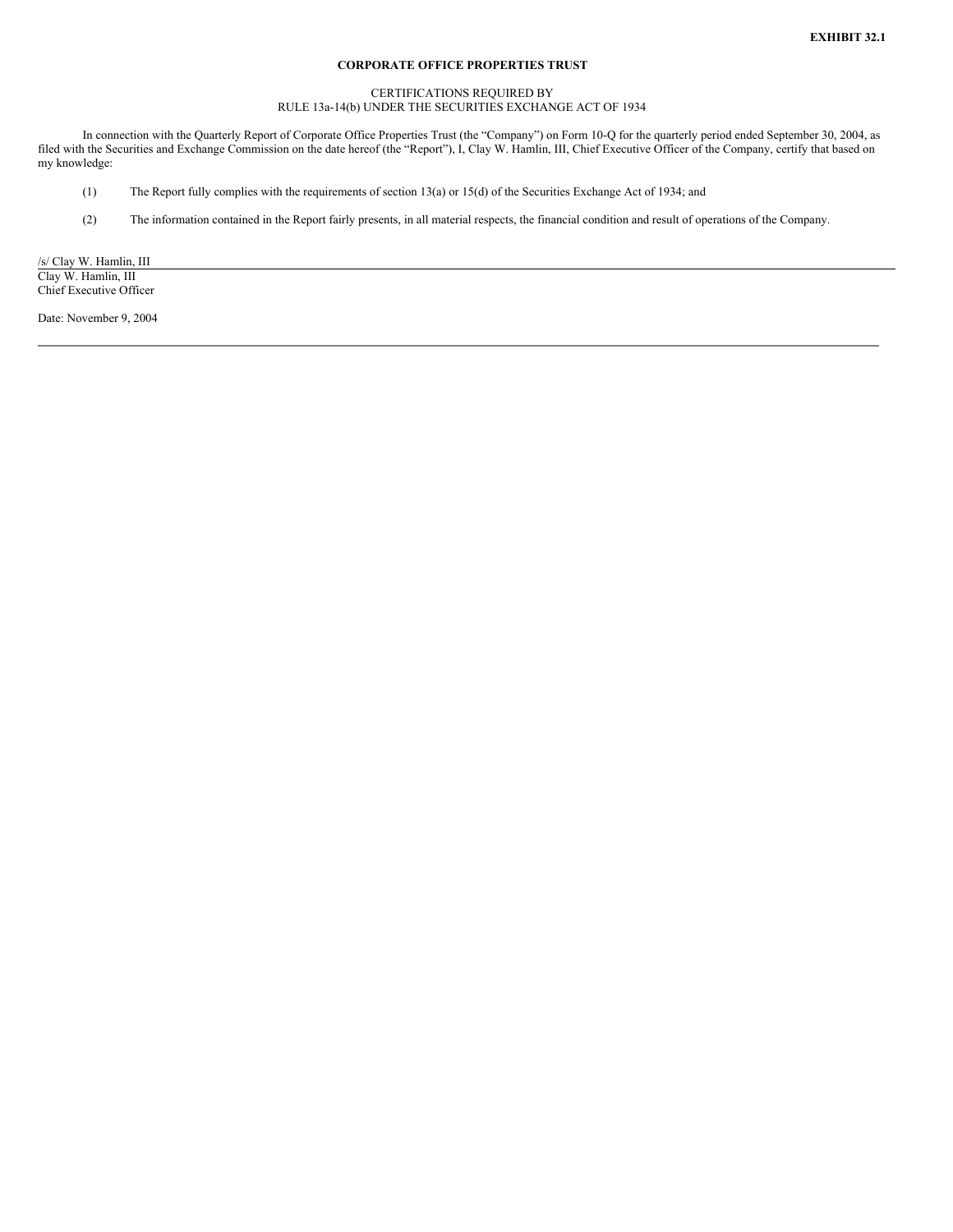## CERTIFICATIONS REQUIRED BY RULE 13a-14(b) UNDER THE SECURITIES EXCHANGE ACT OF 1934

In connection with the Quarterly Report of Corporate Office Properties Trust (the "Company") on Form 10-Q for the quarterly period ended September 30, 2004, as filed with the Securities and Exchange Commission on the date hereof (the "Report"), I, Randall M. Griffin, President and Chief Operating Officer of the Company, certify that based on my knowledge:

- (1) The Report fully complies with the requirements of section 13(a) or 15(d) of the Securities Exchange Act of 1934; and
- (2) The information contained in the Report fairly presents, in all material respects, the financial condition and result of operations of the Company.

/s/ Randall M. Griffin Randall M. Griffin President and Chief Operating Officer

Date: November 9, 2004